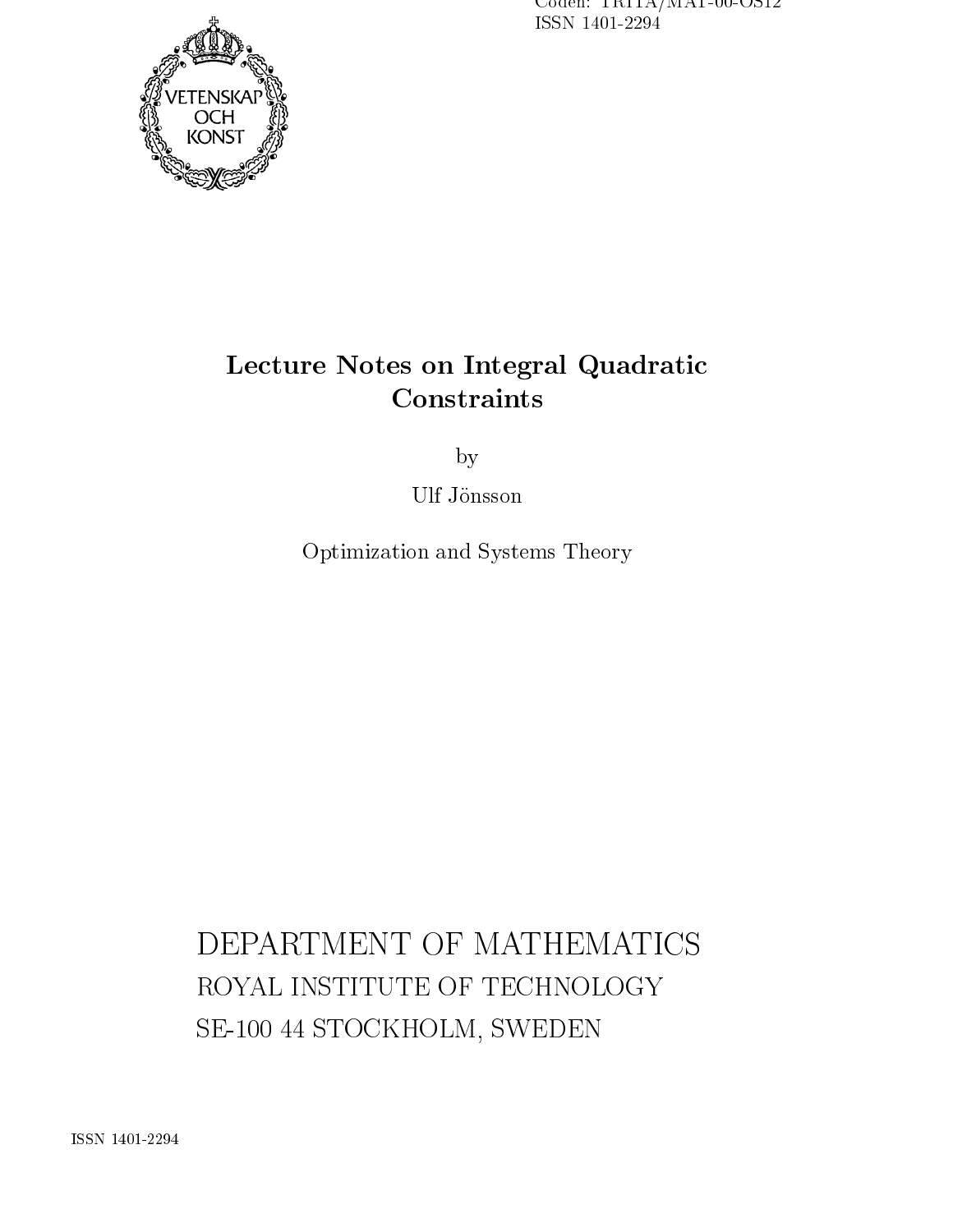# Lectures on Input-Output Stability and Integral Quadrati Constraints

Ulf Jönsson Division of Optimization and Systems Theory Royal Institute of Te
hnology 10044 Sto
kholm, Sweden

May 24, 2001

#### Introduction  $\mathbf{1}$

The basic system under study in the course is pictured in the block-diagram in Figure 1. Here G is a stable linear system,  $\Delta$  is an uncertainty, d is a disturbance input, and z is the output. We will dis
uss

- 1. How to verify stability (of lower loop) for various un
ertainty lasses
	- (a) un
	ertain dynami
	s
	- (b) parametri un
	ertainty
	- (
	) time-varying parameters
	- (d) various nonlinearities
	- (e) stru
	tured un
	ertainty, for example, a ombination of the above.
- 2. How to investigate the performan
e of the losed loop
	- (a) energy gain  $d \rightarrow z$
	- (b) energy to peak gain  $d \rightarrow z$
	- (
	) exploit spe
	tral hara
	teristi
	s of the disturban
	e d
- 3. The whole story from theory to software!!



Figure 1: Basic system under consideration.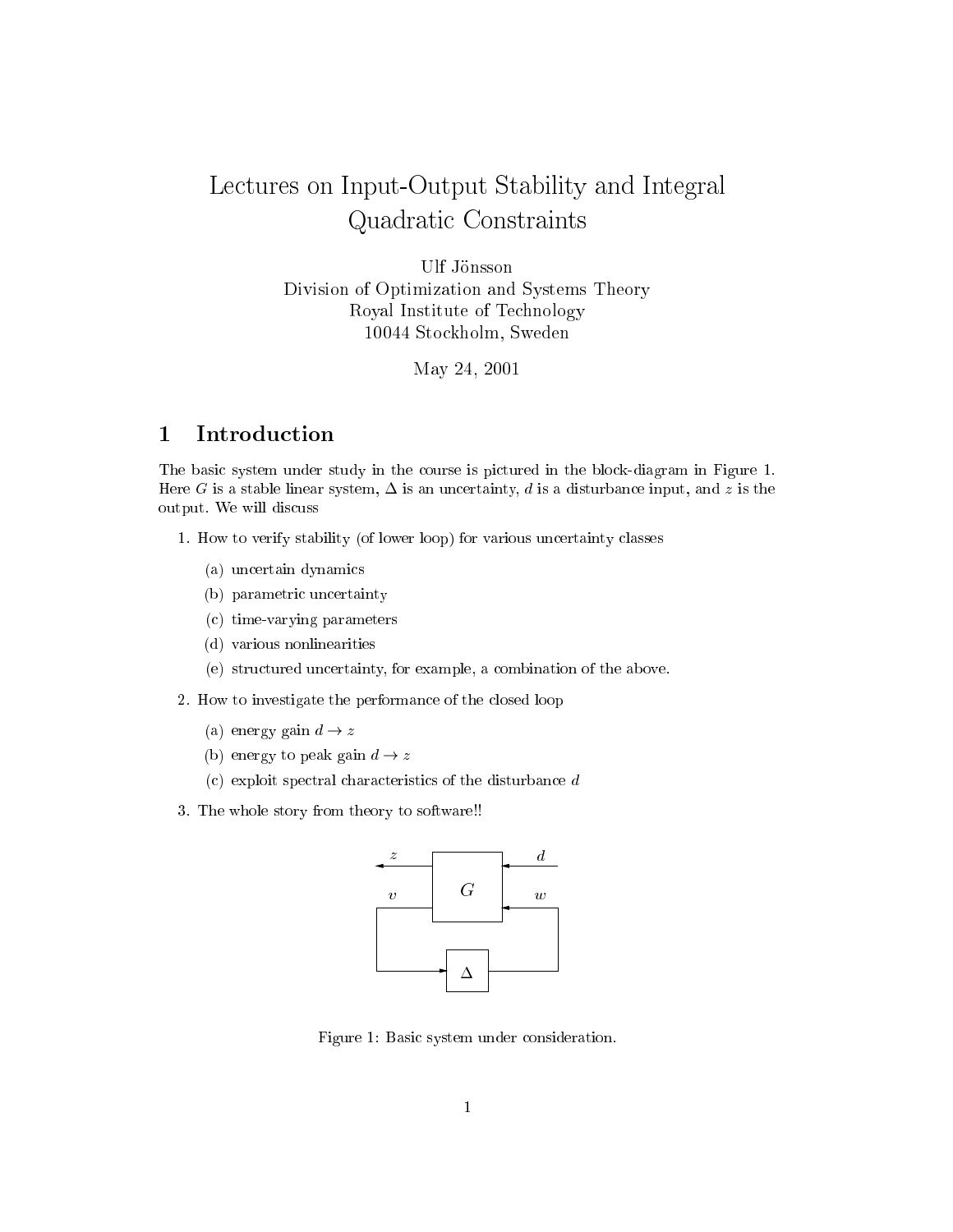We will focus on a relatively new method for robust stability analysis, namely the framework of Integral Quadrati Constraints (IQC). The IQC framework did not appear from nowhere. In fact, it has its roots in at least three strong research fields: The input-output theory developed by Zames, Sandberg, Willems and many others [41, 42, 43, 29, 28, 31, 4, 26, the absolute stability theory with extraordinary contributions from Yakubovich and Popov  $[32, 33, 34, 35, 36, 37, 38, 24]$ , and finally the robust control field with contributions from, for example, Doyle, Safonov, Zames, and many others  $[5, 22, 1, 6, 44, 27]$ . The relationship is indi
ated in Figure 2

It was A. Megretski, originally from Yakubovi
h group at S.t Petersburg state university, who first started to merge the western input/output tradition with the absolute stability theory of Soviet Union into unified framework. Some of the early work was in fact published as technical reports at KTH, where Megretski was a post-doc in 1992, see [14, 15, 17, 16, 20]. Further generalization was done in ollaboration with A. Rantzer (alumni from KTH) and we will use their paper  $[19, 25]$  as the basis for an important part of these lectures.

We should also note that Yakubovich, who have contributed to many of the main ideas behind IQC framework, is a frequent visitor at KTH. Indeed, Yakubovich introduced the notion of  $IQCs$  in stability theory [36, 38, 40], he pioneered the use of the S-procedure in systems analysis  $[37, 39]$ , and he developed the Kalman-Yakubovich-Popov Lemma  $[32]$ , which will be used later in the course when we discuss computational robust control. Still, there are some conceptual as well as technical differences in the use of IQCs in these lecture notes compared to [36, 38, 40]. For example, our development will be developed for an operator representation of the system, and our well-posedness assumption is different from the minimal stability assumption in [36, 38, 40]. These distinctions will not be addressed in the ourse. The preliminary outline of the ourse is the following:

- 1. Introduce an abstract framework so that many different cases can be treated with one theory. This involves
	- (a) a dis
	ussion of fun
	tion spa
	es and operators
	- (b) introdu
	e the on
	epts of extended spa
	e, ausality, and well-posedness of systems.

Good references for this material can be found in  $[4, 31]$ .

- 2. The small gain theorem and the passivity theorem.
- 3. Integral quadratic constraints
	- (a) definition and examples
	- (b) the IQC stability theorem
	- (
	) examples

We base the discussion on [19, 17]. The first can be obtained at http://www.lib.kth.se/ (Go to E-tidskrifter i fulltext and then  $IEE/IEEE$  se IEL Online.)

- 4. The S-procedure. Here we discuss results in [20, 39].
- 5. Un
ertain system models
	- (a) stru
	tured un
	ertainty
	- (b) linear fra
	tional transformations
- 6. Performan
e analysis and signal hara
terizations
- 7. A useful formulation of the Kalman-Yakubovi
h-Popov lemma.
- 8. Optimization of IQCs and the IQCbeta toolbox.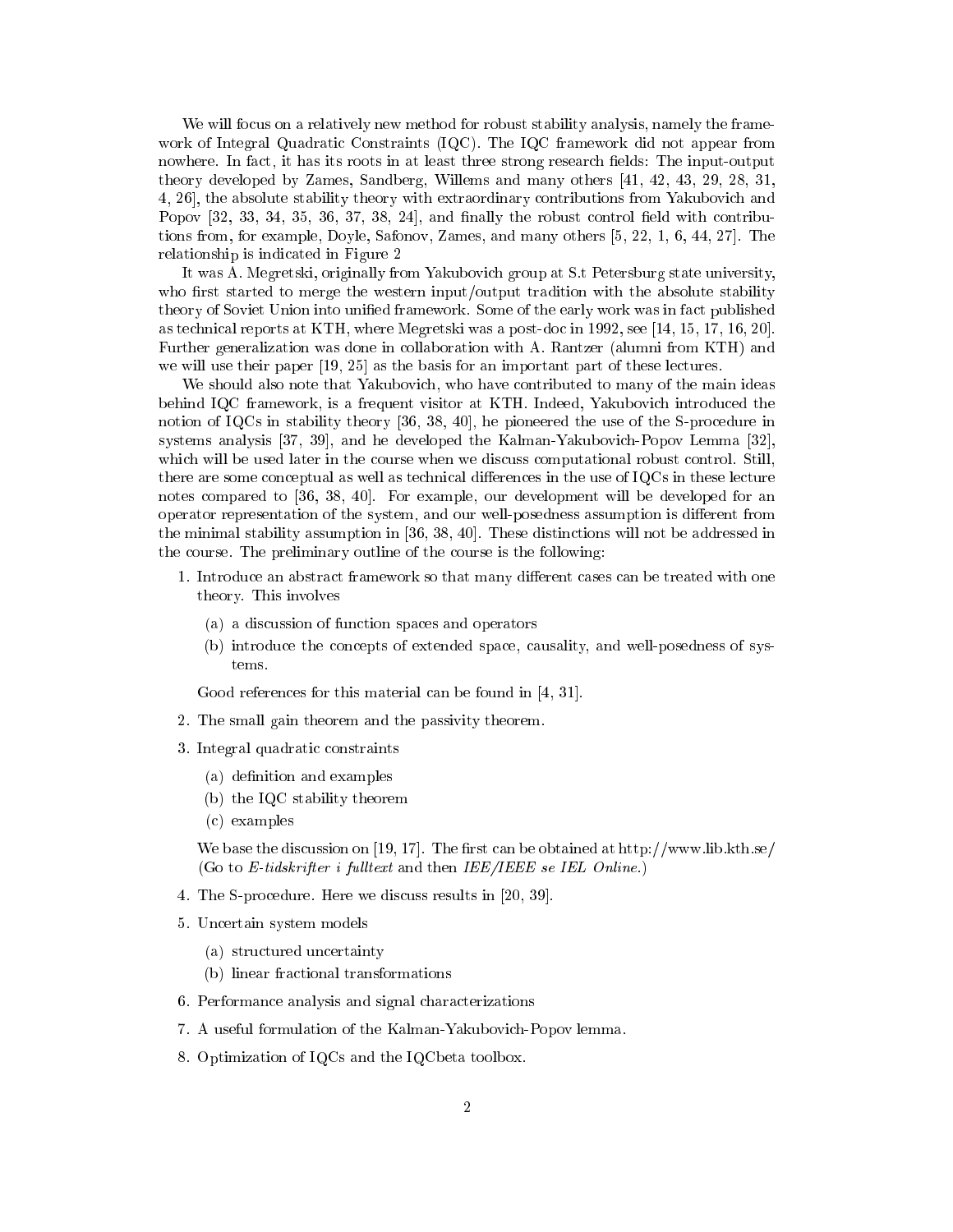

Figure 2: The IQC-theory that will be discussed in this course is essentially a unification of ideas from three now classical and very important research fields: 1) The input-output theory that was developed in the west in 1960-1970; 2) The abstra
t stability theory that was developed in the Soviet Union during 1960-1975, and finally 3) the robust control field in 1980-1990.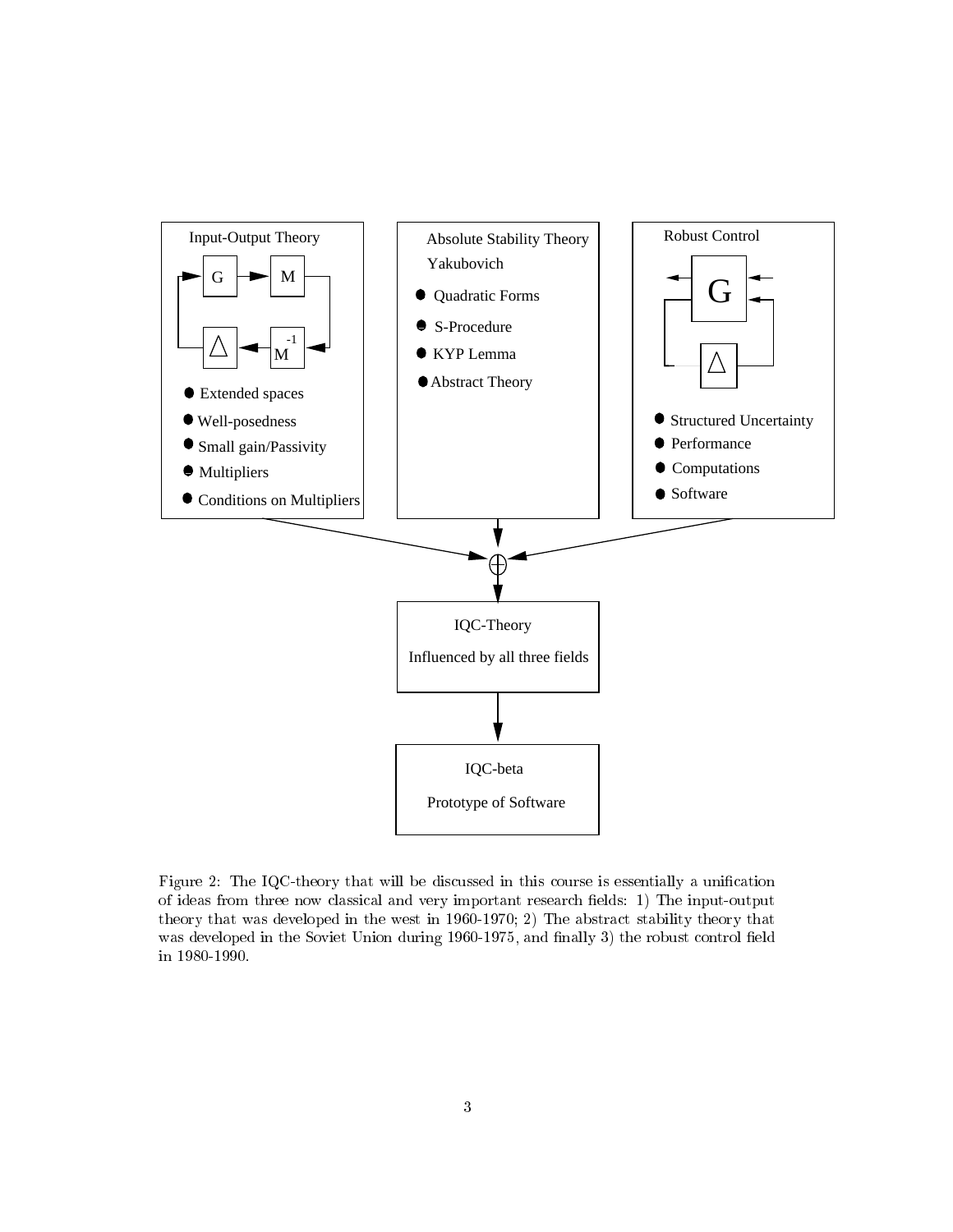## 2 Fun
tion Spa
es and Operators

In the input-output theory for stability analysis we represent the systems as operators and their input and output signals as fun
tion from appropriate ve
tor spa
es. It is remarkable that only the most basic concepts from operator theory are needed to develop a rich and useful stability theory.

## 2.1 Normed Vector Spaces

A normed vector space  $\mathcal L$  is a linear vector space equipped with a norm. We will consider vector spaces consisting of functions that map an infinite "time axis"  $\mathcal T$  into another vector space V. We assume  $\mathcal{T} \subset \mathbf{R}$ . Examples are the integers  $Z = \{..., -2, -1, 0, 1, 2...\}$  $Z_+ = \{0, 1, 2 \dots \}$ , or the real numbers  $\mathbf{R} = (-\infty, \infty)$  or  $\mathbf{R}_+ = [0, \infty)$ . V will always be  $\mathbf{R}^n$ for a suitable dimension  $n$ . This means that we only consider vector spaces over the real scalar field in the lecture notes.

Every pair of functions  $f, g \in \mathcal{L}$  satisfies the properties (linear vector space properties)

$$
(f+g)(t) = f(t) + g(t)
$$

$$
(\alpha f)(t) = \alpha f(t)
$$

where  $\alpha \in \mathbf{R}$ .

The norm on  $\mathcal L$  is a function  $\|\cdot\|: \mathcal L \to \mathbf{R}_+$  (i.e. a nonnegative functional) that satisfies the properties

- (i)  $||f|| = 0 \Leftrightarrow f \equiv 0,$
- $(ii)$   $\|\alpha f\| = |\alpha| \cdot \|f\|,$
- (iii)  $||f + g|| \le ||f|| + ||g||.$

Every  $f \in \mathcal{L}$  is supposed to have finite norm, i.e.  $||f|| < \infty$ . The norm measures the size of the signal.

The most frequently appearing function spaces in control applications are the  $l_p$  and  $\mathbf{L}_p$ spaces,  $p \geq 1$ . The first consists of discrete time functions, i.e. they map from Z or  $Z_+$  into **R**. The functions in these discrete time spaces can be represented as infinite sequences of numbers

$$
f_i \in \mathbf{R}
$$
  
(f<sub>0</sub>, f<sub>1</sub>, f<sub>2</sub>,...,), 
$$
f_i \in \mathbf{R}
$$
  
(f<sub>0</sub>, f<sub>1</sub>, f<sub>2</sub>,...), 
$$
f_i \in \mathbf{R}
$$
  
(Z)  

$$
f_i \in \mathbf{R}
$$
  
(Z)

where  $f_i$  represents the function value at time i. We will use notations as  $l_p(Z_+)$  or  $l_p(Z)$ if we expli
itly want to spe
ify the time axis.

The norms are defined as follows

$$
||f||_p = \left(\sum_{i=1}^{\infty} |f_i|^p\right)^{1/p} \qquad l_p(Z_+), \ p = 1, 2, 3...
$$
  

$$
||f||_{\infty} = \sup_{i>0} |f_i| \qquad l_{\infty}(Z_+)
$$

The norms for the cases with bi-infinite time axis are defined correspondingly.

The continuous time spaces,  $\mathbf{L}_p$ , consists of functions defined on the real axis. We use notation as  $\mathbf{L}_p(-\infty,\infty)$  and  $\mathbf{L}_p(0,\infty)$  to explicitly define what time axis is used. For our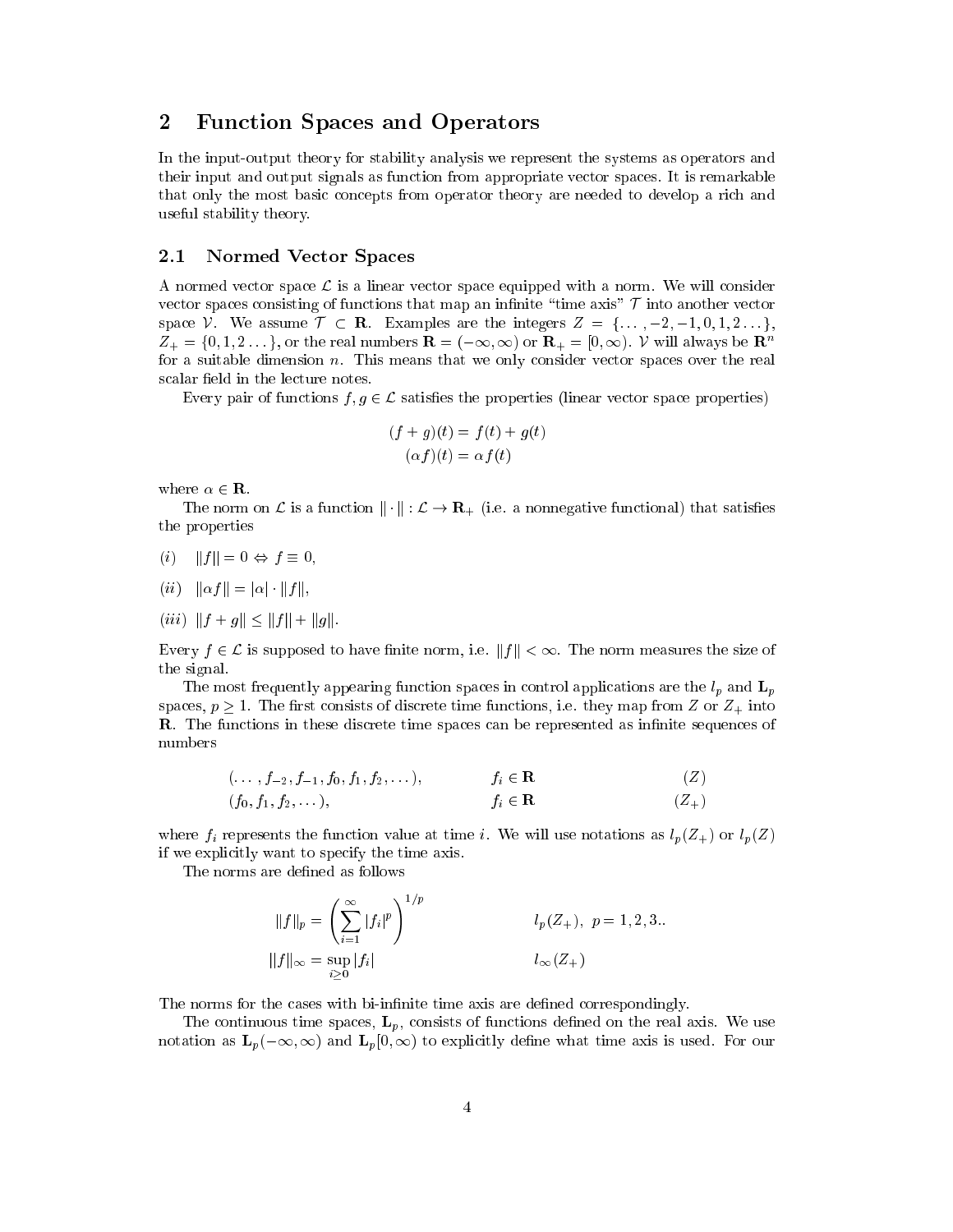means it is enough to know that the vector spaces  $L_p[0,\infty)$  consists of functions  $f: \mathbf{R}_+ \to \mathbf{R}$ with norms

$$
||f||_p = \left(\int_0^\infty |f|^p dt\right)^{1/p} \qquad \qquad \mathbf{L}_p[0,\infty), \ p = 1, 2, \dots
$$

$$
||f||_\infty = \text{ess sup}_{t \in \mathbf{R}_+} |f(t)| \qquad \qquad \mathbf{L}_\infty[0,\infty)
$$

The norms for the cases with bi-infinite time axis are defined correspondingly.

We often need to use vector valued functions. We use the notation  $L_p^m[0,\infty)$  to denote the functions  $f: \mathbf{R}_{+} \to \mathbf{R}^{m}$  with norm defined as above where now the spatial norm is the Euclidean norm  $|f| = (f^T f)^{1/2}$ .

Remark 1. All the normed ve
tor spa
es mentioned above are also omplete, i.e., their Cauchy sequences converge. Such normed vector spaces are called *Banach spaces*. We will not exploit the ompleteness property.

#### 2.2 Inner produ
t Spa
es

We often have additional structure on our vector space  $\mathcal L$  in terms of an inner product. The inner production in distinction and the session is  $\mathcal{L} = \mathcal{L}$  . The constraints and constraints are completed inner product spaces) satisfying the following properties (where  $f, g \in \mathcal{L}$  and  $\alpha \in \mathbb{R}$ )

- (i)  $\langle f, g \rangle = \langle g, f \rangle$
- (ii)  $\langle \alpha f, g \rangle = \alpha \langle f, g \rangle$
- (iii)  $\langle f_1 + f_2, g \rangle = \langle f_1, g \rangle + \langle f_2, g \rangle$

Vector spaces with an inner product are called *inner product spaces* and the norm on these spaces can be defined in terms of the inner product as

$$
||f|| = \sqrt{\langle f, f \rangle}.
$$

There are several useful inequalities that hold for inner products. The following are particularly useful

$$
\langle f, g \rangle \le ||f|| \cdot ||g|| \quad \text{(Cauchy Schwartz)}
$$

$$
\pm 2 \langle f, g \rangle \le ||f||^2 + ||g||^2
$$

$$
||f + g||^2 \le 2(||f||^2 + ||g||^2)
$$

The last inequality holds for any normed vector space.

Notation: All inner product spaces considered below are complete, i.e., their Cauchy sequences converge. Complete inner product spaces are called *Hilbert spaces*. We will denote Hilbert spaces by  $H$  in order to distinguish their special structure from the normed vector spaces  $\mathcal{L}$ .

Remark 2. We will only use the completeness in order to ensure existence of an adjoint operator in the Hilbert spa
e in a later se
tion. Most results hold for any inner produ
t spa
e, but we will not distinguish the two ases.

The Hilbert spaces  $l_2^m(Z_+)$  and  $L_2^m(0,\infty)$  have inner products defined as

$$
\langle f, g \rangle = \sum_{i=0}^{\infty} f_i^T g_i = \frac{1}{2\pi} \int_{-\pi}^{\pi} \hat{f}(j\omega)^* \hat{g}(j\omega) d\omega \qquad l_2^m(Z_+) \tag{1}
$$

$$
\langle f, g \rangle = \int_0^\infty f(t)^T g(t) dt = \frac{1}{2\pi} \int_{-\infty}^\infty \hat{f}(j\omega)^* \hat{g}(j\omega) d\omega \qquad \mathbf{L}_2^m[0, \infty)
$$
 (2)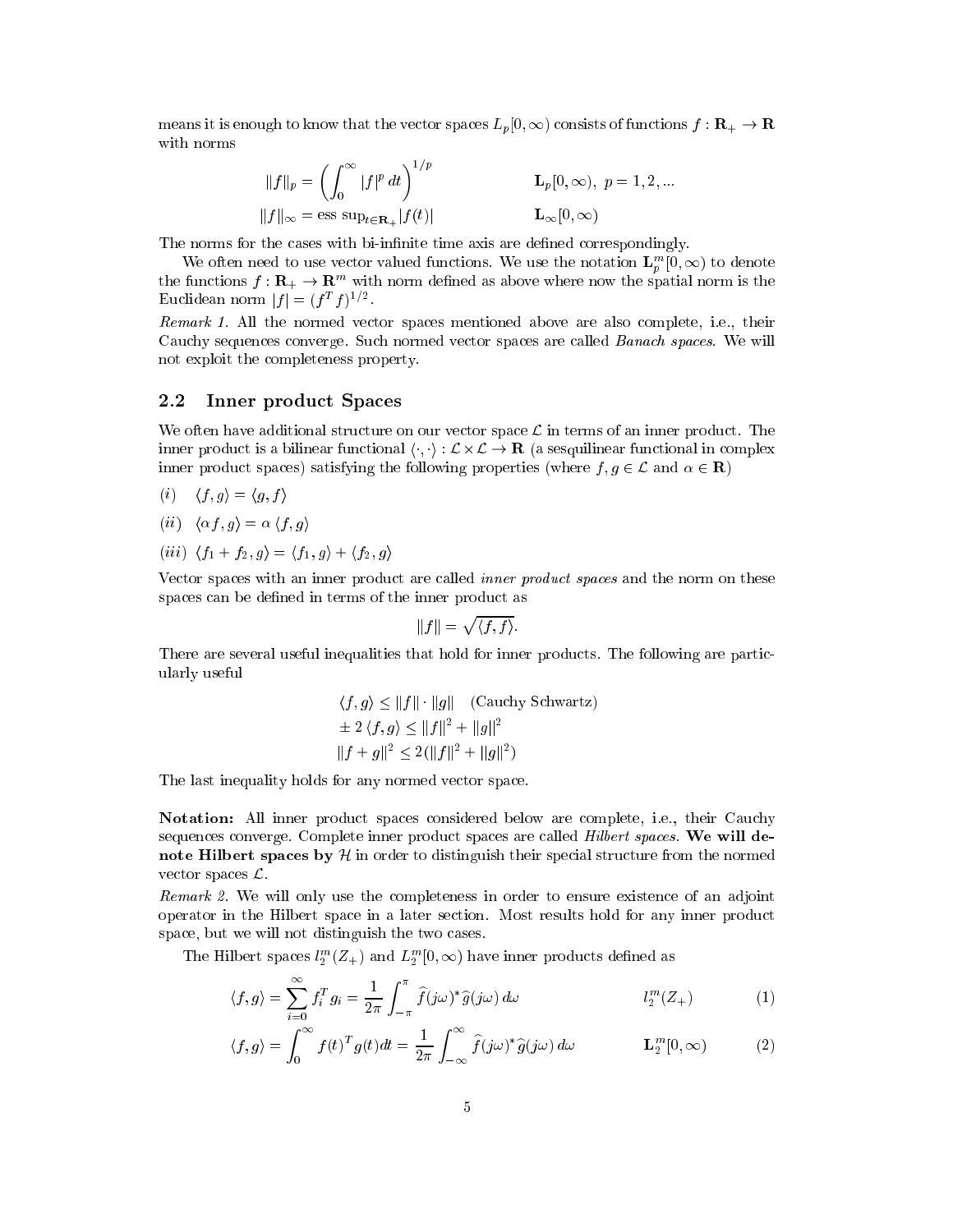where the connection with the frequency domain integrals follows from the Plancherel formula. Here f and  $\hat{g}$  denote the Fourier transforms of f and g, defined as

$$
\widehat{f}(j\omega) = \lim_{N \to \infty} \sum_{k=0}^{N} f_k e^{-j\omega k}, \quad \omega \in [-\pi, \pi]
$$

$$
\widehat{f}(j\omega) = \lim_{T \to \infty} \int_0^T f(t) e^{-j\omega t} dt, \ \omega \in \mathbf{R}
$$

for the discrete and continuous time respectively. The above relations are defined in an analogous way for the bi-infinite case.

## 2.3 Operators

An operator  $H$  is a mapping from one normed space into another. We will only consider the case when both spaces are the same, i.e.  $H: \mathcal{L} \to \mathcal{L}$ . This means that  $H(f) \in \mathcal{L}$  for all  $f \in \mathcal{L}$ . We can think of the operators as mathematical objects that represent our system. Any pair,  $H_1, H_2$ , of operators on  $\mathcal L$  satisfy the following properties

- (i) The composition  $H_1 H_2$  is also an operator on L defined by  $(H_1 H_2)(f) = H_1(H_2(f))$
- (ii) The sum  $\alpha H_1 + \beta H_2$  for any  $\alpha, \beta \in \mathbf{R}$  is an operator on  $\mathcal{L}$  defined by  $(\alpha H_1 + \beta H_2)(f) =$  $\alpha H_1(f) + \beta H_2(f)$

An operator is linear if

$$
H(\alpha f + \beta g) = \alpha H(f) + \beta H(g)
$$

We often use the shorthand notation  $G(f) = Gf$  for the mapping of a linear operator G.

We will always assume that our operators satisfy  $H(0) = 0$ . This is often not a restriction and it will simplify the future development<sup>1</sup> An operator  $H : \mathcal{L} \to \mathcal{L}$  is called *bounded* if the following "gain" is finite<sup>2</sup>

$$
||H|| = \sup_{\substack{f \in \mathcal{L} \\ f \neq 0}} \frac{||H(f)||}{||f||}
$$

It satisfies the important submultiplicativity rule

$$
||H_1H_2|| \le ||H_1|| \cdot ||H_2||
$$

#### Examples of operators

Most of the systems we onsider have a linear time invariant (LTI) part that is des
ribed in terms of a transfer function  $G$  with poles strictly in the left half plane. If the system is finite dimensional then the transfer function has realizations on the form  $G(s) = C(sI - A)^{-1}B +$ D. All continuous time LTI systems defines operators on  $\mathbf{L}_1^m[0,\infty)$ ,  $\mathbf{L}_2^m[0,\infty)$  and  $\mathbf{L}_{\infty}^m[0,\infty)$ In terms of convolutions. Let  $g(t) = \mathcal{L} \setminus \{G\}$  be the weighting function corresponding to  $G(s)$  (here  $\mathcal{L} = 0$  denotes the inverse Laplace transform). Then  $G$  is defined by the convolution

$$
(Gf)(t) = (g * f)(t) = \int_0^t g(t - \tau) f(\tau) d\tau
$$

<sup>&</sup>lt;sup>1</sup> The assumption  $H(0) = 0$  implies that the initial condition of operators with dynamics (such as operators defined in terms of a state space equation) is assumed to be zero. Instead the transient due to the initial ondition is assumed to be part of the input signal.

<sup>&</sup>lt;sup>2</sup>This is the induced norm in the case of linear operators.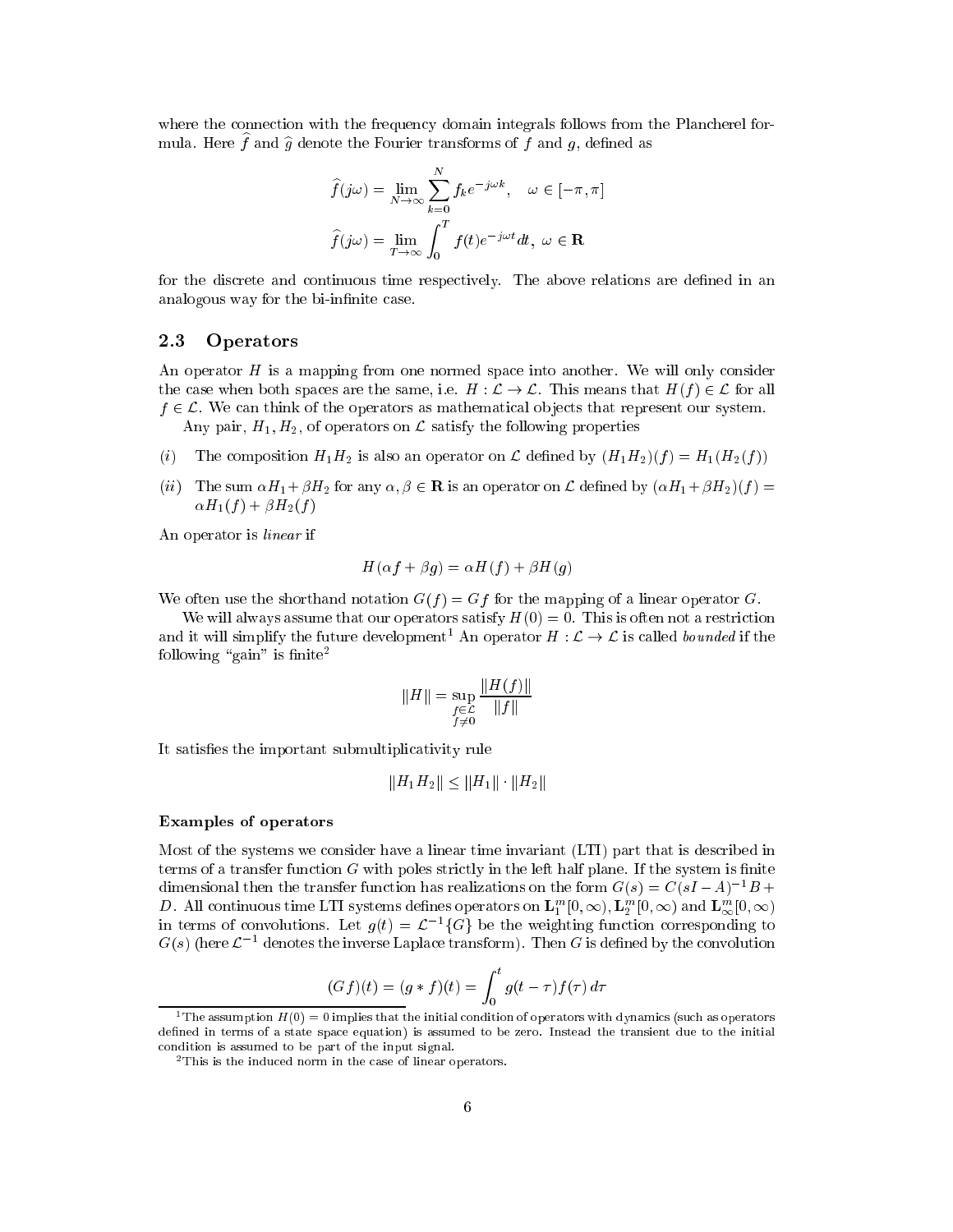It is well known from the linear systems course that  $G(s)$  must have all poles strictly in the left half plane in order to be an operator on any of  ${\mathbf L}_p^m[0,\infty)\; p\geq 1.$  At this point it may look as if we have the same operator independently of whi
h of these spa
es we onsider. This is not the case since the induced norms (gains) are different and the norm is an important measure of how the signal through the system is amplified.

Remark 3. To see that a transfer function with poles in the right half plane cannot be bounded on  ${\bf L}_p^m[0,\infty)$   $(p=1,2,\infty$  (or any other p)) we consider an example. Let  $G(s)$  =  $1/(s - 1)$  and let

$$
u(t) = \begin{cases} 1, & t \in [0, 1] \\ 0, & \text{otherwise} \end{cases}
$$

We get

$$
(Gu)(t) = \int_0^t e^{t-\tau} u(\tau) d\tau = \begin{cases} e^t - 1, & t \in [0, 1] \\ e^t (1 - e^{-1}), & t > 1 \end{cases}
$$

which has unbounded norm in any of the  ${\bold L}_p^m[0,\infty)$ -spaces.

For example, if G is an operator on  $\mathbf{L}_2^m[0,\infty)$  then the norm gives an exact measure of the worst ase energy gain in the system and it is given by

$$
||G|| = \sup_{\omega \in \mathbf{R}} \sigma_{\max}(G(j\omega))
$$

On the other hand, if G instead is viewed as an operator on  $\mathbf{L}_{\infty}[0,\infty)$  (SISO for simpli
ity) then the norm is a exa
t measure of the worst ase in
rease of the peak-value of the signals and it is given by (the proof of this is a Homework problem)

$$
\|G\|=\int_0^\infty |g(t)|\,dt
$$

It is interesting to note that if  $G$  has poles in the right half plane then it is not an operator on  ${\bf L}_2^m[0,\infty)$  but an operator from either of  ${\bf L}_2^m[0,\infty)$  or  ${\bf L}_2^m(-\infty,\infty)$  into  ${\bf L}_2^m(-\infty,\infty)$ . The operator is now defined in terms of a bi-infinite integral

$$
(Gf)(t) = \int_{-\infty}^{\infty} g(t - \tau) f(\tau) d\tau
$$

but the norm is un
hanged. We will dis
uss this in more detail later when we have dis
ussed the on
ept of ausality.

Next follows two examples of nonlinear operators.

**Example 1.** Consider a nonlinear function  $\varphi : \mathbf{R} \to \mathbf{R}$  with the property that  $|\varphi(x)| \leq$  $k|x|$  for some positive constant k. The nonlinearity defines a bounded operator on any of  $\mathbf{L}_{p}[0,\infty)$ , since

$$
\int_0^\infty |\varphi(f(t))|^p dt \le k^p \int_0^\infty |f(t)|^p dt
$$
  
ess sup <sub>$t \in [0,\infty)$</sub>   $|\varphi(f(t))| \le k \cdot \text{ess sup $t \in [0,\infty)$   $|f(t)|$$ 

which implies that  $\|\varphi\| \leq k$ . The operator  $\varphi$  is often called *memoryless nonlinearity* or static nonlinearity since its output at time  $t$  only depends on the input at time  $t$ .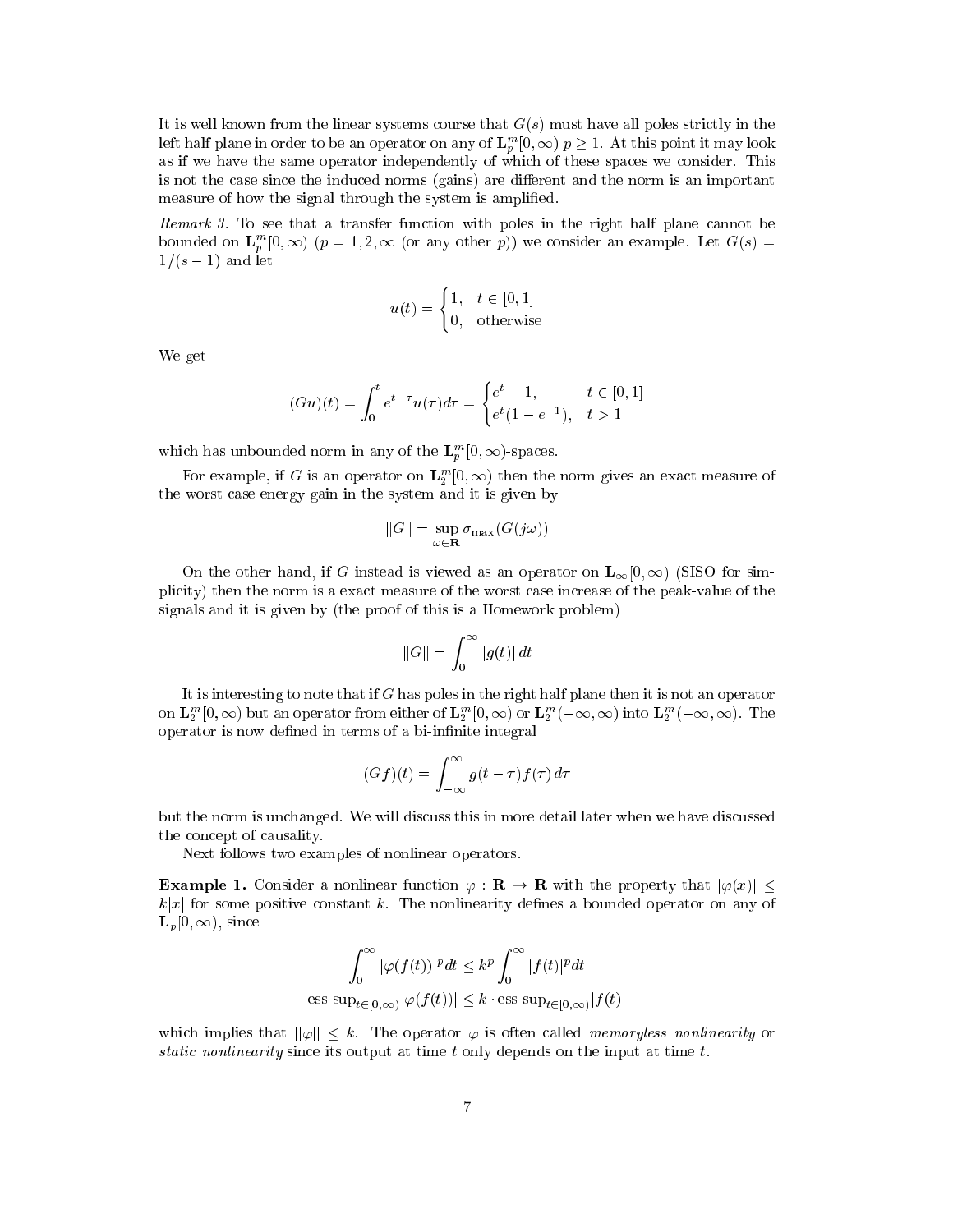

Figure 3: Blo
k diagram for the system (4).

**Example 2.** Consider the nonlinear dynamic operator defined by the input output relation

$$
y = H(u)
$$
  $\Leftrightarrow$  
$$
\begin{cases} \dot{x} = f(x) + g(x)u, & x(0) = 0 \\ y = h(x) \end{cases}
$$

where  $f, g, h$  are nonlinear functions of suitable dimension and such that  $f(0) = 0$ , and  $h(0) = 0.$ 

Assume there exists a continuously differentiable positive semi-definite function  $-V$  with  $V(0) = 0$  such that

$$
\frac{dV(x)}{dx}(f(x) + g(x)u) \le \gamma^2 |u|^2 - |h(x)|^2 \tag{3}
$$

for all  $(x, u) \in \mathbf{R}^n \times \mathbf{R}^m$ . Then the system is  $\mathbf{L}_2$ -bounded with gain less that  $\gamma$ . To see this let us integrate (3). This gives

$$
V(x(t)) \le \gamma^2 \int_0^t |u|^2 d\tau - \int_0^t |h(x)|^2 d\tau.
$$

where we used  $V(0) = 0$ . If  $u \in L_2[0, \infty)$  then we see that  $h(x) \in L_2$ , since otherwise the right hand side tends to  $-\infty$  as  $t \to \infty$ , which contradicts the positive semi-definiteness of  $V$ . It then follows that

$$
\int_0^\infty |h(x)|^2 d\tau \le \gamma^2 \int_0^\infty |u|^2 d\tau,
$$

which proves the gain bound.

## 3 The System under consideration

We will onsider stability of the system

$$
e_1 = u_1 - H_2(e_2)
$$
  
\n
$$
e_2 = u_2 + H_1(e_1)
$$
\n(4)

which is also illustrated in Figure 3. There are many important issues that must be resolved before we can derive a reasonable stability theory for this system. For example,

In many applications were industrial to and u2 that we wappened in the state in the state want to the unbo norm we want to consider. For example,  $f(t) = \sin(t)$  is not in  $\mathbf{L}_2[0,\infty)$  but it is in  $\mathbf{L}_{\infty}[0,\infty)$ . Does this mean that it is impossible to exploit the additional structure of the inner produ
t when analyzing systems with sinusoidal inputs?

 $\lceil v \rceil$  is positive semi-definite if  $v(x) > 0$  for all x.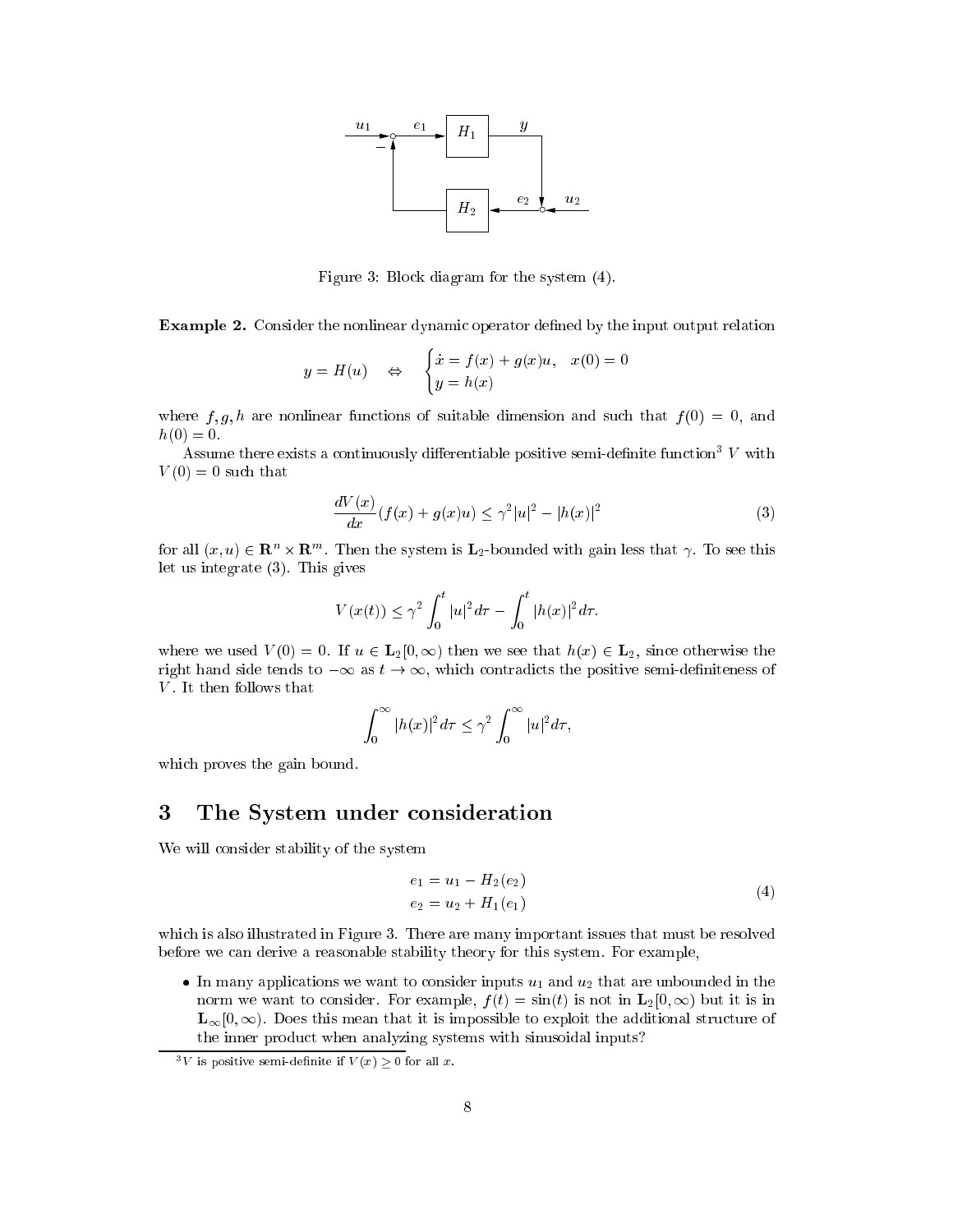- Even if the input u1 and u2 are in some appropriate normed ve
tor spa
e <sup>L</sup> there is no way we can ensure a priori that the signals in the loop are bounded (has finite norm). This would almost be the same as assuming stability before it is proven.
- Even if both H1 and H2 are reasonable models of <sup>a</sup> physi
al systems it need not mean that the losed loop makes sense. Su
h systems are ill-posed and we will soon give some examples of ill-posed systems.
- Physi
al systems are always ausal in the sense that the systems response at a parti
ular time instant is only dependent on the history of the input signal and not the future of it. The concept of causality need to be formalized.

**Example 3.** Consider the feedback interconnection of  $H_1(s) = 1/(s + 1)$  and the nonlinearity  $H_2(x) = -x - x$ . Let the injected signals be  $u_1(t) = \sigma(t)$  and  $u_2 = 0$  (where  $\sigma$  is the unit step function). The closed loop system is described by the differential equation

$$
\dot{x} = x^2 + 1, \quad t \ge 0
$$

The solution  $arctan(x) = t$  for  $t > 0$  or equivalently  $x(t) = \tan(t)\theta(t)$ ,  $t > 0$  goes to infinity as  $t \to \pi/2$ . Hence the system has finite escape time and we will consider it to be ill-posed.

The next two examples are taken from [31].

**Example 4.** Let  $H_1(s) = 1, H_2(s) = e^{-sT} - 1$  and  $u_2 \equiv 0$ . In this case we get the closed loop system operator  $(I + H_1(s)H_2(s))^{-1}H_1(s) = e^{sT}$ , and thus  $y(t) = u_1(t + T)$ . Hence, the system is not ausal.

**Example 5.** Consider the case when  $H_1 = 1$ ,  $H_2 = k$  and  $u_2 = 0$ . If  $k = -1$ , then the return ratio  $(I + H_1 H_2)$  is not invertible and the system is clearly ill-posed. For all other cases of k we get  $(I + H_1H_2)^{-1}H_1 = 1/(1 + k)$ . However, even now it is questionable whether the system is well-posed or not in the case  $|k| > 1$ . For example, if the system is a model of two inter
onne
ted physi
al systems then there will always be some small delay in the loop. In this case it can be shown that the step response for the physical system is unstable, i.e.,  $y(t) \to \infty$  as  $t \to \infty$ . This is in conflict with the expected solution from the model  $y(t) = 1/(1 + k)\theta(t)$ . Hence, for some applications this system should be regarded as ill-posed.

Example 6. In systems with discontinuous nonlinearities there may appear chattering. For example, we may have a relay that switch infinitely fast between its two output values. Such a signal is not sufficiently regular to be integrable and it does not belong to any of the function spaces above. There is a theory that deals with such problems but it is beyond the s
ope of this ourse.

As we have seen, many strange things can happen in a closed loop system and the methods we will develop are not able to dete
t some of the problems in the examples above. In fact, all the methods to be presented rely on an assumption that the loop signals  $e_1$ and  $e_2$  exist and are sufficiently regular over any finite time interval. This excludes the first example from consideration. Another deficiency of the forthcoming results is that they generally annot dete
t if the loop signals depends ausally on the inputs or not. In order to make reasonable assumptions on system (4) we will introdu
e extended spa
es, the notion of ausality, and well-posedness. In short well-posedness is just an assumption on the mathematical model (4) to make sense as a model of a physical system.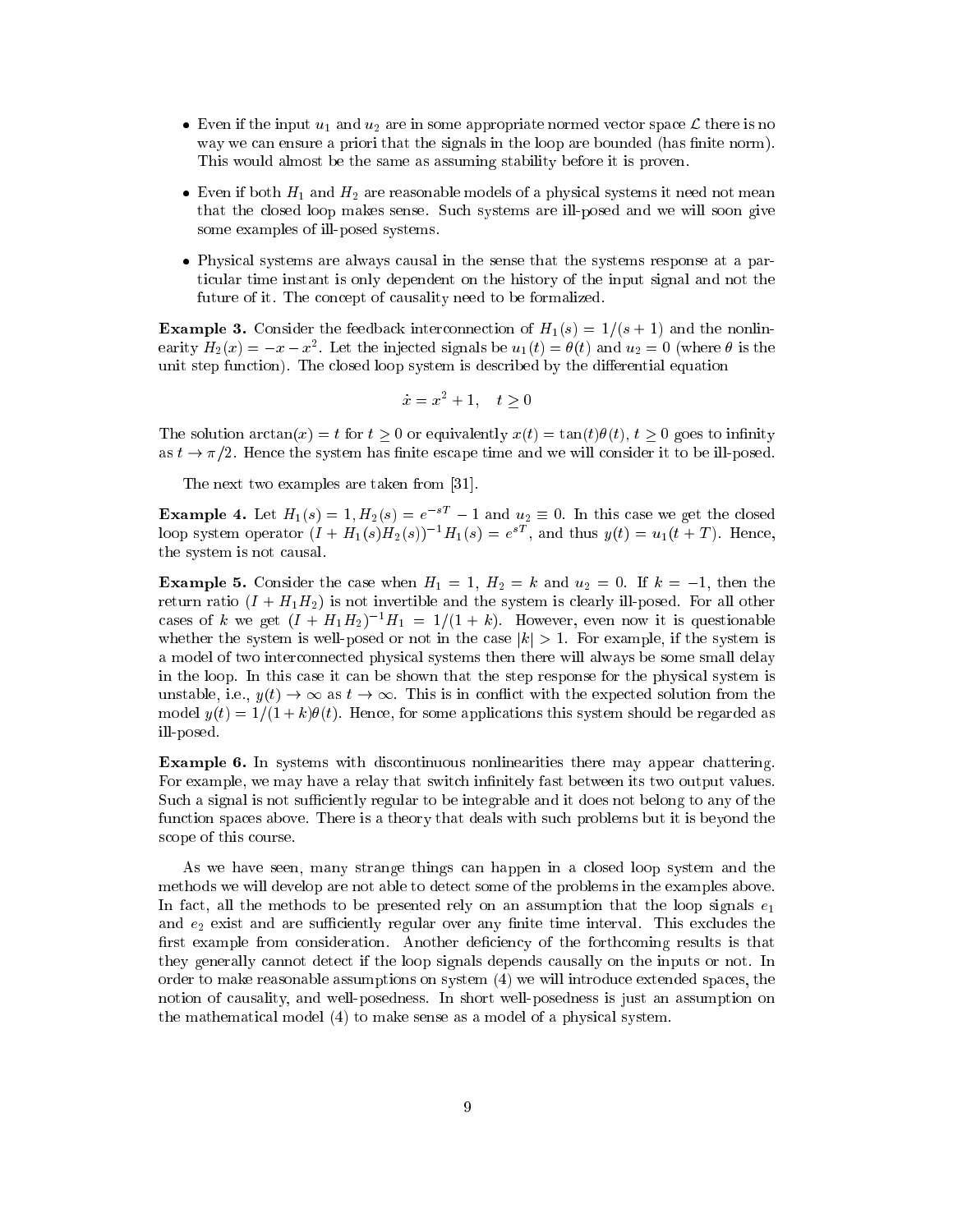#### Extended spa
es

An extension of a normed vector space consists of signals that may not be bounded in the norm of the vector space but where any truncation to a finite time intervals is bounded. This leads us to the introdu
tion of extended spa
es. We will onsider extended spa
es only for time-axes  $\mathcal{T} \subset \mathbf{R}_{+}$ . The reason is that we only consider causal systems starting at time zero. To formalize the definition of extended space we introduce the truncation operator  $P_T$ defined as follows. Let  $f : \mathcal{T} \to \mathcal{V}$ . Then

$$
(P_T f)(t) = \begin{cases} f(t), & t \le T & (t, T \in \mathcal{T}) \\ 0, & t > T \end{cases}
$$

Notation: We will often use the notation  $f_T = P_T f$ .

**Definition 1.** The extended space  $\mathcal{L}_e$  is then defined as

$$
\mathcal{L}_e = \{ f : \mathcal{T} \to \mathcal{V} : ||f_T|| < \infty, \ \forall T \ge 0 \}
$$

where  $\|\cdot\|$  is the norm on  $\mathcal{L}$ . We will assume that the norm  $\|\cdot\|$  is such that

- For every  $f \in \mathcal{L}_e$  we have  $|| f_1 || \ge || f_2 ||$  for all  $T_2 \ge T_1$ .
- For all  $f \in \mathcal{L}$  we have  $||f|| \rightarrow ||f||$  as  $I \rightarrow \infty$ .

These above conditions hold for the spaces  $l_{pe}(Z_+)$  and  $\mathbf{L}_{pe}[0,\infty), p = 1,2,3,\ldots,\infty$ that will be onsidered in our appli
ations.

#### Example 7. We have

- 1.  $\sin(t) \in \mathbf{L}_{pe}[0, \infty)$
- 2.  $e^t \in \mathbf{L}_{pe}[0,\infty)$
- 3.  $2^k \in l_{pe}(Z_+)$

#### Causality of operators on extended spa
es

An operator  $H: \mathcal{L}_e \to \mathcal{L}_e$  (or  $H: \mathcal{L} \to \mathcal{L}$ ) is said to be causal (nonanticipative) if

$$
P_T H P_T = P_T H, \quad \text{for all } T \in \mathcal{T}.
$$

This means that the value at a ertain time instant does not depend on future values of the argument. To see this we just note that the definition means that  $H(f_T)(t) = H(f)(t)$ when  $t \leq T$ . In other words, it does not matter if we truncate the future of the input signal when considering the output at a certain time instant. In other words the system is not a "crystal ball".

An operator<sup>4</sup> H :  $\mathcal{L} \to \mathcal{L}$  is said to be noncausal if it is not causal. The purest form of noncausality is anticausality. H is said to be anticausal if  $(I - P_T)H = (I - P_T)H(I - P_T)$ , for all  $T \geq 0$ . This means that the value at a certain time does not depend on past values of the argument. Figure 4 illustrates the concepts of causality and anti-causality.

<sup>&</sup>lt;sup>4</sup> We will only consider noncausal operators on bi-infinite spaces as *analysis filters* in IQC analysis. That's the reason we do not discuss noncausality in connection with extended spaces.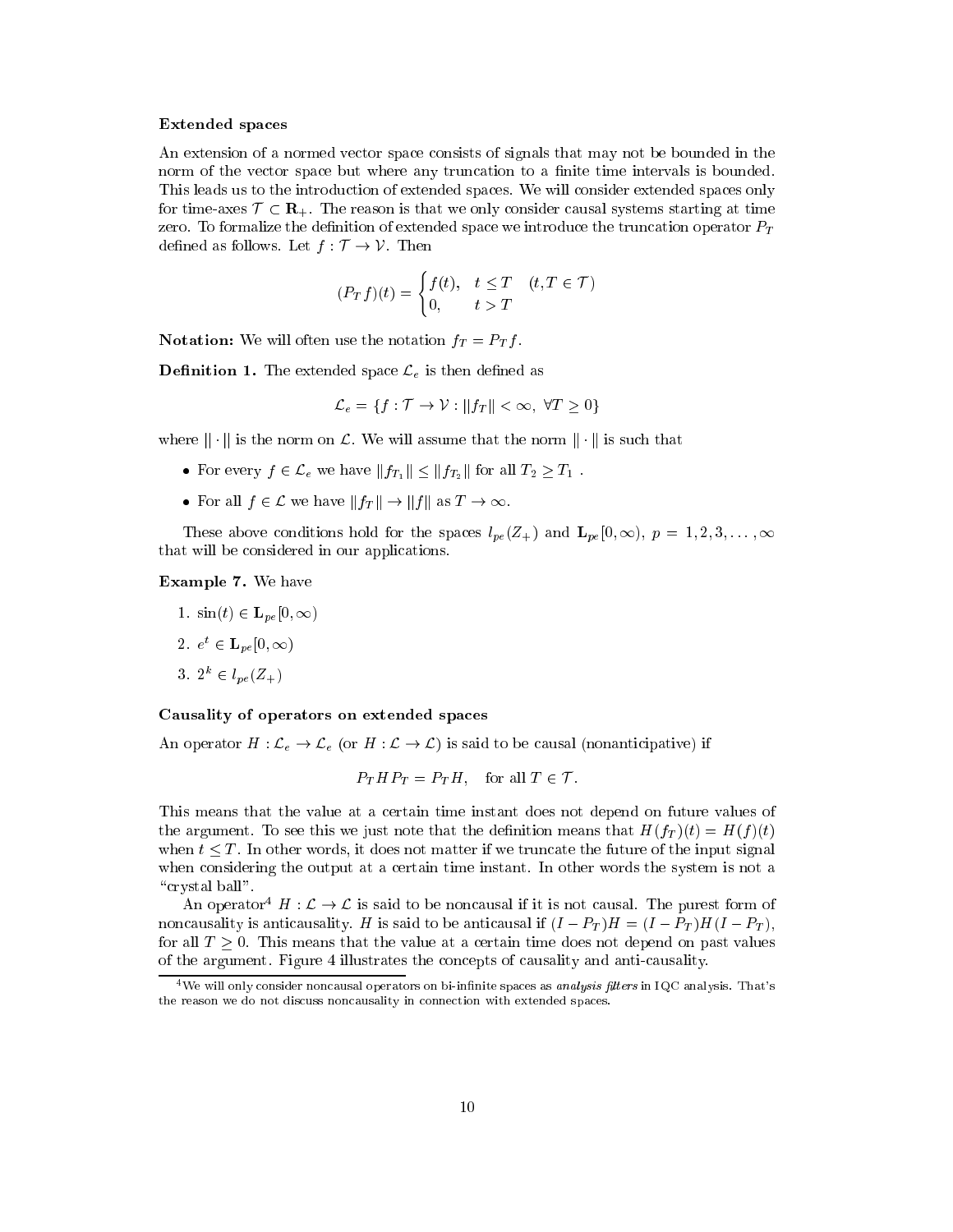

Figure 4: The left hand side illustrates the operation of an ausal operator. Only the past of the input affect the output at a certain time instant. The right hand side illustrates an antiausal operator.

#### Boundedness of a Causal Operator:

A causal operator  $H: \mathcal{L}_e \to \mathcal{L}_e$  is bounded if the gain defined as<sup>5</sup>

$$
||H|| = \sup_{\substack{f \in \mathcal{L} \\ f \neq 0}} \frac{||H(f)||}{||f||} \tag{5}
$$

is finite. Note that the gain is defined in terms of functions in  $\mathcal L$  and not the corresponding extended space. However, the definition in  $(5)$  implies boundedness on  $\mathcal{L}_e$ , since

$$
||P_T H(f)|| = ||P_T H(f_T)|| \le ||P_T|| \cdot ||H|| \cdot ||P_T f|| = ||H|| \cdot ||P_T f||
$$

for all  $f \in \mathcal{L}_e$  and all  $T \in \mathcal{T}$ . It can be shown that ||H|| is the smallest such bound, see [31].

It is clear that a bounded causal operator on  $\mathcal{L}_e$  is also a well defined bounded causal operator on L. This follows since if  $f \in \mathcal{L}$  then  $||P_T H(f)|| \le ||H|| \cdot ||f||$  for all  $T \in \mathcal{T}$ . We also have the reverse implication: A bounded causal operator on  $\mathcal L$  is also a well defined bounded causal operator on  $\mathcal{L}_e$ , because  $P_T H(u) = P_T H(u_T)$ , and  $u_T \in \mathcal{L}$ . We have thus shown that

H is causal and bounded on  $\mathcal{L}_{e} \Leftrightarrow H$  is causal and bounded on  $\mathcal{L}$ 

#### Examples

We will first introduce notation that will be used extensively in the lecture notes.

- $\mathbf{RL}_{\infty}^{m \times m}$ The space consisting of proper real rational matrix functions with no poles on the imaginary axis.
- $\mathbf{R}\mathbf{H}^{m\times m}_{\infty}$  $\sum_{\infty}^{m \times m}$  The subspace of  $\mathbf{RL}_{\infty}^{m \times m}$  consisting of functions with no poles in the closed right half plane.

<sup>&</sup>lt;sup>5</sup>The definition implies that  $H(0) = 0$ , which means that operator (system) is assumed to have a zero transient response. This is often a reasonable assumption sin
e the initial ondition often an be represented as a input or output disturban
e of the system.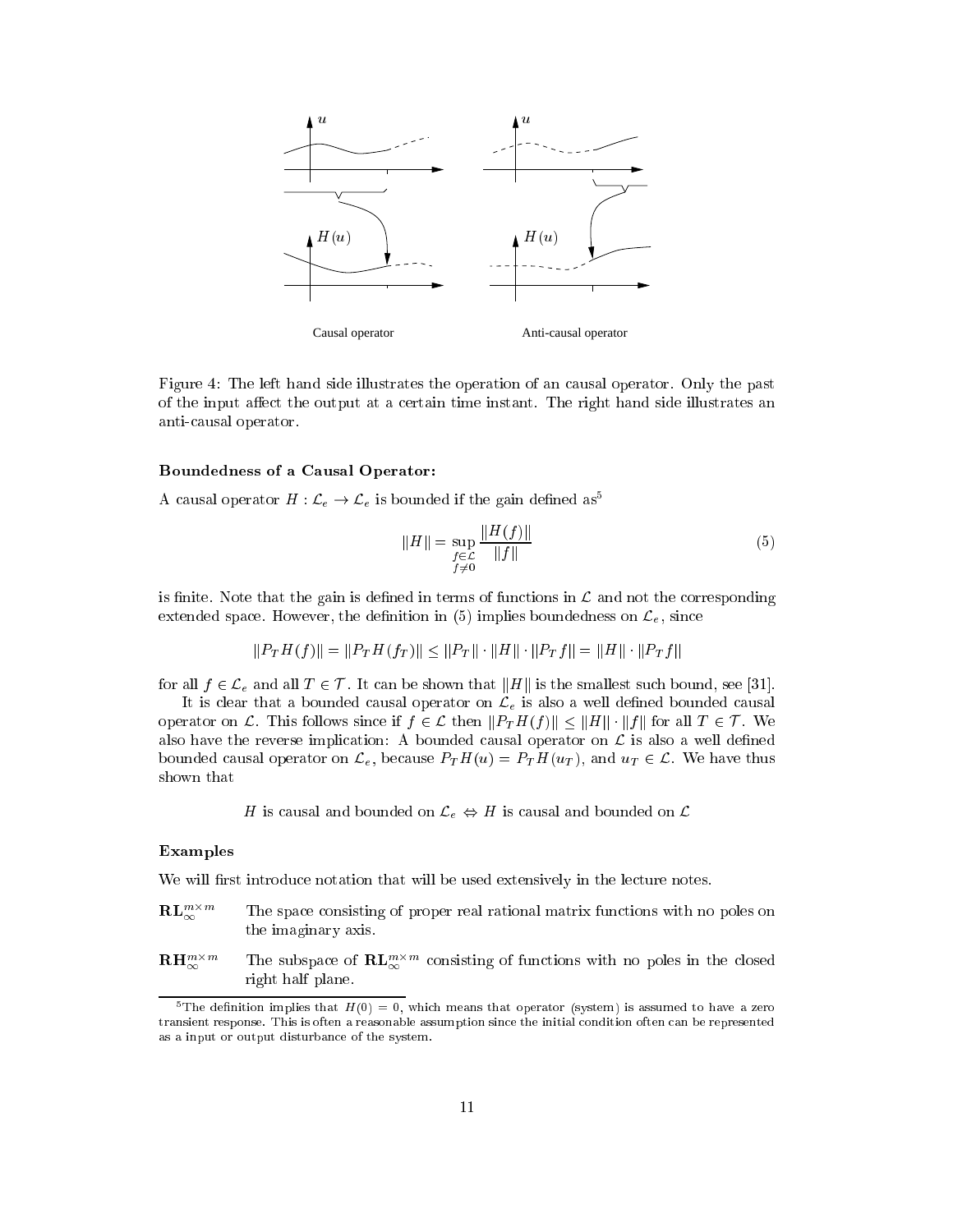**Example 8.** Each operator  $G \in \mathbf{R} \mathbf{H}_{\infty}^{m \times m}$  has a state space realization  $G(s) = C(sI - sI)$  $(A)^{-1}B+D$  and corresponding weighting function  $g(t) = Ce^{At}B\theta(t) + D\delta(t)$ . The operation on  $u \in {\bf L}_p^m[0,\infty)$  is defined in terms of the convolution

$$
y(t) = (Gu)(t) = (g * u)(t) = \int_0^t Ce^{A(t-\tau)}Bu(\tau)d\tau + Du(t),
$$

which shows that  $G$  is causal. Proposition 1 below shows that the operator is bounded on all  $\mathbf{L}_{pe}^{m}[0,\infty)$ .

**Example 9.** An operator  $G \in \mathbf{RL}_{\infty}^{m \times m}$  is generally noncausal. It can be split into a causal term  $G_c$  and an anticausal term  $G_{ac}$ , such that  $G = G_c + G_{ac}$ . This is done using partial fractions expansion in such a way that  $G_c \in \mathbf{R} \mathbf{H}_{\infty}^{m \times m}$  and  $G_{ac}(-s) \in \mathbf{R} \mathbf{H}_{\infty}^{m \times m}$ , i.e.,  $G_c$ contains the stable poles and  $G_{ac}$  contains the unstable poles. As an example, we have

$$
G(s) = \frac{2}{(s+1)(s-1)} = \underbrace{\frac{-1}{s+1}}_{G_c} + \underbrace{\frac{1}{s-1}}_{G_{ac}}
$$

We have already seen in Remark 3 that  $1/(s-1)$  cannot be bounded on  $\mathbf{L}_{pe}[0,\infty)$ . However, it turns out that it is a bounded anticausal operator on  $\mathbf{L}_p(-\infty,\infty)$ . In fact, any  $G(s)$  $C(sI - A)^{-1}B + D$ , with A unstable (all eigenvalues in the right half plane) defines an anticausal operator on  $\mathbf{L}_p(-\infty,\infty)$  by the convolution

$$
(Gu)(t) = \int_t^{\infty} Ce^{A(t-\tau)}Bu(\tau)d\tau + Du(t).
$$

In the general case an operator  $G \in \mathbf{RL}_{\infty}^{m \times m}$  is defined by convolution with its weighting function  $g(t) = g_c(t) + g_{ac}(t)$ , where we have  $g_c(t) = L^{-1}(\mathbf{G}_c(s))$  and  $g_{ac}(t) = L^{-1}(\mathbf{G}_{ac}(s))$ . We get (the direct term can be included in either of  $g_c$  and  $g_{ac}$  as a dirac distribution)

$$
(Gu)(t) = \int_{-\infty}^{\infty} g(t-\tau)u(\tau)d\tau = \int_{-\infty}^{t} g_c(t-\tau)u(\tau)d\tau + \int_{t}^{\infty} g_{ac}(t-\tau)u(\tau)d\tau.
$$

The next proposition an be used to show boundedness of the linear operators in the previous two examples.

**Proposition 1.** The operator defined by the convolution

$$
(Hu)(t) = \int_{-\infty}^{\infty} h(t-\tau)u(\tau)d\tau
$$

where  $h \in L_1(-\infty,\infty)$  is bounded on  $L_p(-\infty,\infty)$ ,  $p \geq 1$  with gain  $||H|| \leq ||h||_1$  (and equal to  $||h||_1$  for  $L_\infty(-\infty,\infty)$ ). Furthermore, if  $h(t) = 0$ , for  $t \leq 0$ , then H is also causal.

Remark 4. Note that the proposition is also valid when the operator is considered as a mapping  $H: \mathbf{L}_p[0,\infty) \to \mathbf{L}_p(-\infty,\infty)$  (Note  $H: \mathbf{L}_p[0,\infty) \to \mathbf{L}_p[0,\infty)$  if H is causal.)

<sup>&</sup>lt;sup>6</sup>We are here considering one sided Laplace transforms. For  $G_c = C_c(sI - A_c)^{-1}B_c$ , where  $A_c$  is stable, we have  $g_c(t) = C_c e^{A_c t} B_c$  for  $t \ge 0$  and zero otherwise. Then  $\mathcal{L}(g_c(t)) = \int_0^\infty e^{-st} g_c(t) dt$  with absolute convergence for Re s  $\geq 0$  (in fact, for Re s  $\gt \lambda_{\text{max}}(A_c)$ ). For  $g_{ac}$  we use a one sided Laplace transform defined over negative times

<sup>7</sup>This is what you prove in Homework set 1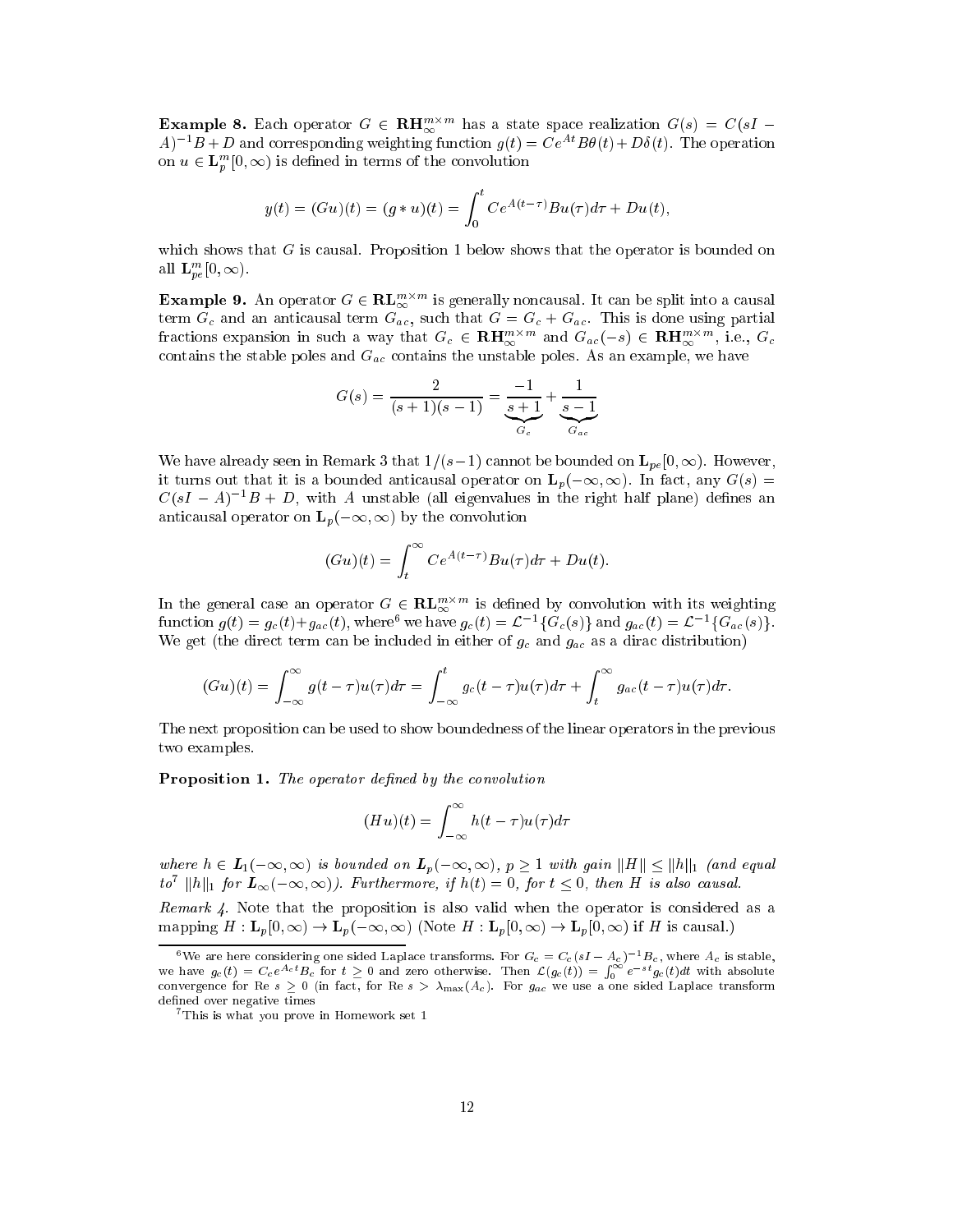*Proof.* We follow the proof in [4]. Let  $u \in L_p(-\infty, \infty)$ , and let  $\frac{1}{p} + \frac{1}{q} = 1$ . Then

$$
\left|\int_{-\infty}^{\infty} h(t-\tau)u(\tau)d\tau\right| \leq \int_{-\infty}^{\infty} |h(t-\tau)|^{1/p}|u(\tau)| \cdot |h(t-\tau)|^{1/q} d\tau.
$$

We can now use Hölders inequality  $||fg||_1 \leq ||f||_p \cdot ||g||_q$  with  $f(\tau) = |h(t-\tau)|^{1/p} |u(\tau)| \in \mathbf{L}_p$ and  $g(\tau) = |h(t - \tau)|^{1/q} \in \mathbf{L}_q$ . This gives

$$
\left|\int_{-\infty}^{\infty} h(t-\tau)u(\tau)d\tau\right| \leq \left(\int_{-\infty}^{\infty} |h(t-\tau)|\cdot|u(\tau)|^p d\tau\right)^{1/p} \left(\int_{-\infty}^{\infty} |h(t-\tau)|d\tau\right)^{1/q},
$$

where we note that the last term is  $||h||_1^{1/q}$ . If we take  $L_p$ -norms on both sides of this inequality then we get

$$
||h * u||_p \le ||h||_1^{1/q} \left( \int_{-\infty}^{\infty} \left( \int_{-\infty}^{\infty} |h(t - \tau)| |u(\tau)|^p d\tau \right) dt \right)^{1/p}
$$
  

$$
\le ||h||_1^{1/q} \cdot ||h||_1^{1/p} \cdot ||u||_p = ||h||_1 \cdot ||u||_p
$$

where we used that  $||h * f||_1 \leq ||h||_1 \cdot ||f||_1$  for any  $h, f \in \mathbf{L}_1$ .

It now follows from Proposition 1 and the two examples above that

- $\bullet$  Latin  $\circ$  C reflix is a bounded causal operator on  $\mathbf{L}_p[\sigma,\infty)$ .
- $\bullet$  Latin  $\sigma \in \mathbf{R}$  is a bounded operator on  $\mathbf{L}_p(\infty,\infty)$ .

Remark 5. We will only consider systems with casual operators. However, noncausal operators will be used as "analysis filters" or "multipliers" in the discussion on IQCs. They will only be used for analysis of norm bounded signals i.e., signals in  $H$  for function spaces where the time axis is bi-infinite, e.g.  $\mathcal{T} = \mathbf{R}$ .

The gain bound in Proposition 1 can be improved for  $L_2$ -spaces.

## Proposition 2. We have

1. Let  $G \in \mathbf{RL}_{\infty}$  be an operator on  $\mathbf{L}_2(-\infty, \infty)$  then

$$
||G|| = \max_{\omega \in [0,\infty]} \sigma_{\max}(G(j\omega))
$$

which often is denoted  $||G||_{H_{\infty}}$ .

2. Let  $G \in \boldsymbol{RH}_{\infty}$  be an operator on  $\boldsymbol{L}_2[0,\infty)$  then

$$
||G|| = \max_{\omega \in [0,\infty]} \sigma_{\max}(G(j\omega)).
$$

Proof. See [44]. The idea is to consider the frequency domain representation of the operator

$$
\widehat{y}(j\omega) = G(j\omega)\widehat{u}(j\omega)
$$

If the input  $\hat{u}$  has a Dirac at the frequency where the optimization problem below takes in maximum then it is possible to achieve the gain bound.  $\Box$ 

**Example 10.** An operator defined by a nonlinearity  $\varphi : \mathbf{R} \to \mathbf{R}$  as in Example 1 is both ausal and antiausal. Su
h operators are alled memoryless.

**Example 11.** A nonlinear operator defined by a state space representation as in Example 2 is ausal sin
e the integration is assumed to be done forward in time.

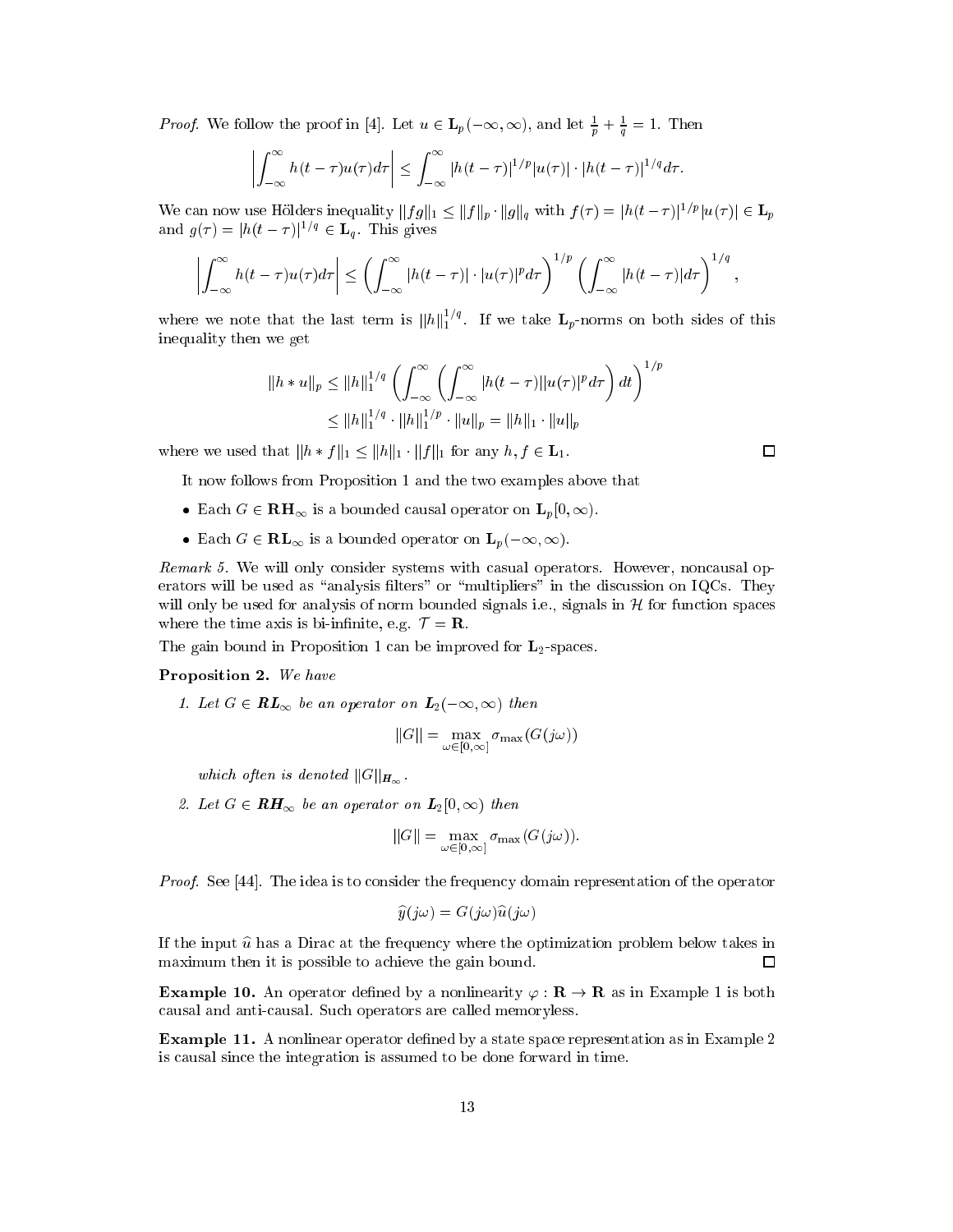#### Well-posedness and Stability

In the system (4) we assume that  $H_1$  and  $H_2$  are causal operators on  $\mathcal{L}_e$ . Well-posedness is defined as follows:

**Definition 2 (Well-posedness).** The system in (4) is well-posed if for any  $u_1, u_2 \in \mathcal{L}_e$ there exist a solution  $e_1, e_2 \in \mathcal{L}_e$ . Furthermore, the loop signals  $e_1, e_2$  depends causally on  $u_1$  and  $u_2$ .

**Definition 3 (Stability).** The system  $(4)$  is stable if it is well-posed and if there are positive constants  $c_1, c_2, c_3, c_4$  such that

$$
||e_{1T}|| \le c_1 ||u_{1T}|| + c_2 ||u_{2T}||
$$
  

$$
||e_{2T}|| \le c_3 ||u_{1T}|| + c_4 ||u_{2T}||
$$

for all  $T \in \mathcal{T}$ .

Remark 6. If the system is stable and if  $u_1$  and  $u_2$  are norm bounded, i.e.,  $u_1, u_2 \in \mathcal{L}$ , then  $e_1, e_2 \in \mathcal{L}$ .

Remark 7. A well posed system is not the same as a stable system. In a system that is well-posed but not stable, there may not be a (time) uniform gain as above definite. For example, if we can have  $||e_T|| = \mathcal{O}(e^{\gamma T}||u_T||)$  then the system is not stable.

Remark 8. Well-posedness is a generic property for any good model of a physical system. Conditions for well-posedness are discussed in detail in [31].

Let us truncate all terms on both sides of both equations in  $(4)$ . We use the notation  $P_T e_1 = e_{1T}$  and the fact that causality implies that  $P_T H_1(e_1) = P_T H_1(e_{1T})$ . We get

$$
e_{1T} = u_{1T} - P_T H_2(e_{2T})
$$
  
\n
$$
e_{2T} = u_{2T} + P_T H_1(e_{1T})
$$
\n(6)

If the system (4) is well-posed then its trun
ated version is a well dened equation system in the normed space L for all  $T \in \mathcal{T}$ . This means that we can take norms on both sides of the equations in (6). This will be used in the derivation of the small gain theorem.

## 4 The Small Gain Theorem

The small gain theorem is a fundamental result in stability theory. It generally gives conservative results but this an sometimes be alleviated by the use of loop transformations and multipliers, as is discussed in Section 6.

Theorem 1. Assume that

- (i) the system in  $(4)$  is well-posed,
- (ii)  $||H_1|| \cdot ||H_2|| < 1$ .

Then the system is stable.

*Proof.* Consider the truncated system equations in (6). Using  $e_{2T} = u_{2T} + P_T H_1(e_{1T})$  in the first equation gives

$$
e_{1T} = u_{1T} - P_T H_2 (u_{2T} + P_T H_1 (e_{1T})) \tag{7}
$$

$$
e_{2T} = u_{2T} - P_T H_1(e_{1T}) \tag{8}
$$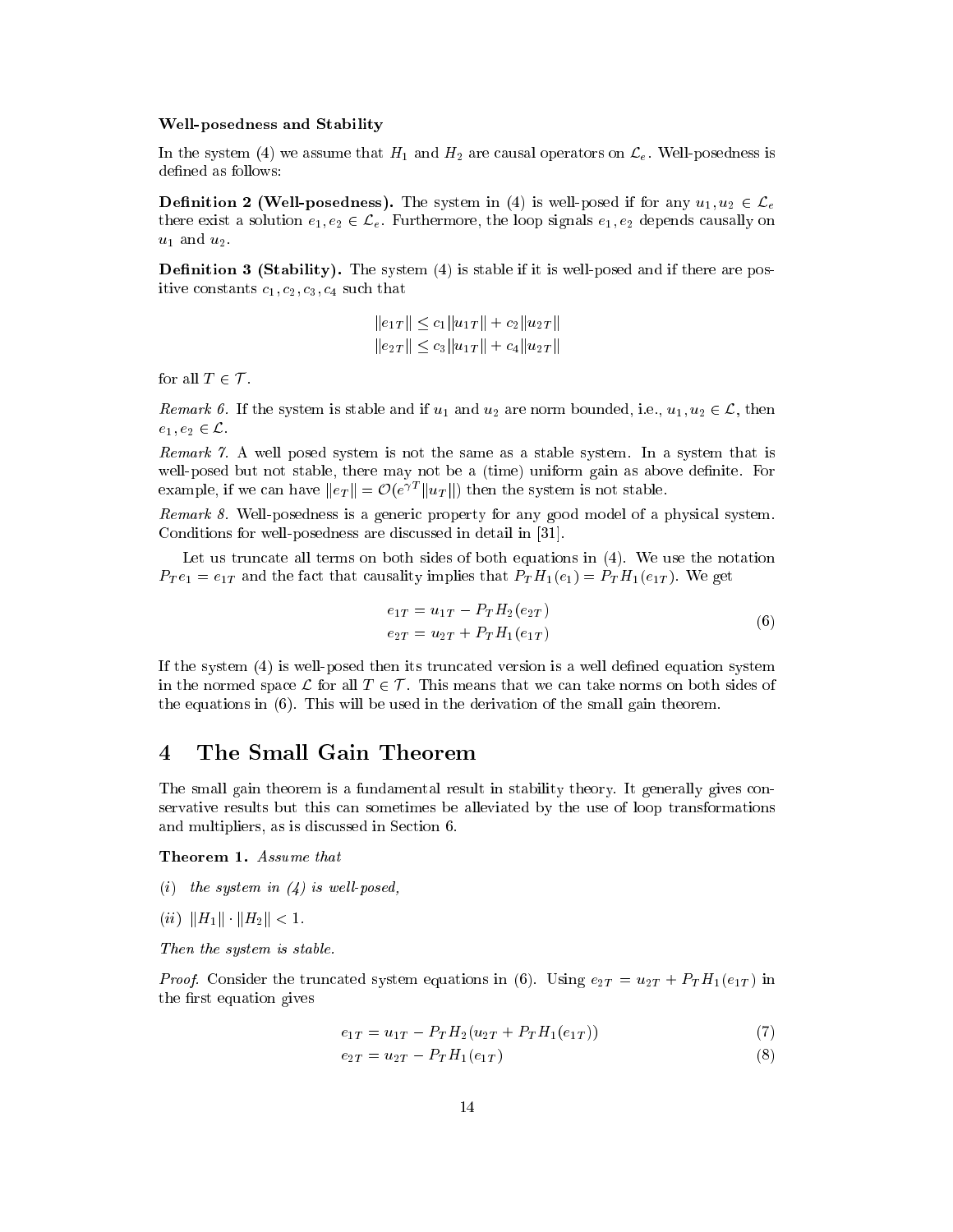If we take norms in (7) then we get

$$
\|e_{1T}\|\leq \|u_{1T}\|+\|H_2\|\cdot\|u_{2T}\|+\|H_2\|\cdot\|H_1\|\cdot\|e_{1T}\|
$$

Hence,

$$
||e_{1T}|| \le \frac{1}{1 - ||H_1|| \cdot ||H_2||} ||u_{1T}|| + \frac{||H_2||}{1 - ||H_1|| \cdot ||H_2||} ||u_{2T}|| \tag{9}
$$

Finally, take norms of (8) and use (9). We get

$$
||e_{2T}|| \le \frac{||H_1||}{1 - ||H_1|| \cdot ||H_2||} ||u_{1T}|| + \frac{1}{1 - ||H_1|| \cdot ||H_2||} ||u_{2T}|| \tag{10}
$$

 $\Box$ 

**Example 12.** Consider the system in (4) when  $H_1$  is an LTI operator with transfer function  $G(s) = C(sI - A)^{-1}B + D$  and when  $||H_2|| \le 1$  (for both signal spaces considered below). The small gain theorem ensures that the closed loop system is stable if  $||G|| < 1$ . If we let the signal space  $\mathcal{L}_e$  be  $\mathbf{L}_{2e}[0,\infty)$  then the stability condition becomes

$$
\|G\|_{\mathbf H_\infty}=\sup_{\omega\in[0,\infty]}|G(j\omega)|<1
$$

If the signal space is  $\mathbf{L}_{\infty e}[0, \infty)$  then the stability condition becomes

$$
||G||_1 = \int_0^\infty |Ce^{At}B| \, dt + |D| < 1
$$

We can now argue that the  $L_1$ -norm condition gives a more conservative condition for stability than the  $H_{\infty}$ -norm. This follows since (the weighting function  $g(t) = Ce^{At}B\theta(t) +$  $D\delta(t)$ 

$$
|G(j\omega)|=|\int_0^\infty g(t)e^{-i\omega\,t}\,dt|\leq \int_0^\infty |Ce^{At}B|\,dt+|D|
$$

Hence, if  $||G||_1 < 1$ , then  $||G||_{\mathbf{H}_{\infty}} < 1$ . So is there any point in using the function space  $\mathbf{L}_{\infty}[0,\infty)$ ? There is an important point. The stability bounds (9) and (10) gives bounds on the magnitudes of  $e_{1T}, e_{2T}$  that hold at any time instant when we use  $\mathbf{L}_{\infty e}[0, \infty)$  whereas we get energy bounds when we use  $\mathbf{L}_{2e}[0,\infty)$ . The choice of signal space must reflect our requirements on the real system.

**Example 13.** Let  $H_1 = G \in \mathbf{RH}_{\infty}$  and a let  $H_2$  be a sector bounded nonlinearity  $H_2 =$  $\varphi(x) \in \text{sector}[-k, k)$ . If the signal space is  $\mathbf{L}_2[0, \infty)$  then the system is stable if  $||G||_{\mathbf{H}_{\infty}} <$  $1/k$ .

## 5 The Passivity Theorem

The passivity theorem is another fundamental result in stability theory. It has gained widespread application in analysis of electric circuits, see [4], and mechanical systems, see [3].

The passivity theorem exploits the additional structure of the inner product in a Hilbert space. We will assume that the inner product satisfies the following properties

$$
\langle y, u \rangle_T := \langle y_T, u_T \rangle = \langle y, u_T \rangle = \langle y_T, u \rangle
$$

and, as before,  $||u_T||$  is a nondecreasing function of T and if  $u \in \mathcal{H}$  then  $\lim_{T \to \infty} ||u_T|| = ||u||$ , where  $\mathbf{w}$  =  $\mathbf{w}$  =  $\mathbf{w}$  =  $\mathbf{w}$  $\sqrt{\langle u, u \rangle}$ . These properties are satisfied in our standard spaces  $l_{2e}(Z_+)$  and  $\mathbf{L}_{2e}[0,\infty).$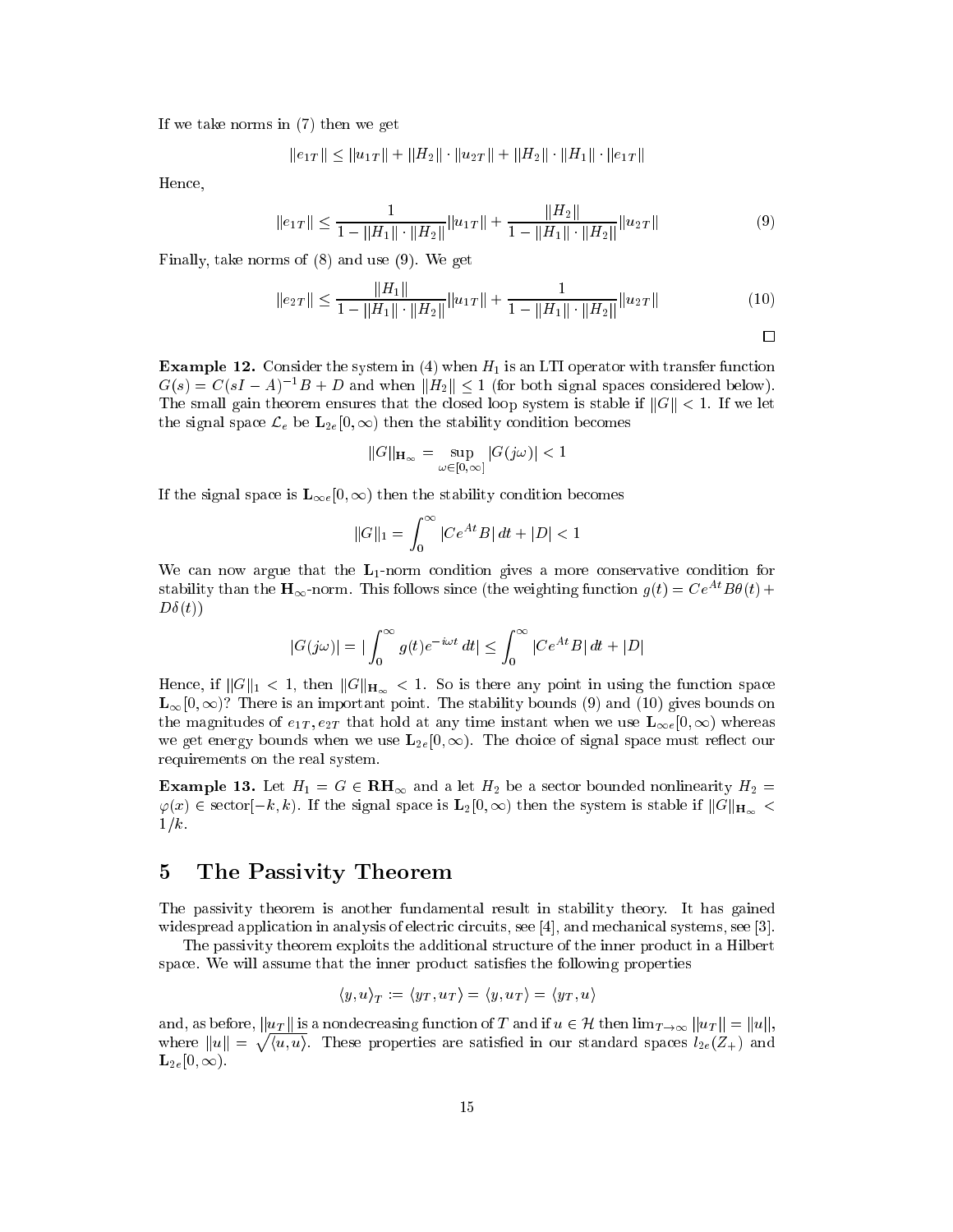**Definition 4.** A causal operator  $H: \mathcal{H}_e \to \mathcal{H}_e$  is

- $\bullet$  passive if  $\langle \textbf{H} | u, u \rangle_T \leq 0$  for all  $u \in \mathcal{H}_e$ ,  $\forall x \geq 0$
- striving compare parties (SOP) is there exists and O such that  $\sim$

$$
\langle Hu, u\rangle_T \ge \varepsilon ||P_T H(u)||^2, \quad \forall u \in \mathcal{H}_e, \ \forall T \ge 0
$$

Remark 9. Note that we do not require the operator to be bounded in the definition of passivity, see Example 16 for a passive operator with infinite gain. However, a strictly output passive operator is always bounded sin
e

$$
\varepsilon ||P_T H(u)||^2 \le \langle Hu, u \rangle_T \le ||P_T H(u)|| \cdot ||u_T||,
$$

which implies that  $||H|| \leq 1/\varepsilon$ .

**Example 14.** An LTI system  $G(s) \in \mathbf{R} \mathbf{H}_{\infty}^{m \times m}$  is

- passive if  $G(\jmath\omega) + G(\jmath\omega) \geq 0$  for all  $\omega$ ,
- SOP if there exists  $\varepsilon > 0$  such that  $\frac{1}{2}(G(j\omega) + G(j\omega)) > \varepsilon G(j\omega)$  G(j $\omega$ ), V $\omega$ ,

We prove this in Example 20 in Section 7.

**Example 15.** In this example we consider the operator  $H$  defined by the input-output map of the nonlinear system

$$
\dot{x} = f(x) + g(x)u, \quad x(0) = 0
$$
  

$$
y = h(x)
$$

where  $f(0) = 0$  and  $h(0) = 0$ . Then H is SOP if there exists a continuously differentiable positive semidefinite function V with  $V(0) = 0$  such that

$$
\frac{\partial V}{\partial x} f(x) = -kh(x)^T h(x),
$$
  

$$
\frac{\partial V}{\partial x} g(x) = h^T(x)
$$

where k  $\alpha$  or the system is passive if the above holds with k  $\alpha$  if the proof follows since  $\alpha$  $V(x) = \frac{\partial V}{\partial x}(f(x) + g(x)u) = -k|y|^2 + y^T u$ . Integration gives

$$
V(x(T)) - V(x(0)) = \int_0^T y^T u \, dt - k \int_0^T |y|^2 \, dt
$$

Since,  $V(x(0)) = 0$  and  $V(x(1)) \geq 0$ , we get  $\langle y, u \rangle_T \geq \kappa ||y_T||^2$ .

Example 16. Consider the following simplified version of the LuGre-friction model  $[21, 2]$ 

$$
\frac{dz}{dt} = v - \frac{|v|}{g(v)}z, \ z(0) = 0
$$
  

$$
g(v) = \frac{1}{\sigma_0}(F_C + (F_S - F_C)e^{-(v/v_s)^2})
$$
  

$$
F = \sigma_0 z
$$
 (11)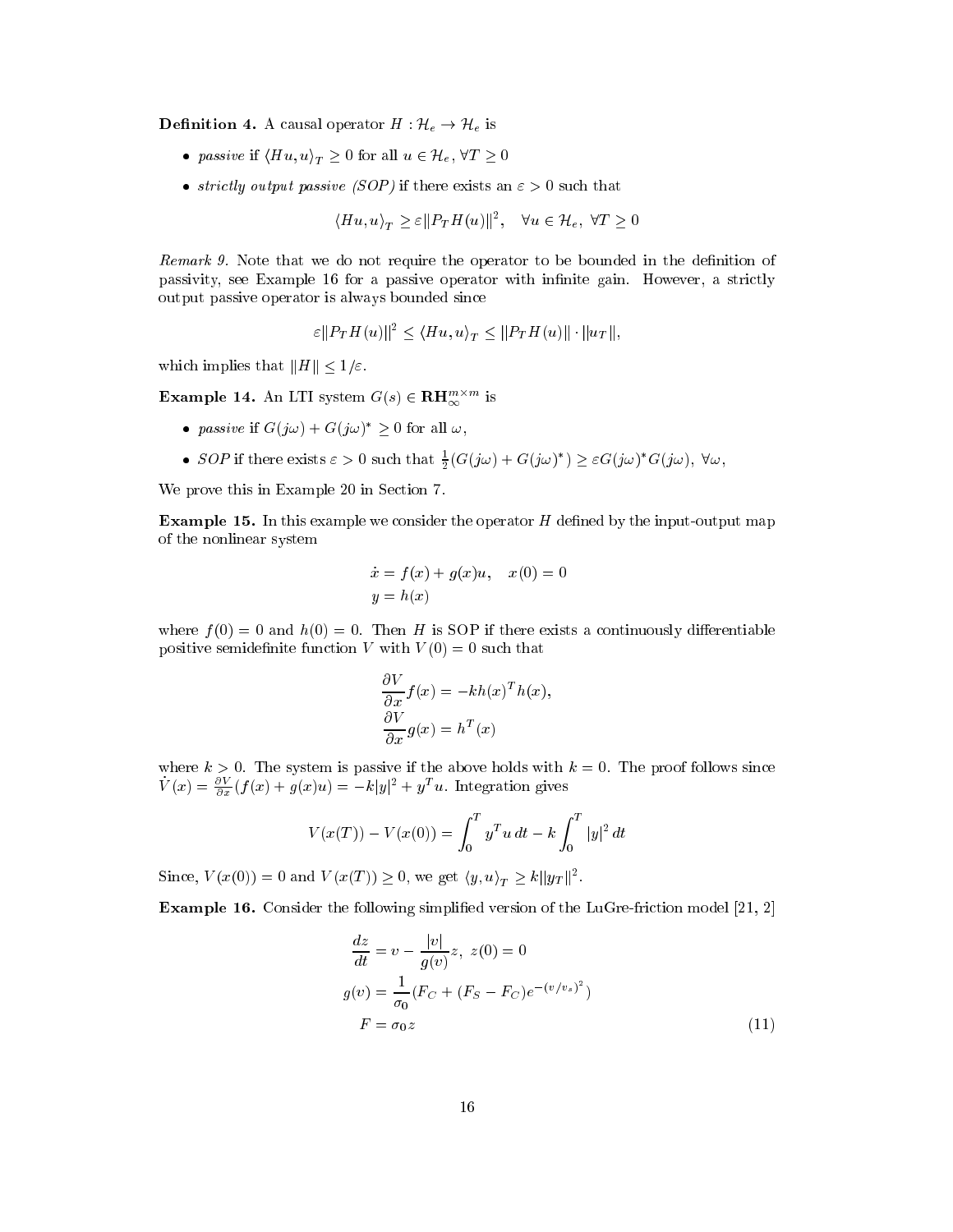where F denotes the friction force, v is the relative velocity of the surfaces,  $\sigma_0$  is a stiffness coefficient,  $F<sub>S</sub>$  is the Stribeck friction, and  $F<sub>C</sub>$  is the Columb friction. It is assumed that  $F_S \geq F_C > 0$  This friction model is passive as an operator  $H : v \mapsto F$  on  $\mathbf{L}_{2e}[0,\infty)$  since

$$
Fv = \sigma_0(z\frac{dz}{dt} + \frac{|v|}{g(v)}z^2) \ge \sigma_0 z\frac{dz}{dt}.
$$

Integration gives

$$
\langle F, v \rangle_T \ge \frac{1}{2}\sigma_0 z(T)^2 \ge 0,
$$

which proves passivity. It is easy to see that the friction operator is unbounded since a small input pulse can make  $z$  stay at a nonzero value when the input has turned to zero. This means that the  $L_2$ -norm of the output is infinity.

We will next prove one of the simpler formulations of the passivity theorem.

Theorem 2 (The Passivity Theorem). Assume that

- (i) the system in (4) is well-posed,  $u_2 = 0$
- (ii)  $H_1: \mathcal{H}_e \to \mathcal{H}_e$  is strictly output passive
- (iii)  $H_2: {\mathcal H}_e \to {\mathcal H}_e$  is passive

Then the system is stable in the sense  $||e_{2T}|| \leq \frac{1}{\varepsilon} ||u_{1T}||$ , for all  $1 \geq 0$ , where  $\varepsilon$  is from the definition of strict output passivity

Remark 10. The theorem shows that  $e_2$  is bounded but note that  $e_1$  may not be bounded (in L<sub>2</sub>-norm). However, if  $H_2$  is bounded then we also have  $||e_{1T}|| \leq c||u_{1T}||$  for all  $T \geq 0$ for some  $c > 0$ .

Proof. The truncated system now becomes

$$
e_{1T} = u_{1T} - P_T H_2(e_2)
$$
  

$$
e_{2T} = P_T H_1(e_1)
$$

We get

$$
\langle u_1, H_1(e_1) \rangle_T = \langle e_1, H_1(e_1) \rangle_T + \langle H_2(e_2), e_2 \rangle_T \ge \varepsilon ||P_T H_1(e_1)||^2
$$

 $\Box$ 

This gives  $||T_{T}H_1(e_1)||^2 \leq \frac{1}{\epsilon}||u_{1T}||^2 ||T_{T}H_1(e_1)||^2$ , i.e.,  $||T_{T}H_1(e_1)|| \leq \frac{1}{\epsilon}||u_{1T}||^2$ .

**Example 17.** Consider the system in Figure 5, which models position control of a servo with friction. We assume that the friction can be modeled as the LuGre friction in Example 16 and that the PD-controller has transfer function  $K(s) = k_1 + k_2 s$ , where  $k_1, k_2 > 0$ . The system an equivalently be represented as

$$
e_1 = d - H(v)
$$

$$
v = Ge_1
$$

where H denotes the LuGre friction model and  $G(s) = \frac{s}{ms^2 + k_2s + k_1}$ . We know that H is passive and we have

$$
Re \left\{ G(j\omega) \right\} = k_2 |G(j\omega)|^2,
$$

i.e., G is strictly output passive. Hence, it follows from the Passivity theorem that  $||v_T|| <$  $c||d_T||$  for some  $c > 0$ .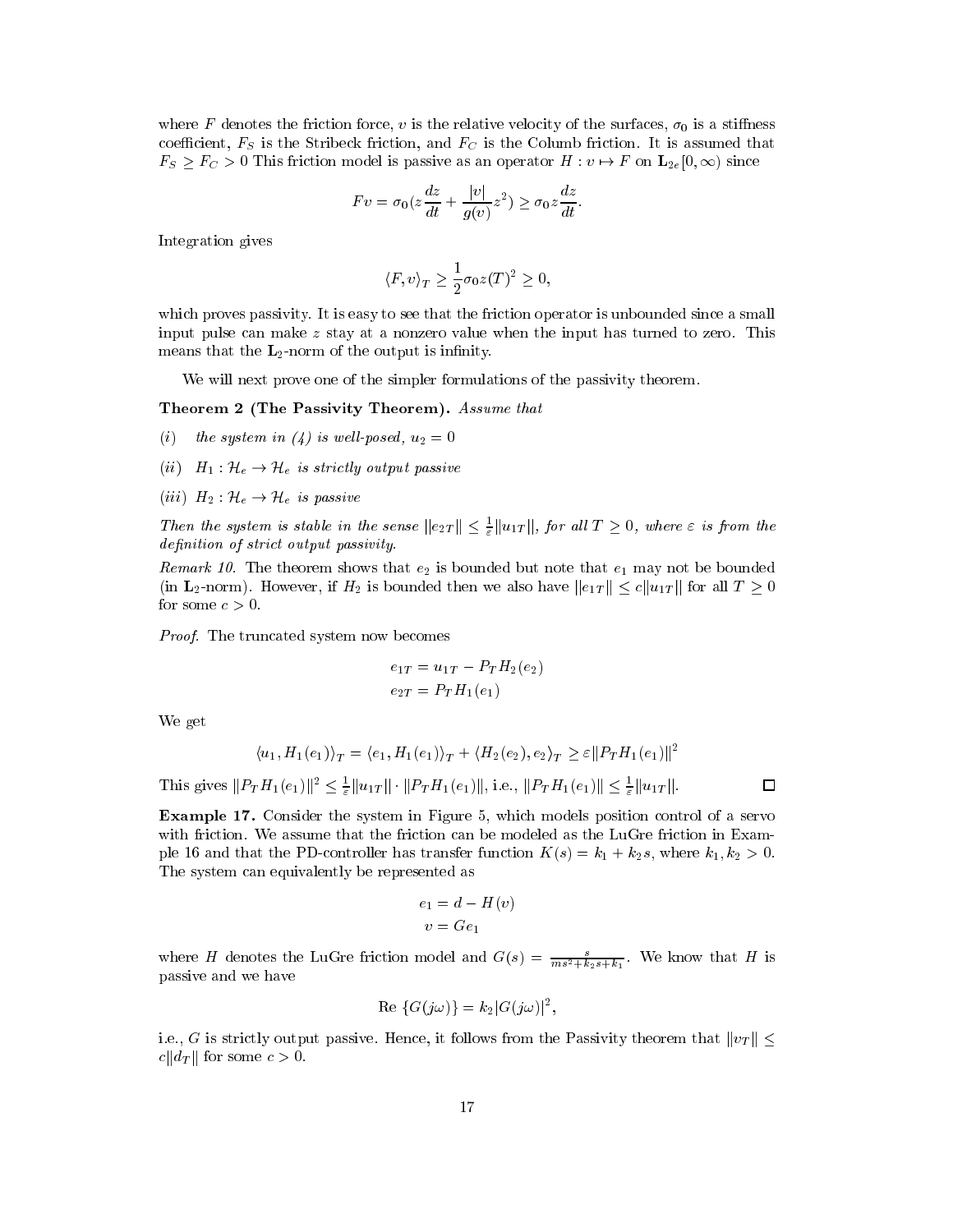

Figure 5: Servo control system with friction.



Figure 6: A Loop Transformation

# 6 Loop Transformations and Multipliers

The small gain theorem and the passivity theorem generally give conservative stability conditions. Loop transformations and the introduction of multipliers in the feedback loop are means to redu
e onservatism.

#### Loop Transformations

Figure 6 shows a loop transformation of the system in (4), whi
h we assume to be wellposed. Here  $K: \mathcal{L}_e \to \mathcal{L}_e$  is a suitably chosen linear bounded and causal operator. The loop transformation is well-posed if  $H_1 = (I + H_1 K)^{-1}H_1$  is a well defined operator on  $\mathcal{L}_e$ . Then the transformed system is well-posed and stability of the system (4) is equivalent to stability of its transformed version.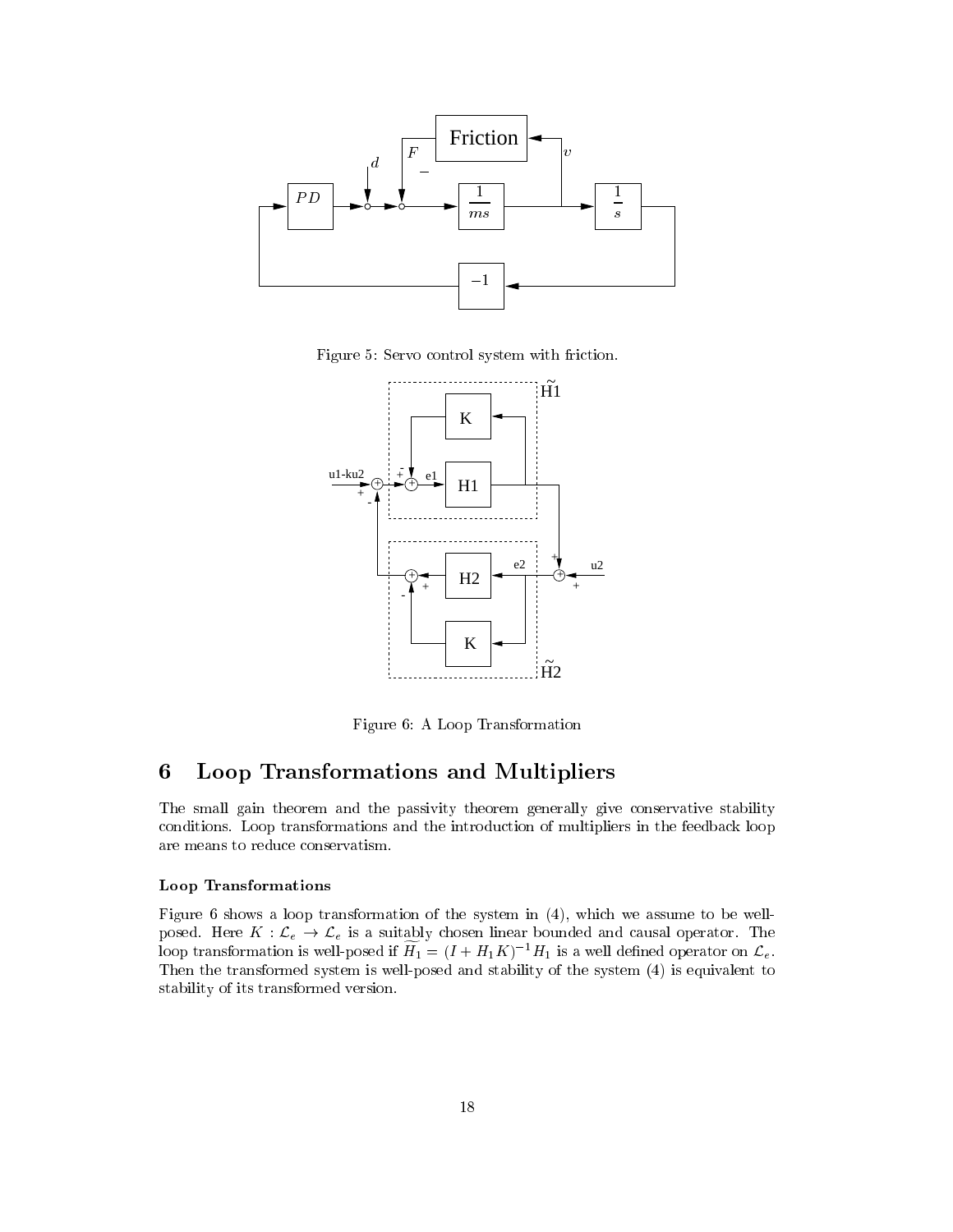

Figure 7: Introduction of multipliers

#### Multipliers

Figure 7 shows how a multiplier and its inverse have been introduced in the feedback loop. If both  $M$  and its inverse  $M$  - are bounded causal operators on  $\mathcal{L}_e$  then stability of the system in Figure 7 implies stability of the system in (4). It is also possible to consider noncausal filters M but then several technical conditions need to be introduced.

The main point with the loop transformations and the multipliers is that it may be easier to prove stability for the transformed system than the original system.

We will in the next section discuss the IQC framework for stability analysis in Hilbert spaces. The introduction of multipliers and loop transformations is done implicitly and with great simplicity in the IQC framework. This is very convenient in advanced systems analysis. We will in a later section discuss the connection between the IQC technique and the lassi
al loop transformation and multiplier ideas dis
ussed above.

#### Equivalen
e between Possitivity and Unity Gain

We will end this section with a peculiar little result which exemplifies that basic mathemati
al ideas often extends to mu
h more general situations.

**Proposition 3.** Let  $H : \mathcal{H} \to \mathcal{H}$  and assume that  $H + I$  is invertible on  $\mathcal{H}$ . Define S:  $H \rightarrow H$  as  $S = (H - I)(H + I)$ . Then we have the following property

$$
\langle f, Hf \rangle \ge 0, \ \forall f \in \mathcal{H} \quad \Leftrightarrow \quad ||S|| \le 1.
$$

*Remark 11.* The proposition is a generalization of the conformal mapping  $S(z) = \frac{z-1}{z+1}$  between the right half complex plane and the unic circle to nonlinear operators on a Hilbert spa
e.

*Proof.* Let  $g \in \mathcal{H}$ . Then  $f = (H + I)^{-1}(g)$  satisfies

- (i)  $S(g) = (H I)(f)$
- (*ii*)  $g = (H + I)(f)$

If we use  $(i)$  and  $(ii)$  respectively then we get

$$
||S(g)||^2 = ||H(f)||^2 + ||f||^2 - 2\langle H(f), f \rangle
$$
  

$$
||g||^2 = ||H(f)||^2 + ||f||^2 + 2\langle H(f), f \rangle
$$

After subtra
tion we get

$$
||g||^2 - ||S(g)||^2 = 4 \langle H(f), f \rangle
$$

which proves the claim.

 $\Box$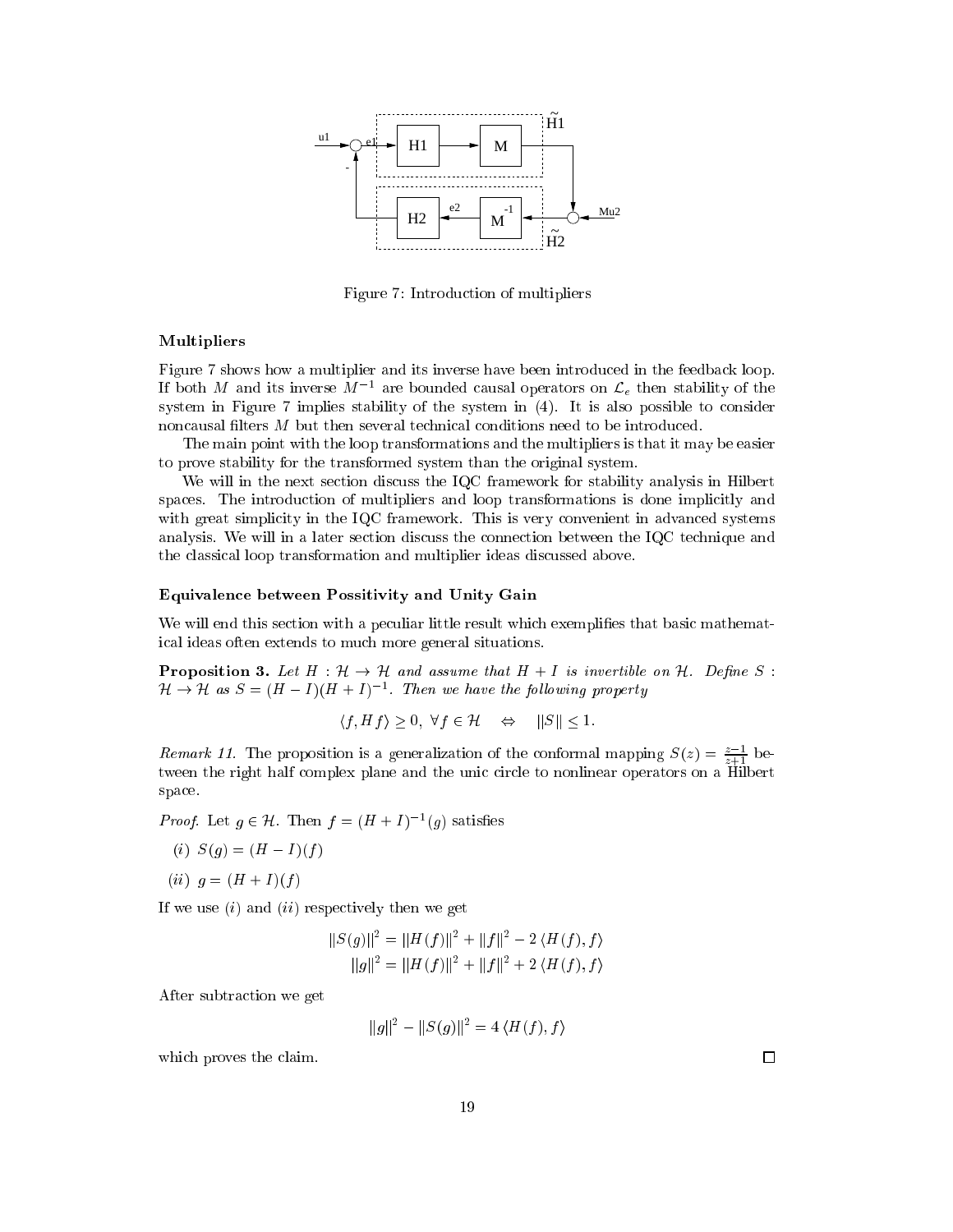## 7 Adjoint operators and Quadrati Forms

The integral quadratic constraints, which we discuss in the next section, are defined in terms of time-invariant quadrati forms. In order to introdu
e the time invariant quadrati forms we need to discuss the Hilbert adjoint operator, self-adjoint operators, and positivedefiniteness of self-adjoint operators.

**Definition 5.** Let  $H : \mathcal{H} \to \mathcal{H}$  be a bounded linear operator. Then the Hilbert adjoint  $H^*$ of  $H$  is the operator  $H : H \to H$  such that

$$
\langle Hf, g \rangle = \langle f, H^*g \rangle \quad \forall f, g \in \mathcal{H}
$$

**Example 18.** A matrix  $M \in \mathbb{R}^{n \times n}$  defines a bounded linear operator on the Hilbert space  $\mathbb{R}^n$  equipped with the standard inner product  $\langle x, y \rangle = x^T y$ . The Hilbert adjoint  $M^*$  is the transpose of the matrix, i.e.,  $M^* = M^T$  (if the matrix is complex-valued then  $M^* = \overline{M}^T$ ). This follows since

$$
\langle Mx, y \rangle = x^T M^T y = \langle x, M^T y \rangle
$$

**Example 19.** Let  $H \in \mathbf{R}$ H $_{\infty}^{m \times m}$  be an operator on  $\mathbf{L}_2^m(-\infty,\infty)$  with state space realization  $H(s) = U(sI - A)^{-1}B + D$ , where A is a stable matrix. Then H has Hilbert adjoint  $H^*(s) = H(-s)^T = -B^T(sI + A^T)^{-1}C^T + D^T$ . We will derive this in the time-domain. Let  $h_0(t) = Ce^{At}B\theta(t)$ , then

$$
\langle Hf, g \rangle = \int_{-\infty}^{\infty} \left( \int_{-\infty}^{t} h_0(t - \tau) f(\tau) d\tau + Df(t) \right)^T g(t) dt
$$
  
= 
$$
\int_{-\infty}^{\infty} f(\tau)^T \left( \int_{\tau}^{\infty} h_0(t - \tau)^T g(\tau) dt + D^T g(t) \right) d\tau = \langle f, H^* g \rangle
$$

which shows that the adjoint is an anti-causal operator with state space realization  $H^-(s) \equiv$  $H(-s)^{T} = -B^{T}(sI + A^{T})^{-1}C^{T} + D^{T}.$ 

More generally, the adjoint of an operator  $H \in \mathbf{RL}_{\infty}^{m \times m}$  is  $H^*(s) = H(-s)^T$ . This can be shown by spliting  $H$  into its causal and anticausal term and then compute the adjoint of these two terms and finally add them to get the result. However, a more direct way is to onsider the frequen
y domain representation of the inner produ
t

$$
\langle Hf, g \rangle = \int_{-\infty}^{\infty} (H(j\omega)\hat{f}(j\omega))^* \hat{g}(j\omega) d\omega
$$
  
= 
$$
\int_{-\infty}^{\infty} \hat{f}(j\omega)^* (H(j\omega)^* \hat{g}(j\omega)) d\omega = \langle f, H^*g \rangle
$$

and use the fact  $H(j\omega)^* = H(-j\omega)^T$ .

We have now seen two examples where it was possible to construct the adjoint. Next we state the reassuring fa
t that there always exists an Hilbert adjoint. Several useful properties are also stated.

**Theorem 3.** The Hubert adjoint H in Definition 5 exists uniquely and it is a linear operator with  $\|H\| = \|H\|$ , furthermore, for bounded tinear operators  $H, H_1, H_2 : H \to H$  we have the following properties

a) 
$$
(\alpha H)^* = \alpha H^*
$$
  
\nb)  $(H_1 + H_2)^* = H_1^* + H_2^*$   
\nc)  $(H^*)^* = H$   
\nd)  $(H_1 H_2)^* = H_2^* H_1^*$   
\ne)  $||T^*T|| = ||TT^*|| = ||T||^2$   
\nf)  $(H^*)^{-1} = (H^{-1})^*$ 

where in the last statement we assume that H is invertible.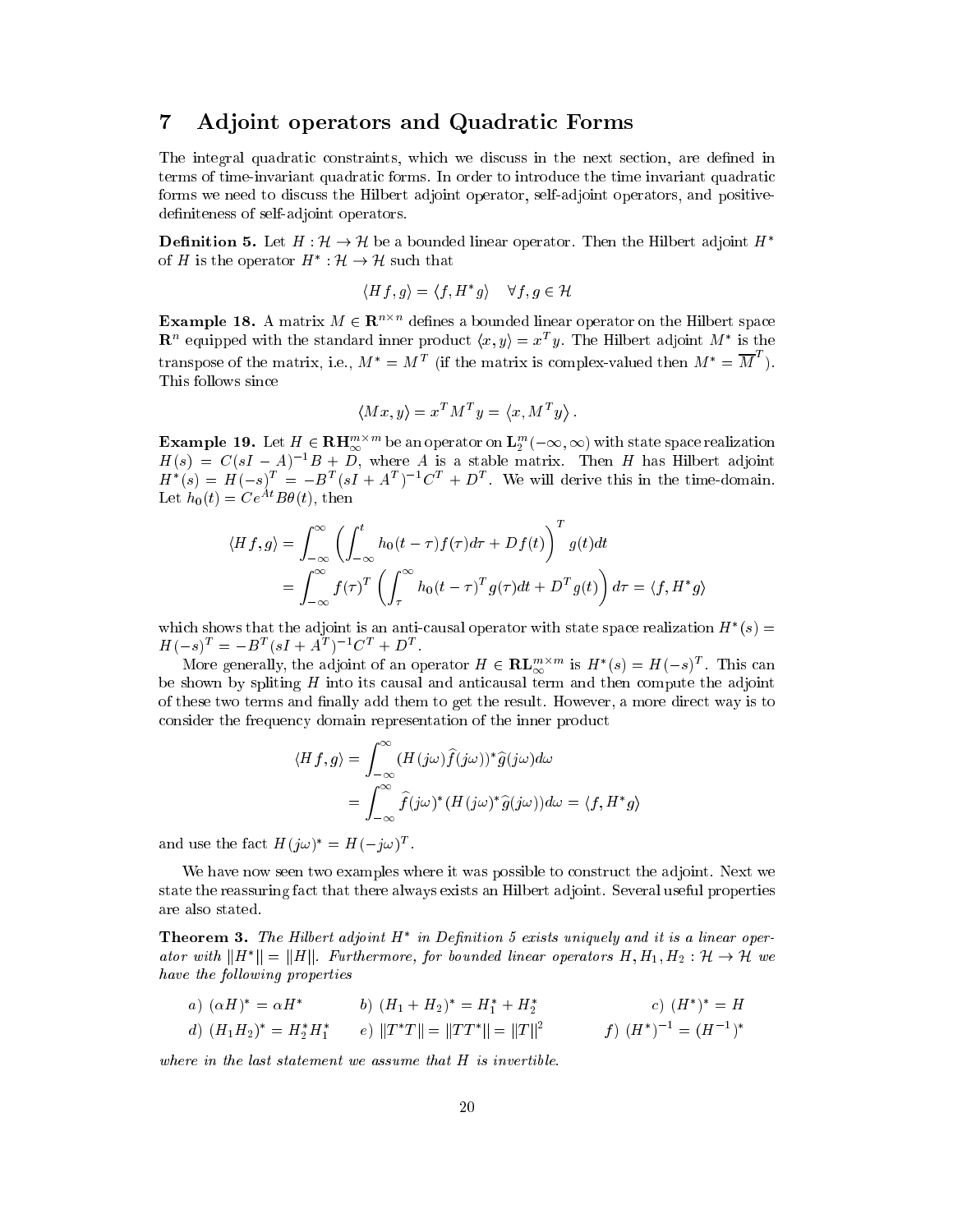Proof. See [12] for a full proof. The existence and uniqueness is a consequence of the Riesz representation theorem. The properties  $a$ ) – f) are rather straightforward to derive. In fact, the proof is ompletely analogous to the matrix ase.  $\Box$ 

We will next introduce the concept of self-adjoint operator and positive definiteness of a self-adjoint operator.

**Definition 6.** A bounded linear operator  $H : \mathcal{H} \to \mathcal{H}$  is self-adjoint if  $H^* = H$ . A selfadjoint operator is

Positive semi-definite, denoted  $H \geq 0$  if and only if  $\langle Hf, f \rangle \geq 0$  for all  $f \in \mathcal{H}$ .

Positive definite, denoted  $H > 0$ , if and only if there exists  $\varepsilon > 0$  such that

$$
\langle Hf, f \rangle \ge \varepsilon ||f||^2, \quad \forall f \in \mathcal{H}.
$$

H is said to be negative semi-definite if  $-H$  is positive semi-definite and H is negative definite if  $-H$  is positive definite.

The integral quadratic constraints in the next section are defined in terms of timeinvariant quadratic forms on a Hilbert space. A bounded self-adjoint operator  $\Psi \equiv \Psi$  : . He defined a (bounded) quadratic series  $\alpha$  ,  $\beta$  , as  $\alpha$  ,  $\beta$  ,  $\beta$  ,  $\beta$  ,  $\beta$  ,  $\beta$  ,  $\beta$  ,  $\beta$  ,  $\beta$  ,  $\beta$  ,  $\beta$  ,  $\beta$  ,  $\beta$  ,  $\beta$  ,  $\beta$  ,  $\beta$  ,  $\beta$  ,  $\beta$  ,  $\beta$  ,  $\beta$  ,  $\beta$  ,  $\beta$  ,  $\beta$  , form is positive semi-definite if  $\sigma(f) > 0$  for all  $f \in \mathcal{H}$  and strictly positive definite if there exists  $\varepsilon > 0$  such that  $\sigma(T) \geq \varepsilon T T T$ , for all  $T \in \mathcal{H}$ . Negative semi-definiteness and negative definiteness are defined analogously. It follows from Definition 6 that  $\sigma$  is positive semi-definite (positive definite) if and only if  $\Phi \geq 0$  ( $\Phi > 0$ ).

For a subspace  $\pi \subset \pi$  we also have that  $\Psi = \Psi : \pi \to \pi$  defines a quadratic form  $\sigma : \mathcal{H} \to \mathbf{R}$  by the relation  $\sigma(f) = \langle \Phi f, f \rangle, f \in \mathcal{H}$ . It is obvious that  $\Phi \geq 0$  in this case also implies that  $\sigma \geq 0$ . The reverse implication is not at all clear. However, it turns out that the reverse implication holds when  $\mathcal{H} = \mathbf{L}_2(-\infty, \infty)$  and  $\mathcal{H} = \mathbf{L}_2[0, \infty)$ . Here we use that  $\mathbf{L}_2[0,\infty) \subset \mathbf{L}_2(-\infty,\infty)$  if for each  $f \in \mathbf{L}_2(0,\infty)$  we define  $f(t) = 0$  for  $t \leq 0$ . We use this assumption from now on.

**Proposition 4.** Let  $\Phi = \Phi^* \in \mathbf{RL}^{m \times m}_{\infty}$  and define the quadratic form  $\sigma(f) = \langle \Phi f, f \rangle$  on  $L_2[0,\infty)$ . Then the following are equivalent

- (i)  $\sigma(f) \geq 0$  for all  $f \in L_2[0, \infty)$
- (*ii*)  $\Phi(j\omega) > 0$  for all  $\omega > 0$ .

*Proof.* The proof is taken from [20]. The implication  $(ii) \Rightarrow (i)$  is more or less obvious since  $\mathbf{L}_2[0,\infty) \subset \mathbf{L}_2(-\infty,\infty)$  and  $\Phi \geq 0$  implies that  $\sigma \geq 0$  on  $\mathbf{L}_2(-\infty,\infty)$ . For the other direction we use that the quadratic form is time-invariant on  $\mathbf{L}_2(-\infty,\infty)$ . Indeed, if  $S_{\tau}$ :  $\mathbf{L}_2(-\infty,\infty) \to \mathbf{L}_2(-\infty,\infty)$  is the shift operator defined by  $(S_{\tau} f)(t) = f(t-\tau)$ , then we have

$$
\sigma(S_{\tau}f) = \langle \Phi S_{\tau}f, S_{\tau}f \rangle = \int_{-\infty}^{\infty} (\hat{f}(j\omega)e^{-j\omega\tau})^* \Phi(j\omega)\hat{f}(j\omega)e^{-j\omega\tau} d\omega
$$

$$
= \int_{-\infty}^{\infty} \hat{f}(j\omega)^* \Phi(j\omega)\hat{f}(j\omega) d\omega = \langle \Phi f, f \rangle = \sigma(f).
$$

Hence, if  $\sigma \geq 0$  on  $\mathbf{L}_2[0,\infty)$  then  $\sigma \geq 0$  on  $\mathbf{L}_2[\tau,\infty)$  for any  $\tau > -\infty$ . Next, we use that  $\bigcup_{\tau > -\infty} L_2[\tau, \infty)$  is dense in  $L_2(-\infty, \infty)$  and that  $\sigma$  is continuous on  $L_2(-\infty, \infty)$  to infer that  $\sigma \geq 0$  on  $\mathbf{L}_2[0,\infty)$  implies  $\sigma \geq 0$  on  $\mathbf{L}_2(-\infty,\infty)$ . The later is equivalent to  $\Phi(j\omega) \geq 0$ for all  $\omega > 0$ .  $\Box$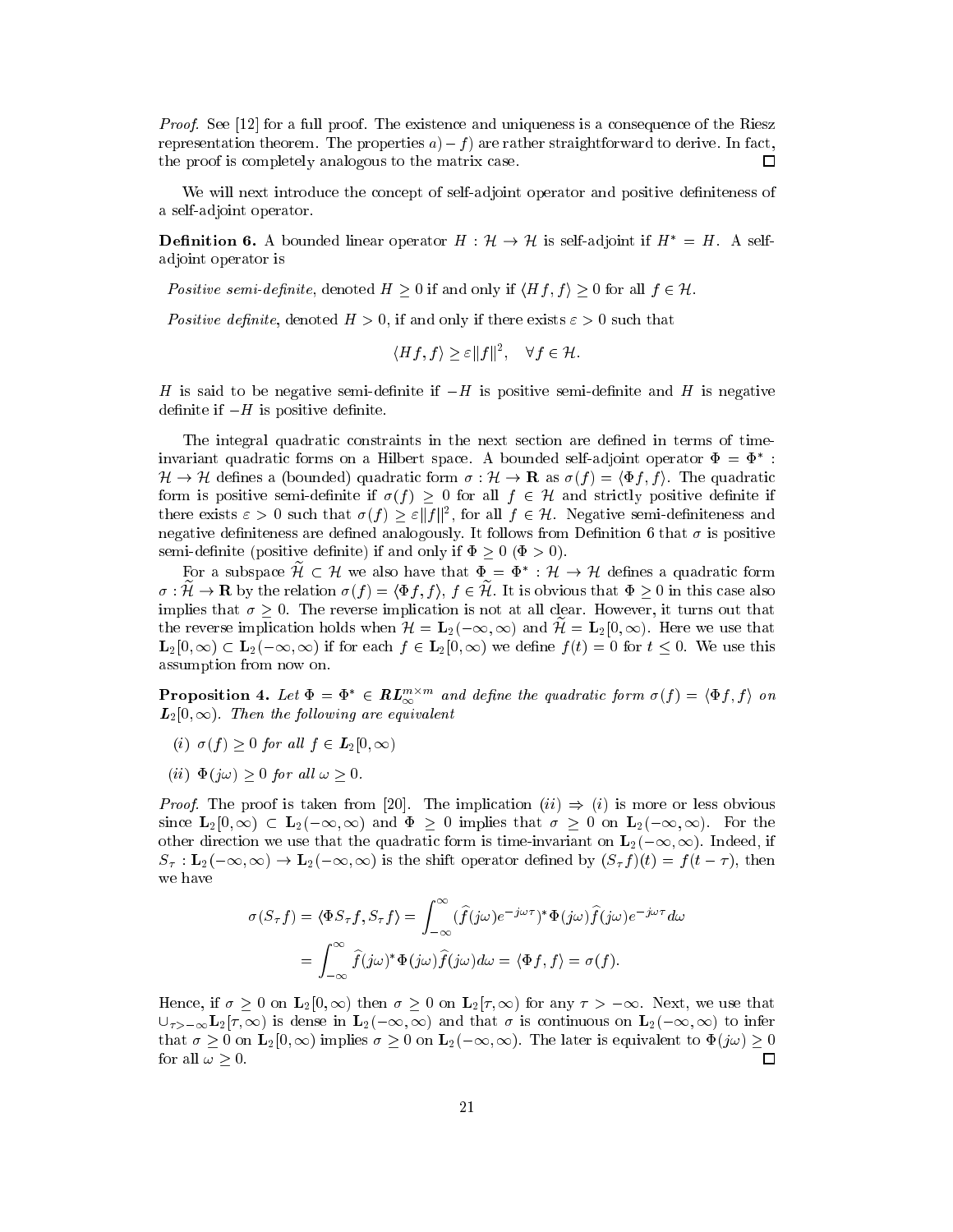**Example 20.** We will here prove that  $G \in \mathbf{R}$ H<sup>m's'm</sup> is strictly output passive if  $\frac{1}{2}(G(j\omega) +$  $G(j\omega)$  )  $\geq \epsilon G(j\omega)$  G(j $\omega$ ) for some  $\epsilon \geq 0$ . This follows since

$$
\langle Gu, u \rangle_T - \varepsilon ||P_T Gu_T||^2 = \langle Gu_T, u_T \rangle - \varepsilon ||P_T Gu_T||^2
$$
  
\n
$$
\geq \frac{1}{2} \langle (G + G^*) u_T, u_T \rangle - \varepsilon ||Gu_T||^2
$$
  
\n
$$
= \left\langle (\frac{1}{2} (G + G^*) - \varepsilon G^* G) u_T, u_T \right\rangle \geq 0,
$$

where we used the above proposition in the last inequality.

## 8 Integral Quadrati Constraints

Integral Quadratic Constraints (IQCs) give useful characterizations of the structure of a given operator on an Hilbert spa
e. The IQCs are dened in terms of quadrati forms which are defined in terms of self-adjoint operators. The resulting stability theory unifies and extends the lassi
al passivity based multiplier theory. The stability onditions are computationally attractive and we will discuss a method for computing the multipliers that appear in the stability riterion later.

We consider systems on the form  $(4)$  for the special case when  $H_1$  is defined in terms of a causal and bounded LTI transfer function G, and when  $H_2 = -\Delta$ , where  $\Delta$  is a bounded and causal operator on  $H$ . The system equations become<sup>8</sup>

$$
v = Gw + e
$$
  
\n
$$
w = \Delta(v)
$$
\n(12)

We will be particularly interested in the case when the operators are defined on either of the extended spaces  $\mathcal{H}_e = \mathbf{L}_{2e}^m[0,\infty)$  or  $\mathcal{H}_e = l_{2e}^m[0,\infty)$ .

Next we define the IQC for operators on  $\mathcal{H}_e$ . It is important to notice that the IQC is defined on the Hilbert space  $H$  and does not involve truncations of the signals. This is makes it much easier to obtain general and flexible results compared to when multipliers and loop transformations are used in the framework of the small gain theorem or the passivity theorem. We will discuss this in the next section.

**Definition 7 (IQC).** Let  $\Pi$  be a bounded and self-adjoint operator. Then  $\Delta$  satisfies the IQC defined by  $\Pi$  if

$$
\sigma_{\Pi}(v, \Delta(v)) = \left\langle \begin{bmatrix} v \\ \Delta(v) \end{bmatrix}, \Pi \begin{bmatrix} v \\ \Delta(v) \end{bmatrix} \right\rangle \ge 0, \quad \forall v \in \mathcal{H}
$$
\n(13)

We often call  $\Pi$  the *multiplier* that defines the IQC. We will sometimes use the shorthand notation  $\Delta \in \text{IQC}(\Pi)$  to mean that  $\Delta$  satisfies the IQC defined by  $\Pi$ .

Remark 12. If  $\mathcal{H} = \mathbf{L}_2^m[0,\infty)$ , then  $\Pi$  can be taken as a transfer function satisfying  $\Pi(j\omega)$  =  $\mathbf{u}(j\omega)$  . The condition in (13) reduces to

$$
\sigma_{\Pi}(v, \Delta(v)) = \int_{-\infty}^{\infty} \left[ \frac{\widehat{v}(j\omega)}{\Delta(v)(j\omega)} \right]^* \Pi(j\omega) \left[ \frac{\widehat{v}(j\omega)}{\Delta(v)(j\omega)} \right] \ge 0, \quad \forall v \in \mathbf{L}_2^m[0, \infty)
$$
(14)

<sup>&</sup>lt;sup>8</sup>A disturbance in the second equation can be included in e since G is linear and bounded.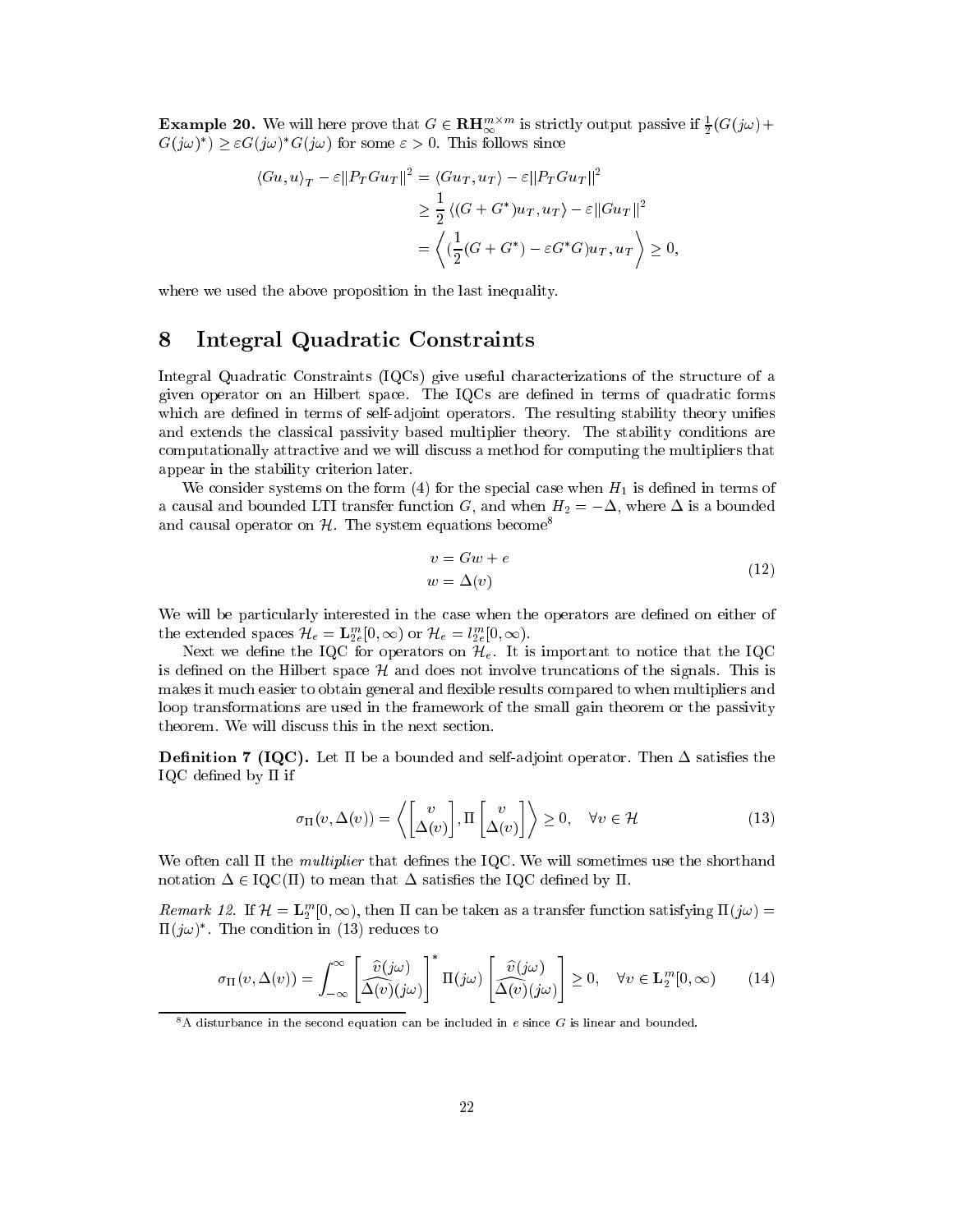If  $\mathcal{H} = l_2^m[0,\infty)$  then  $\Pi$  can be taken as a transfer function satisfying  $\Pi(e^{j\omega}) = \Pi(e^{j\omega})^*$  for all  $\omega \in [-\pi, \pi]$ . The condition in (13) reduces to

$$
\sigma_{\Pi}(v, \Delta(v)) = \int_{-\pi}^{\pi} \left[ \frac{\widehat{v}(e^{j\omega})}{\Delta(v)(e^{j\omega})} \right]^* \Pi(e^{j\omega}) \left[ \frac{\widehat{v}(e^{j\omega})}{\Delta(v)(e^{j\omega})} \right] \ge 0, \quad \forall v \in l_2^m(Z_+)
$$

Remark 13. The two simplest examples of multipliers are

$$
\Pi_1 = \begin{bmatrix} I & 0 \\ 0 & -I \end{bmatrix}, \text{ and } \Pi_2 = \begin{bmatrix} 0 & I \\ I & 0 \end{bmatrix}
$$

We see that  $\Pi_1$  defines a valid IQC for operators that have gain less than one. The multiplier  $\Pi_2$  corresponds to passivity.

Let us consider a couple of examples.

**Example 21.** Let  $\varphi$  be a nonlinearity that satisfies the sector condition  $\alpha x^2 \leq \varphi(x, t)x \leq$  $px^2$ , for all  $(x, t) \in \mathbf{R} \times \mathbf{R}$ . Then  $\varphi$  satisfies the IQC defined by

$$
\Pi(j\omega) = \begin{bmatrix} -2\alpha\beta & \beta + \alpha \\ \beta + \alpha & -2 \end{bmatrix}
$$

To see this we notice that (this relation is in the time domain)

$$
\begin{bmatrix} v \\ \varphi(v) \end{bmatrix}^T \Pi \begin{bmatrix} v \\ \varphi(v) \end{bmatrix} = 2(\beta v - \varphi(v))(\varphi(v) - \alpha v) \ge 0,
$$

where the inequality is an immediate consequence of the sector condition. Integration gives the desired result.

Example 22. Let  $\Delta$  correspond to multiplication with a real scalar  $\delta \in [-1,1]$ , i.e.,  $(\Delta v)(t) = \delta v(t)$ . Then  $\Delta$  satisfies the IQC defined by

$$
\Pi(j\omega) = \begin{bmatrix} X(j\omega) & Y(j\omega) \\ Y(j\omega)^* & -X(j\omega) \end{bmatrix}
$$

where  $\Lambda(\jmath\omega) = \Lambda(\jmath\omega) \geq 0$  and  $Y(\jmath\omega) = -Y(\jmath\omega)$ . This follows since

$$
\begin{bmatrix}\n\hat{v}(j\omega) \\
\delta\hat{v}(j\omega)\n\end{bmatrix}^* \begin{bmatrix}\nX(j\omega) & Y(j\omega) \\
Y(j\omega)^* & -X(j\omega)\n\end{bmatrix} \begin{bmatrix}\n\hat{v}(j\omega) \\
\delta\hat{v}(j\omega)\n\end{bmatrix}
$$
\n
$$
= \hat{v}(j\omega)^* (X(j\omega) - \delta^2 X(j\omega) + \delta(Y(j\omega) - Y(j\omega)))\hat{v}(j\omega) \ge 0.
$$

Integration gives the result.

Example 23. Consider the saturation nonlinearity

$$
\varphi(x) = \begin{cases} x, & |x| \le 1 \\ \text{sign}(x), & |x| > 1 \end{cases}
$$

 $\overline{\phantom{a}}$ 

We will show that  $\varphi$  satisfies the IQC defined by

$$
\Pi(j\omega) = \begin{bmatrix} 0 & 1 + H(j\omega) \\ 1 + H(j\omega)^* & -2(1 + \text{Re } H(j\omega)) \end{bmatrix}
$$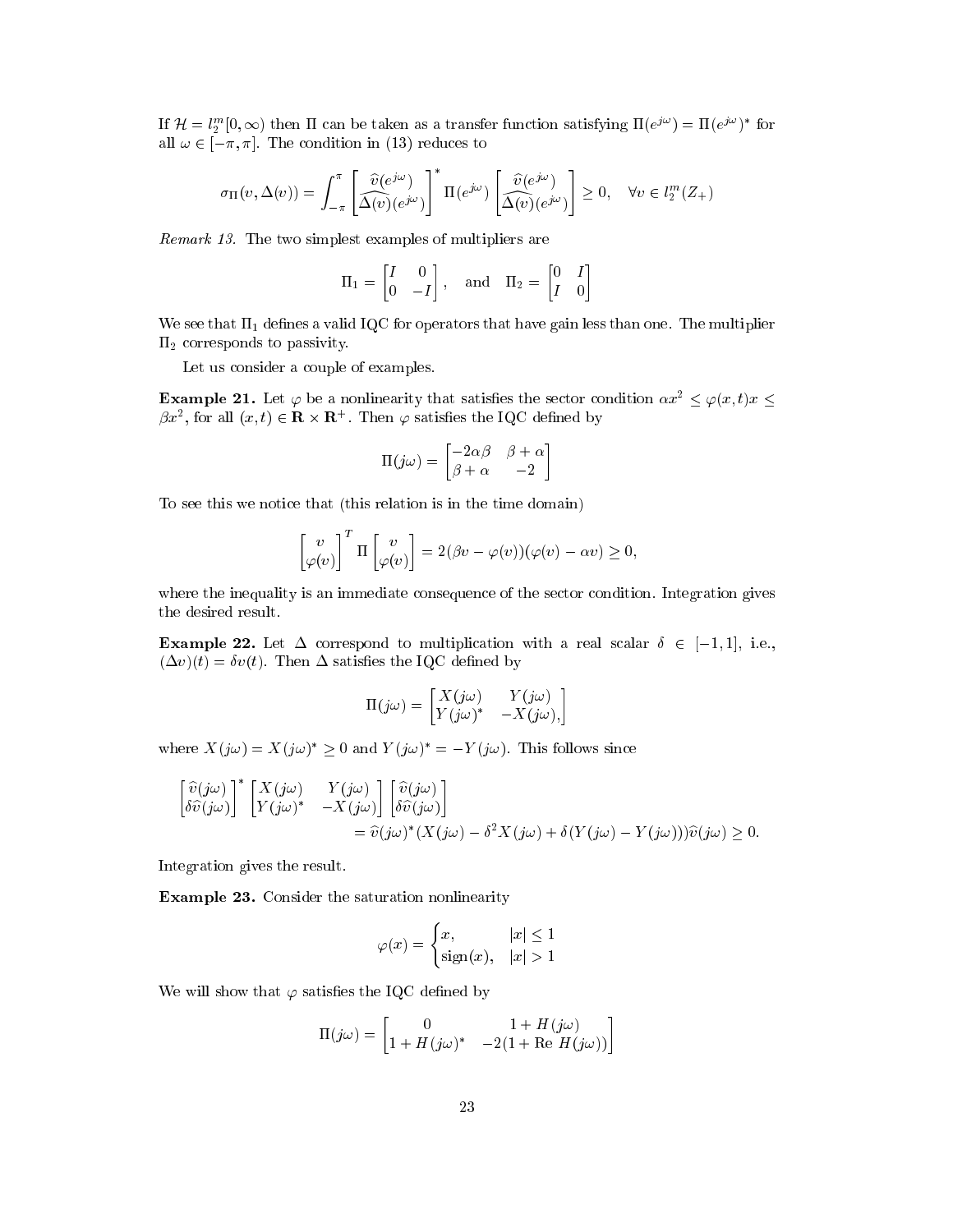where H is the Fourier transform of a function  $h : \mathbf{R} \to \mathbf{R}$  that satisfy the  $\mathbf{L}_1$ -norm onstraint

$$
||h||_1 = \int_{-\infty}^{\infty} |h(t)|dt \le 1
$$

To see this we notice that (here  $*$  denotes convolution)

$$
[v(t) - \varphi(v(t))] \cdot [\varphi(v(t)) + (h * \varphi(v))(t)]
$$
  
\n
$$
\geq [v(t) - \varphi(v(t))] \cdot [\varphi(v(t)) - \operatorname{sign}(v(t)) \sup_{v \in \mathbf{R}} |\varphi(v)| \cdot ||h||_1]
$$
  
\n
$$
\geq [v(t) - \varphi(v(t))] \cdot [\varphi(v(t)) - \operatorname{sign}(v(t))] = 0
$$

Integration and use of Parsevals theorem gives the desired result:

$$
0 \leq \int_0^{\infty} 2[v - \varphi(v)] \cdot [\varphi(v) + h * \varphi(v)] dt
$$
  
= 
$$
\int_{-\infty}^{\infty} 2 \text{Re } [\hat{v}(j\omega) - \widehat{\varphi(v)}(j\omega)]^* [\widehat{\varphi(v)}(j\omega) + H(j\omega)\widehat{\varphi(v)}(j\omega)] d\omega
$$
  
= 
$$
\int_{-\infty}^{\infty} \left[ \frac{\hat{v}(j\omega)}{\varphi(v)}(j\omega) \right]^* \Pi(j\omega) \left[ \frac{\hat{v}(j\omega)}{\varphi(v)}(j\omega) \right] d\omega
$$

The multipliers in this example can actually be used to describe any nonlinearity with slope restricted to the interval  $[0,1]$ . This is proved in the classical paper [43]. Note that H can be viewed as a non-causal filter, i.e., the  $H$  can have poles both in the left half plane and the right half plane.

We have the following stability result.

#### Theorem 4. Assume that

- (i) for  $\tau \in [0, 1]$ , the interconnection  $(G, \tau \Delta)$  is well-posed,
- (ii) for  $\tau \in [0, 1]$ ,  $\tau \Delta \in \text{IQC}(\Pi)$ ,
- (*iii*) there exists  $\varepsilon > 0$  such that<sup>9</sup>

$$
\begin{bmatrix} G \\ I \end{bmatrix}^* \Pi \begin{bmatrix} G \\ I \end{bmatrix} \le -\varepsilon I \tag{15}
$$

Then the system in  $(12)$  is stable.

*Remark 14.* When  $\mathcal{H} = \mathbf{L}_2^m[0,\infty)$  then (15) is equivalent to the condition

$$
\begin{bmatrix} G(j\omega) \\ I \end{bmatrix}^* \Pi(j\omega) \begin{bmatrix} G(j\omega) \\ I \end{bmatrix} \le -\varepsilon I, \quad \forall \omega \in \mathbf{R}
$$

and when  $\mathcal{H} = l_2^m[0,\infty)$  then it is equivalent to the condition

$$
\begin{bmatrix} G(e^{j\omega}) \\ I \end{bmatrix}^* \Pi(e^{j\omega}) \begin{bmatrix} G(e^{j\omega}) \\ I \end{bmatrix} \le -\varepsilon I, \quad \forall \omega \in [-\pi, \pi]
$$

9This means that the self-adjoint operator

$$
\varepsilon I + \begin{bmatrix} G \\ I \end{bmatrix}^* \Pi \begin{bmatrix} G \\ I \end{bmatrix}
$$

is negative semi-definite.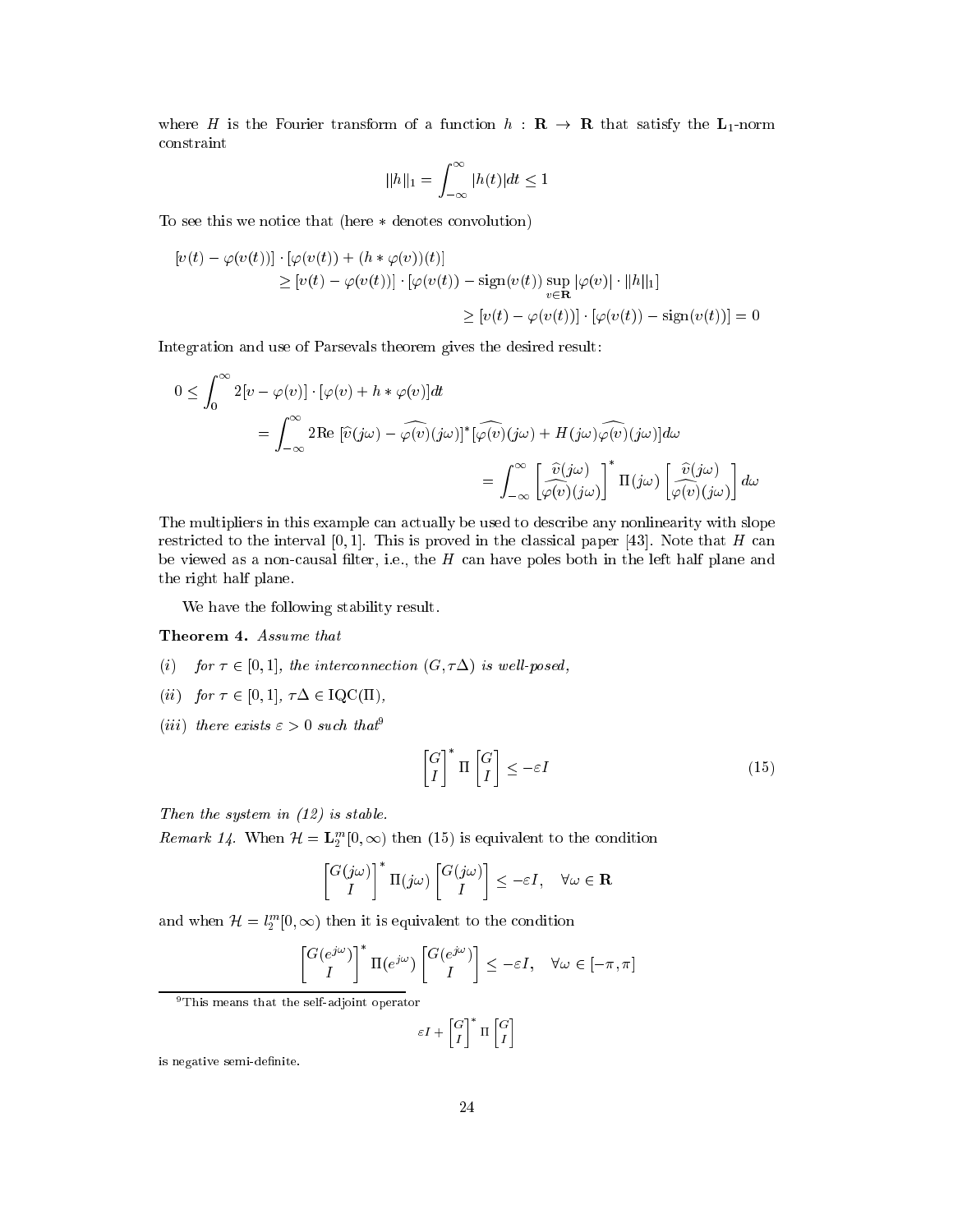

Figure 8: The more IQCs we have the better characterization we get of the uncertainty  $\Delta$ . The grey area represents the set of uncertainties  $\Delta$  and the shaded area represents the omplete set of ausal bounded operators that satisfy the IQC.

Remark 15. If

$$
\Pi = \begin{bmatrix} \Pi_{11} & \Pi_{12} \\ \Pi_{12}^* & \Pi_{22} \end{bmatrix}
$$

has  $\Pi_{11} \geq 0$  and  $\Pi_{22} \leq 0$ , then the condition  $\Delta \in \text{IQC}(\Pi)$  implies that  $\tau\Delta \in \text{IQC}(\Pi)$  for all  $\tau \in [0, 1]$ . This is often the case in applications.

Remark 16. Assume that  $\Delta \in \mathrm{IQC}(\Pi_k)$ ,  $k = 1, ..., N$ . Then it is easy to see that  $\Delta \in$ IQC( $\sum_{k=1}^{N} \tau_k \Pi_k$ ), where  $\tau_k \geq 0$ . The stability test now becomes the convex feasibility test: Find  $\tau_k \geq 0$  such that

$$
\begin{bmatrix} G \\ I \end{bmatrix}^* \left( \sum_{k=1}^N \tau_k \Pi_k \right) \begin{bmatrix} G \\ I \end{bmatrix} \le -\varepsilon I
$$

Remark 17. In the case when  $\Pi_{22} \leq 0$  the class of uncertainties  $\Delta \in \text{IQC}(\Pi)$  is convex and we can look at the IQC as a way to cover  $\Delta$  (which may belong to a set of uncertainties) with a larger set of operators. The more IQCs we have the better characterization we have, see Figure 8.

Proof. We will prove the theorem under a somewhat stronger well-posedness assumption than necessary. We will assume that there exists a unique solution  $v, w \in H_e$  in the system (12) for every  $e \in \mathcal{H}_e$  (we did not require uniqueness in the previous well-posedness assumption). This means that  $I - G\Delta$  has a causal inverse on  $\mathcal{H}_e$ . The proof follows if we can show that  $(I - G\Delta)^{-1}$  is bounded. The idea for proving this is illustrated in Figure 9 and Figure 10. We need to show that stability of the interconnection of  $(G, \tau \Delta)$  implies stability of the interconnection  $(G, (\tau + \tau_\Delta)\Delta)$  for all  $|\tau_\Delta| \leq \gamma$ , where  $\gamma$  is independent of  $\tau$ . We prove this in two steps below. The proof of the theorem then follows from the iterative argument that is illustrated in Figure 10.

Step 1: There exists  $c_0 > 0$ , which is independent of  $\tau$ , such that  $||v|| \leq c_0 ||(I - \tau G\Delta)(v)||$ ,  $\forall v \in$  $\mathcal H$  .

Let us prove this. Let  $w = \tau \Delta(v)$  and assume that all signals are in H. We have

$$
0 \le \left\langle \begin{bmatrix} v \\ w \end{bmatrix}, \Pi \begin{bmatrix} v \\ w \end{bmatrix} \right\rangle = \left\langle \begin{bmatrix} v - Gw + Gw \\ w \end{bmatrix}, \Pi \begin{bmatrix} v - Gw + Gw \\ w \end{bmatrix} \right\rangle
$$
  
=  $\left\langle \begin{bmatrix} v - Gw \\ 0 \end{bmatrix}, \Pi \begin{bmatrix} v - Gw \\ 0 \end{bmatrix} \right\rangle + 2 \left\langle \begin{bmatrix} v - Gw \\ 0 \end{bmatrix}, \Pi \begin{bmatrix} Gw \\ w \end{bmatrix} \right\rangle + \left\langle \begin{bmatrix} Gw \\ w \end{bmatrix}, \Pi \begin{bmatrix} Gw \\ w \end{bmatrix} \right\rangle$   
 $\le ||\Pi_{11}|| \cdot ||(I - \tau G\Delta)(v)||^2 + 2(||\Pi_{11}|| \cdot ||G|| + ||\Pi_{12}||)||(I - \tau G\Delta)(v)|| \cdot ||w|| - \varepsilon ||w||^2$ 

<sup>&</sup>lt;sup>10</sup> A slight variation of this proof gives the proof under the weaker well-posedness assumption.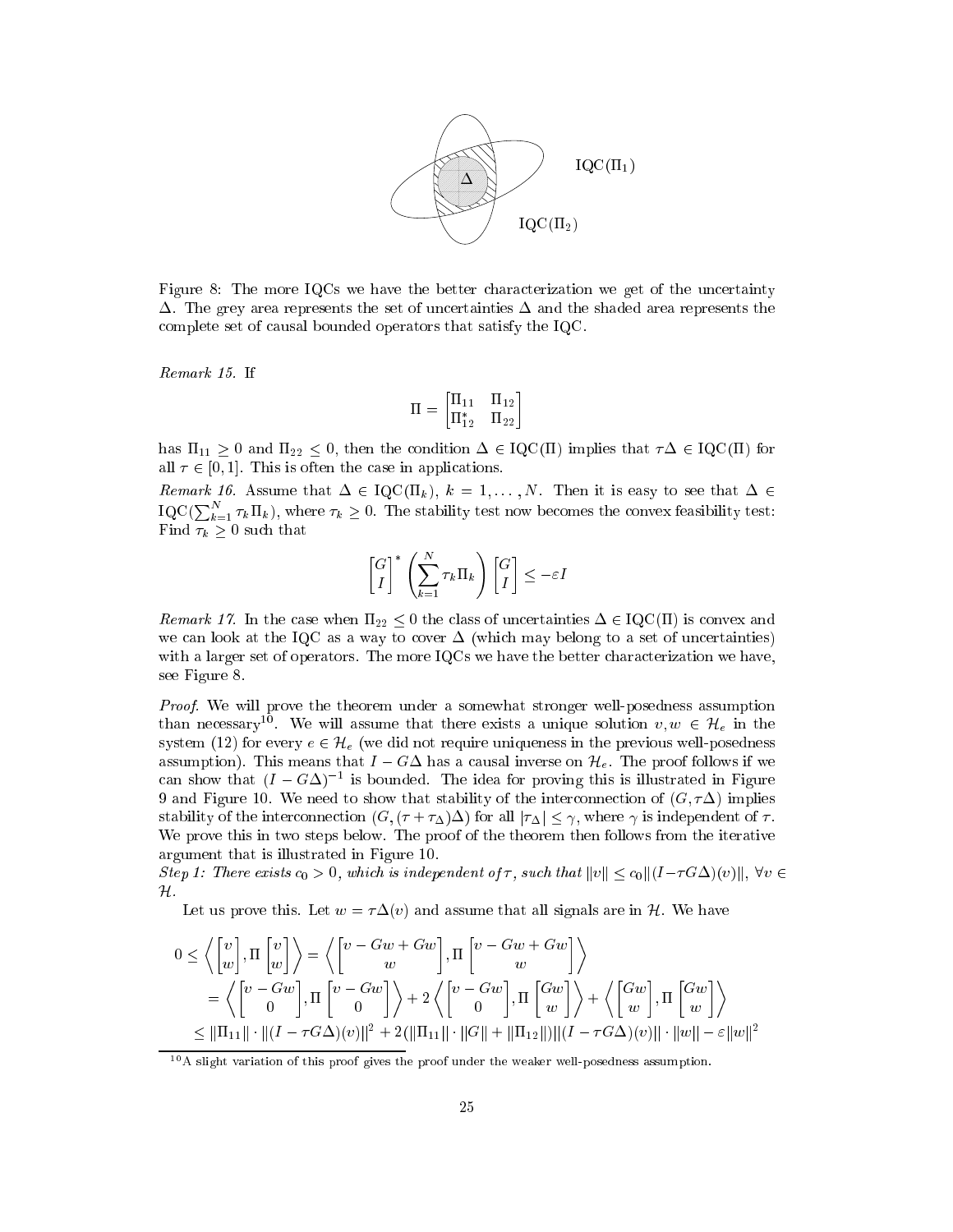

Figure 9: Stability of the feedback interconnection  $(G, \tau \Delta)$  implies stability of the feedback interconnection  $(G, (\tau + \tau_{\Delta})\Delta)$  for all  $|\tau_{\Delta}| \leq \gamma$ , where  $\gamma$  is independent of  $\tau$ . This means that we an insert the dashed bran
h in the system without loosing stability. This allows us to infer stability of  $(G, \Delta)$  through an iterative argument, see Figure 10.

where the first inequality follows since  $\tau \Delta \in \text{IQC}(\Pi)$  and the last inequality follows from standard use of Cau
hys inequality and the stability ondition (15). Use of the impli
ation (we assume  $a > 0, c < 0$ )

$$
\begin{cases}\nax^2 + 2bxy + cy^2 \ge 0 \\
x \ge 0\n\end{cases} \Rightarrow x \ge -\frac{b}{a}y + \sqrt{\frac{b^2}{a^2}y^2 - \frac{c}{a}y^2}
$$

with  $a = ||\Pi_{11}||$ ,  $b = ||\Pi_{11}|| \cdot ||G|| + ||\Pi_{12}||$ ,  $c = -\varepsilon$ ,  $x = ||(I - \tau G\Delta)(v)||$ , and  $y = ||w||$  gives

$$
||w|| \le \frac{1}{c_1} ||(I - \tau G \Delta)(v)||
$$

where

$$
c_1=-\frac{b}{a}+\sqrt{\frac{b^2}{a^2}+\frac{\varepsilon}{a}}.
$$

On the other hand, when  $\|\Pi_{11}\| = 0$  we get the same inequality with  $c_1 = \varepsilon/(2(\|\Pi_{11}\| \cdot$  $||G|| + ||\Pi_{12}||$ ). Hence,

$$
||v|| = ||v - Gw + Gw|| \le (1 + ||G||/c_1) ||(I - \tau G\Delta)(v)|| = c_0 ||(I - \tau G\Delta)(v)||,
$$

i.e.,  $c_0 = (1 + ||G||/c_1)$ . This proves the claim.

Step 2: Doundeaness of  $(I - T G \Delta)$  = for some  $T \in [0, 1]$  implies boundedness of  $(I - T + T)$  $\tau_\Delta$ )G $\Delta$ )  $\tau$  for all  $|\tau_\Delta| \leq \gamma$ , where  $\gamma$  is independent of  $\tau$ 

Before we prove this we need to remark again that we only know that the system is bounded at  $\tau = 0$ . If we assume that  $(I - \tau G \Delta)$  is bounded, then follows from step 1 that

$$
||(I - \tau G \Delta)^{-1}|| \leq c_0
$$

We will make crucial use of this inequality when we prove step 2. It is important to note that the inequality from step one by no means imply stability by itself unless we add some extra ondition. The extra ondition is supplied in step two, whi
h we prove now.

Now onsider the fa
torization

$$
(I - (\tau + \tau_{\Delta})G\Delta) = (I - \tau G\Delta)(I - (I - \tau G\Delta)^{-1}G\tau_{\Delta}\Delta)
$$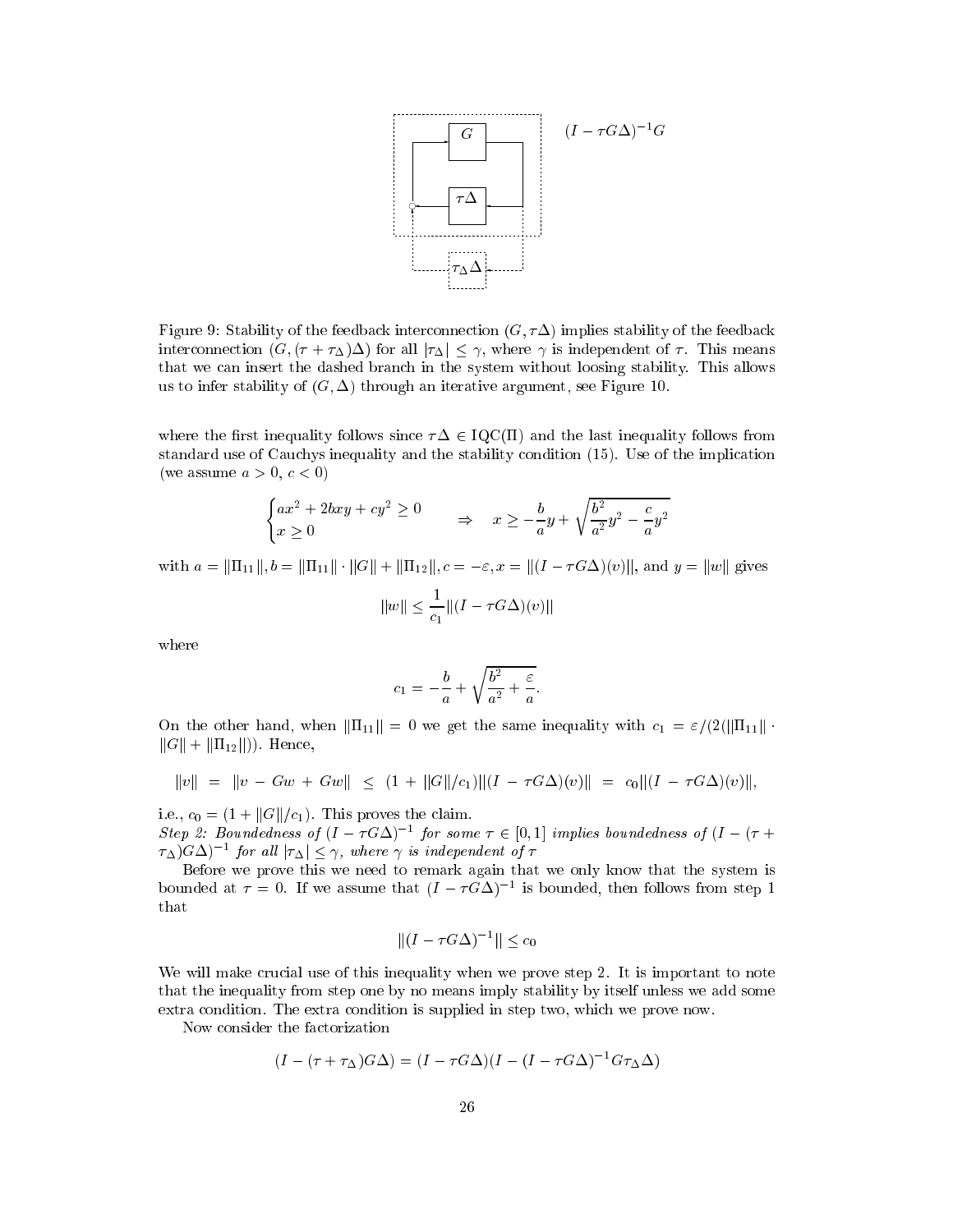

Figure 10: The left hand system is stable since  $G$  is bounded. Iterative use of the result illustrated in Figure 9 shows that all the systems in the figure are stable.

The first factor on the right hand side has a bounded inverse by assumption. To prove boundedness of the se
ond fa
tor we use the small gain theorem on the system in Figure 9. Due to our strong well-posedness assumption we have that  $(I - (I - \tau G \Delta)^{-1} G \tau_{\Delta} \Delta)$  is Invertible if  $||\tau_{\Delta}\Delta|| \cdot ||(1-\tau\sigma\Delta) - \sigma|| \leq 1$ , which holds if (here we use  $||(1-\tau\sigma\Delta)^{-1}|| \leq c_0$ )

$$
\tau_{\Delta} < \gamma = \frac{1}{c_0 \|G\| \cdot \|\Delta\|} \tag{16}
$$

Hence, the condition in (16) ensures boundedness of  $(I - (T + T_{\Delta})G\Delta)^{-1}$  and we see that  $\gamma$ is independent of  $\tau$ . This proves the claim. □

Let us onsider a simple example.

**Example 24.** Consider the system in Figure 11. Here  $G$  is a strictly proper SISO system and  $\varphi$  is a nonlinearity that satisfies the sector condition  $\alpha x^2 \leq \varphi(x,t)x \leq \beta x^2$ , where we assume that  $\alpha \leq 0 \leq \beta$ . Under reasonable regularity assumptions on  $\varphi$  (for example continuity) we have well-posedness for all  $\tau \in [0, 1]$ . We also have that  $\tau \varphi \in \text{IQC}(\Pi)$  for all  $\tau \in [0, 1]$  when

$$
\Pi(j\omega) = \begin{bmatrix} -2\alpha\beta & \beta + \alpha \\ \beta + \alpha & -2 \end{bmatrix}
$$

This follows from Example 21 since  $\alpha x^2 \leq \tau \varphi(x, t)x \leq \beta x^2$  for all  $\tau \in [0, 1]$  when  $\alpha < 0 < \beta$ .

The system in  $(12)$  is a positive feedback interconnection and we need to include the minus sign in  $G$ . The stability condition becomes

$$
\begin{bmatrix} -G(j\omega) \\ I \end{bmatrix}^* \begin{bmatrix} -2\alpha\beta & \beta+\alpha \\ \beta+\alpha & -2 \end{bmatrix} \begin{bmatrix} -G(j\omega) \\ I \end{bmatrix} = -2\operatorname{Re}(G\beta+1)^*(G\alpha+1) < 0
$$

multiplying this inequality with  $-1/(2\beta\alpha)$  gives the stability condition

$$
\text{Re } (\overline{G(j\omega)} + 1/\beta)(G(j\omega) + 1/\alpha) < 0, \quad \forall \omega \in [0, \infty]
$$

This is a version of the famous circle criterion. The stability condition is illustrated in Figure 12.

#### Relation to the Classical Methods 9

<sup>1112</sup> The use of multipliers in stability analysis with the small gain theorem or the passivity theorem can generally reduce conservatism of the analysis extensively. We will here discuss

 $11$  This section is optional reading.

 $12$  The material is taken from  $[8]$ .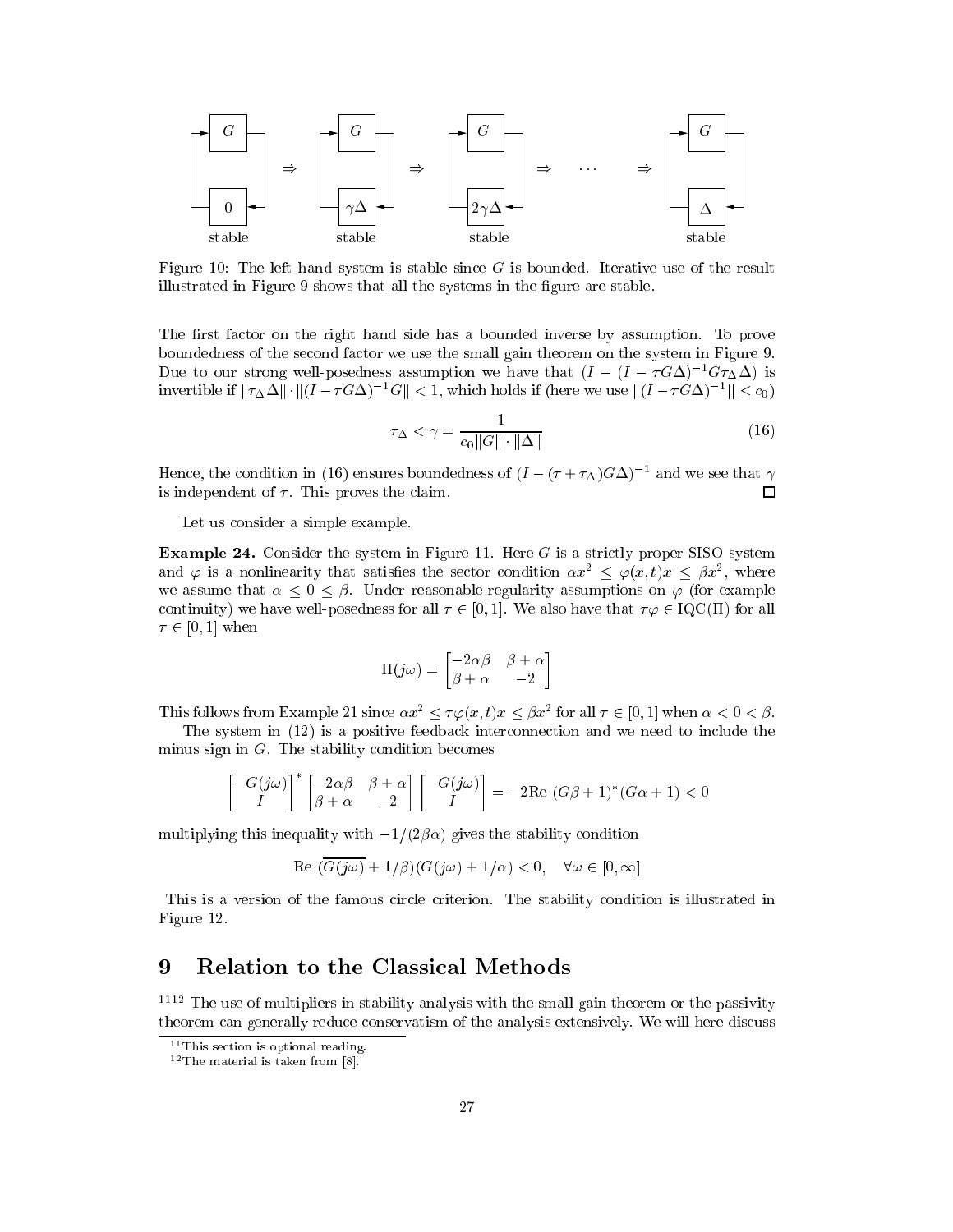

Figure 11: The feedba
k system for Example 24.



Figure 12: Graphical illustration of the circle criterion. The system is stable if the Nyquist curve of  $G$  is within the shaded area.

the lassi
al multiplier theory and relate it to the IQC approa
h for stability analysis. We limit our discussion to the methodology that was introduced in  $[43]$ , see also  $[31]$  and  $[4]$ . The theory is restricted to square systems for reasons that will become apparent. The main tool in the derivation of the results is the passivity theorem.

Theorem 5 (Passivity Theorem). Assume that the feedback interconnection of G and  $\Delta$  in (12) is well-posed and that the following conditions hold

$$
\langle u_T, G u_T \rangle \le -\varepsilon ||u_T||^2,
$$
  

$$
\langle u_T, \Delta u_T \rangle \ge 0,
$$

for all  $u \in L_{2e}^{m}[0,\infty)$ . The system is then stable.

*Proof.* The proof is similar to the proof of Theorem 2. See, for example,  $[4]$  for a full proof.  $\Box$ 

We will next follow the arguments in  $[43]$  and  $[4]$  that lead to the multiplier theorem. The idea is the following. Assume that we want to study stability of system  $S_1$  in Figure 13. We introduce an invertible multiplier M into the system. This results in the system  $S_2$ in Figure 13. The multiplier is assumed to be a bounded linear operator.

The multiplier  $M$  and its inverse are assumed to be bounded but not necessarily causal. The passivity theorem requires causal operators in the feedback interconnection and it can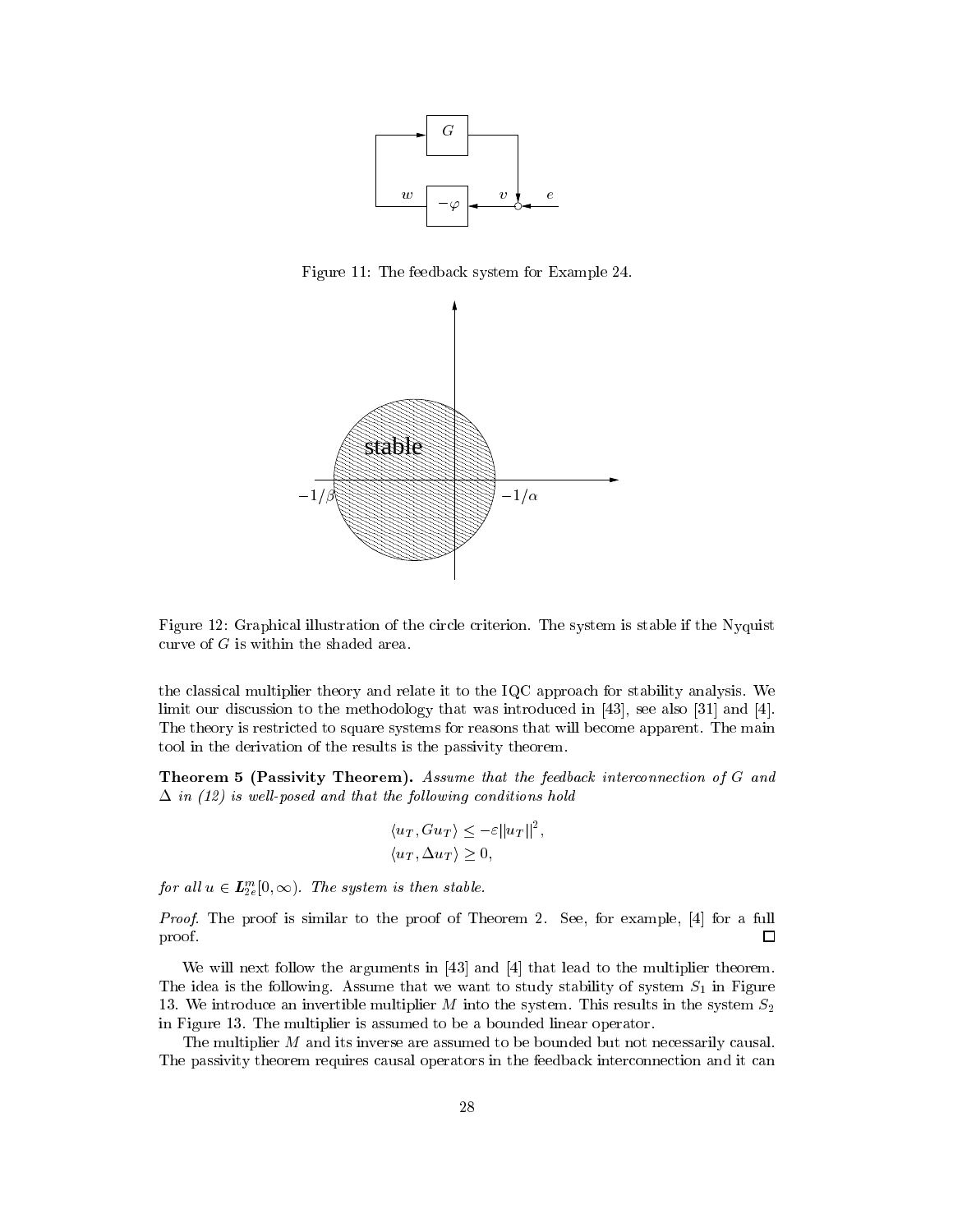

Figure 13: In the classical input-output theory a multiplier  $M$  is inserted in the loop resulting in system  $S_2$ . The passivity theorem cannot be applied if M or M  $^{-1}$  is noncausal. In this case it is required that M can be factored lifto  $M \equiv M \perp M_+$ , where  $M_-, M_+$  and their inverses are to the failure of the fact of the fact of the failure of the failure of  $\sim$  10 is equivalent. to stability of  $S_3$ . The stability conditions can be stated in terms of IQCs involving the multiplier M.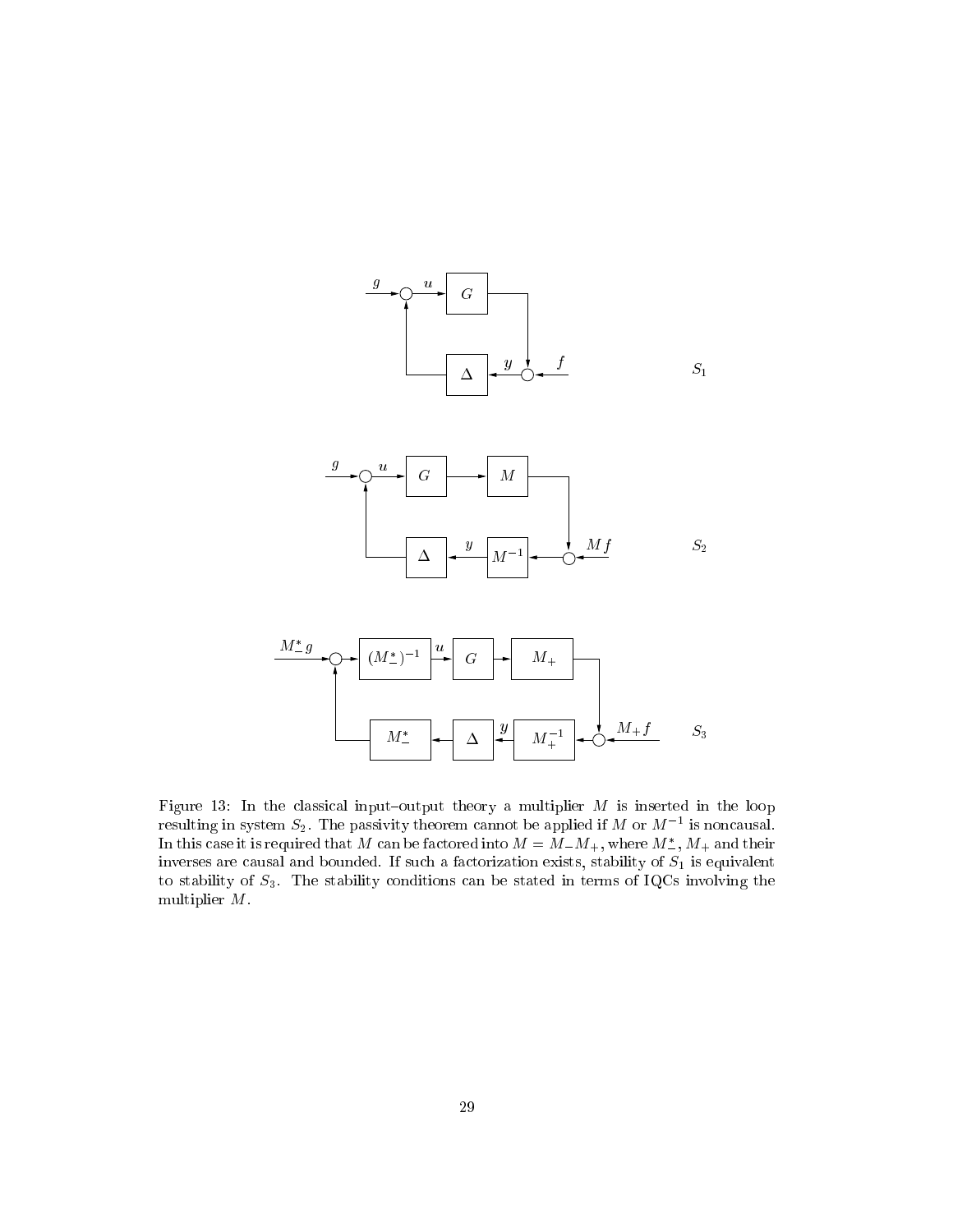therefore not be applied to system  $S_2$  if M or M  $\geq$  is noncausal. In this case it is required that there exists a factorization  $M = M_{-}M_{+}$ , where  $M_{+}, M_{+}$ ,  $M_{-}$ ,  $M_{-}$ ,  $(M_{-}^{+})$  are bounded and causal. If such a factorization exists we use the following lemma from [43].

Lemma 1. The following are equivalent:

(i) For some  $\varepsilon > 0$ ,

$$
\langle v, MGv \rangle \le -\varepsilon ||v||^2,
$$
  

$$
\langle v, M^* \Delta(v) \rangle \ge 0,
$$
 (17)

for all  $v \in L_2^m[0, \infty)$ .

(*ii*) For some  $\varepsilon > 0$ ,

$$
\langle u_T, M_+G(M_-^*)^{-1}u_T \rangle \le -\varepsilon ||u_T||^2,
$$
  

$$
\langle u_T, M_-^*\Delta(M_+^{-1}u_T) \rangle \ge 0,
$$
 (18)

for all  $u \in L_{2e}^m[0,\infty)$  and for all  $T \geq 0$ .

*Proof.* Let  $u \in \mathbf{L}_{2e}^m[0,\infty)$ . Then,

$$
\langle u_T, M_+G(M_-^*)^{-1}u_T \rangle = \langle M_-^*v, M_+Gv \rangle
$$
  
=  $\langle v, MGv \rangle \le -\varepsilon ||(M_-^*)^{-1}||^2 ||u_T||^2$ 

This follows since  $v = (M_{-}^{*})^{-1}u_T \in \mathbf{L}_2^m[0,\infty)$  and from the first condition in (17). In the same way we get

$$
\langle u_T, M^* \Delta(M_+^{-1} u_T) \rangle = \langle M_+ v, M^* \Delta(v) \rangle = \langle v, M^* \Delta(v) \rangle \ge 0,
$$

where  $v = M_+^{-1} u_T \in {\bf L}_2^m[0, \infty)$ .

Consider now system  $S_3$  in Figure 13. Stability and well-posedness of system  $S_1$  and  $S_3$  are equivalent conditions. This follows since all the multipliers in  $S_3$  are bounded and ausal. We arrive at the multiplier theorem below by applying the passivity theorem to system  $S_3$ . The conditions in the passivity theorem follow from the assumptions in the theorem statement and from Lemma 1.

#### Theorem 6 (Multiplier Theorem). Assume that

- (i) the feedback interconnection of G and  $\Delta$  is well-posed,
- (*ii*)  $\Delta$  satisfies the IQC defined by

$$
\Pi(j\omega) = \begin{bmatrix} 0 & M^* \\ M & 0 \end{bmatrix},\tag{19}
$$

- (iii) M can be factored into  $M = M_{-}M_{+}$ , where  $M_{+}, M_{-}$  and their inverses are causal and bounded,
- (iv) there exists  $\varepsilon > 0$  such that

$$
\begin{bmatrix} G(j\omega) \\ I \end{bmatrix}^* \Pi(j\omega) \begin{bmatrix} G(j\omega) \\ I \end{bmatrix} \leq -\varepsilon I, \quad \forall \omega \in \mathbb{R}.
$$

```
\Box
```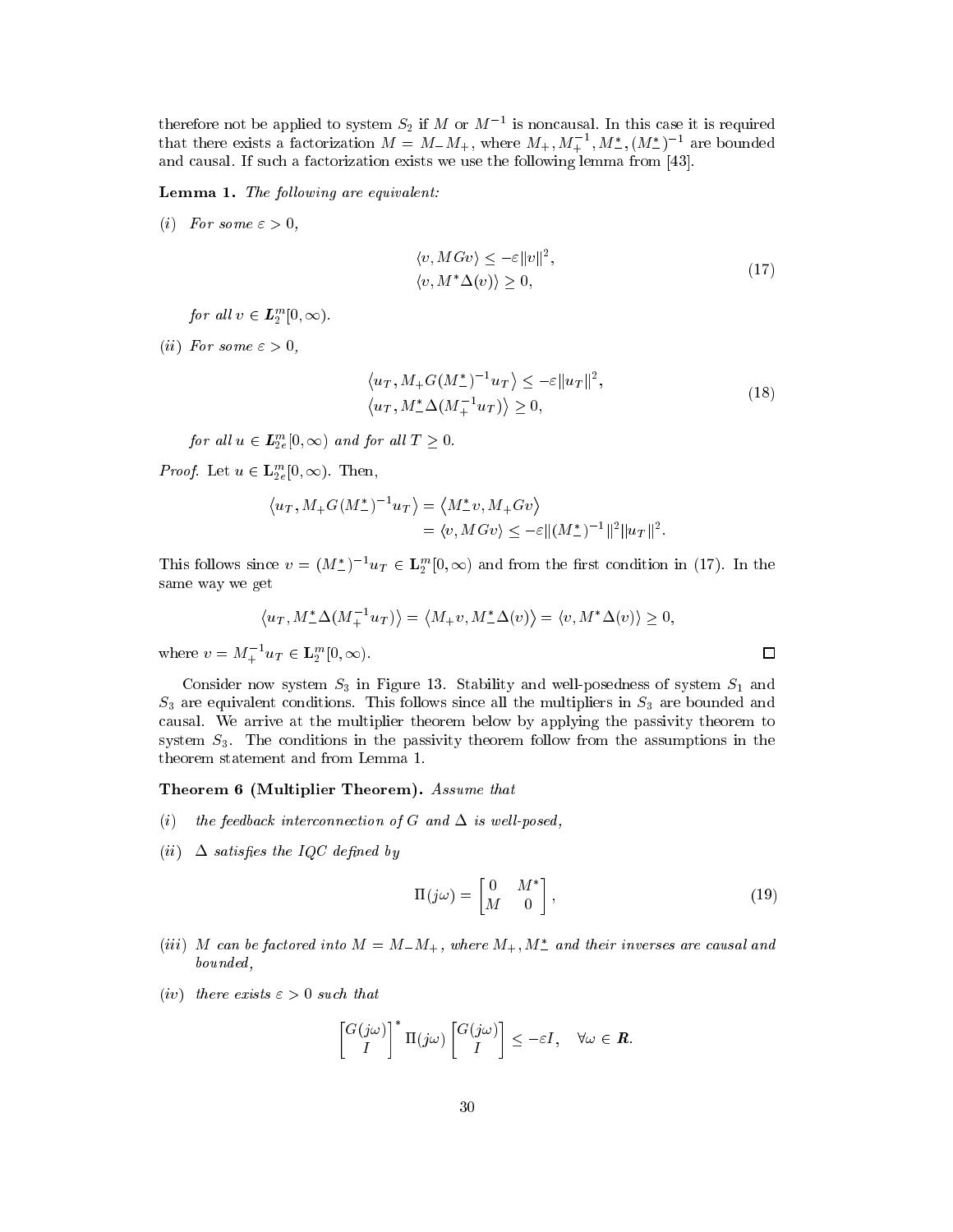

Figure 14: Loop transformations can be used to transform  $\Delta$  into a new perturbation  $\widetilde{\Delta}$ that is suitable for application of the multiplier theorem.

#### Then the interconnection of G and  $\Delta$  is stable.

Remark 18. If we compare this result with the corresponding result obtained with Theorem 4 we see that the factorization condition is not needed in the IQC framework. The price paid for this is that well-posedness is required for every feedba
k inter
onne
tion of G and  $\tau \Delta$ , when  $\tau \in [0, 1]$ . This condition is in most applications weak. In fact, we have seen in Remark 15 that if it holds at  $\tau = 1$  then it often holds for all  $\tau \in [0, 1]$ . Note that  $\tau \Delta$ satisfies the IQC defined by (19) for every  $\tau \in [0,1]$ .

It is often ne
essary to transform the feedba
k loop in order to obtain a system that is suitable for application of the multiplier theorem. Figure 14 shows such a loop transformation. Here  $H_1$  and  $H_2$  are bounded causal linear operators. We assume that the loop transformation is well-posed in the sense that the operators

$$
\widetilde{G} = (G - H_2)(I + H_1G)^{-1}
$$
 and  $\widetilde{\Delta} = (\Delta + H_1)(I - H_2\Delta)^{-1}$ 

are well-defined on  $\mathbf{L}_{2e}^{m}[0,\infty)$ . We can formulate the following loop transformation result.

Proposition 5 (Loop Transformation). Assume that

- (i) the feedback interconnection of G and  $\Delta$  is well-posed,
- (ii)  $\Delta$  satisfies the IQC defined by

$$
\Pi = \begin{bmatrix} I & -H_2 \\ H_1 & I \end{bmatrix}^* \begin{bmatrix} 0 & M^* \\ M & 0 \end{bmatrix} \begin{bmatrix} I & -H_2 \\ H_1 & I \end{bmatrix},
$$
\n(20)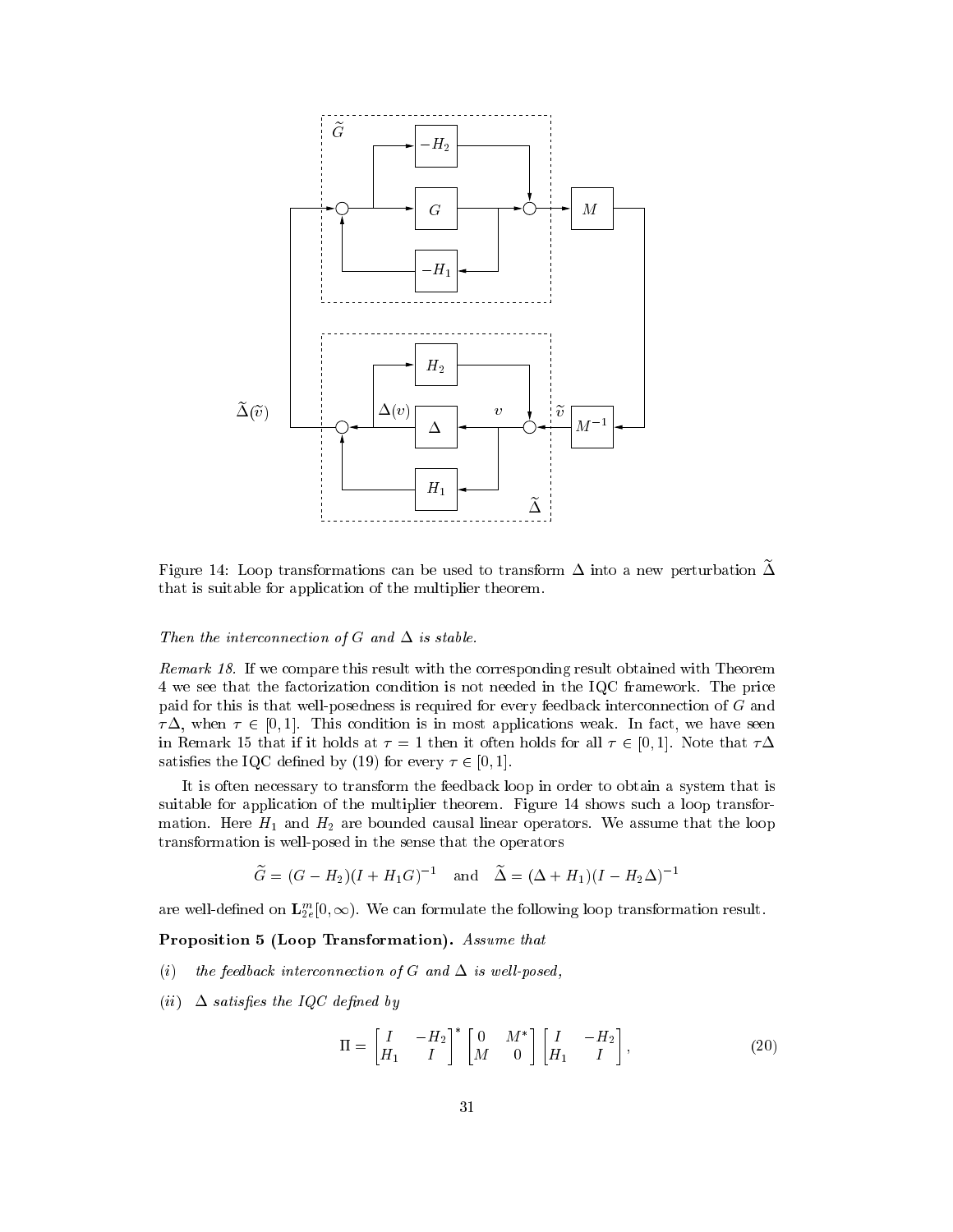where the transformation operator

$$
\begin{bmatrix} I & -H_2 \\ H_1 & I \end{bmatrix}
$$

and  $(I - H_2 \Delta)$  are invertible on  $L_2^m[0, \infty)$ ,

- $\left( \textit{in} \right)$  m can be factored into  $\textit{m} = \textit{m}_{-}\textit{m}_{+},$  where  $\textit{m}_{+}, \textit{m}_{-}$  and their inverses are causal and bounded,
- (iv) there exists  $\varepsilon > 0$  such that

$$
\begin{bmatrix} G(j\omega) \\ I \end{bmatrix}^* \Pi(j\omega) \begin{bmatrix} G(j\omega) \\ I \end{bmatrix} \leq -\varepsilon I, \quad \forall \omega \in \mathbb{R}.
$$

Then the feedback interconnection of G and  $\Delta$  is stable.

*Proof.* We need to show that  $\tilde{\Delta}$  and  $\tilde{G}$  satisfy condition (ii) and (iv) in Theorem 6. Let us verify condition  $(ii)$ . We notice that

$$
\begin{bmatrix} \widetilde{v} \\ \widetilde{\Delta}(\widetilde{v}) \end{bmatrix} = \begin{bmatrix} I & -H_2 \\ H_1 & I \end{bmatrix} \begin{bmatrix} v \\ \Delta(v) \end{bmatrix},
$$

where the notation refers to Figure 14. The assumptions on the transformation operator implies that  $\Delta$  is well-defined. It remains to show that assumption *(ii)* in the proposition implies  $(ii)$  in Theorem 6. This follows since

$$
2\left\langle \widetilde{v}, M^*\widetilde{\Delta}(\widetilde{v})\right\rangle = \left\langle \begin{bmatrix} v \\ \Delta(v) \end{bmatrix}, \Pi \begin{bmatrix} v \\ \Delta(v) \end{bmatrix} \right\rangle \geq 0,
$$

for all v and hence for all  $\tilde{v}$  in  $\mathbf{L}_2^m[0,\infty)$ . Condition (iv) is verified in a similar way.

 $\Box$ 

The invertibility condition on the transformation operator and the factorization condition on M is not needed for the orresponding result derived in the IQC framework. The proposition also indi
ates a very fruitful approa
h to obtain multipliers for the IQC framework. Loop transformations and multipliers from the classical theory can be used to obtain the IQC multiplier in (20). Hen
e, it is possible to in
lude loop transformations in the IQC multipliers.

#### The S-Procedure Lossless Theorem 10

The S-procedure is frequently used in system theory to derive stability and performance results for nonlinear and un
ertain systems. In fa
t, the idea has been used in the former Soviet Union since the work of Lure and Postnikov [13]. The idea has since then been developed by many researchers. The most notable early results are due to Yakubovich, who pioneered the use of the S-procedure in systems analysis and optimal control, see, for example, [37, 39] and the references therein. The S-procedure became popular in the robust ontrol ommunity during the 1990s, largely due to a new development by Megretski and Treil [20]. We prove a version of Megretski and Treils result in this section and show how it an be used to prove ne
essary onditions for stability.

The basic idea behind the S-procedure is simple. Define the quadratic forms  $\sigma_k : \mathcal{H} \to \mathbf{R}$ as

$$
\sigma_k(f) = \langle \Phi_k f, f \rangle, \quad k = 0, 1, \dots, N \tag{21}
$$

where  $\Phi_k$  are linear bounded self-adjoint operators on H. Now consider the following two problems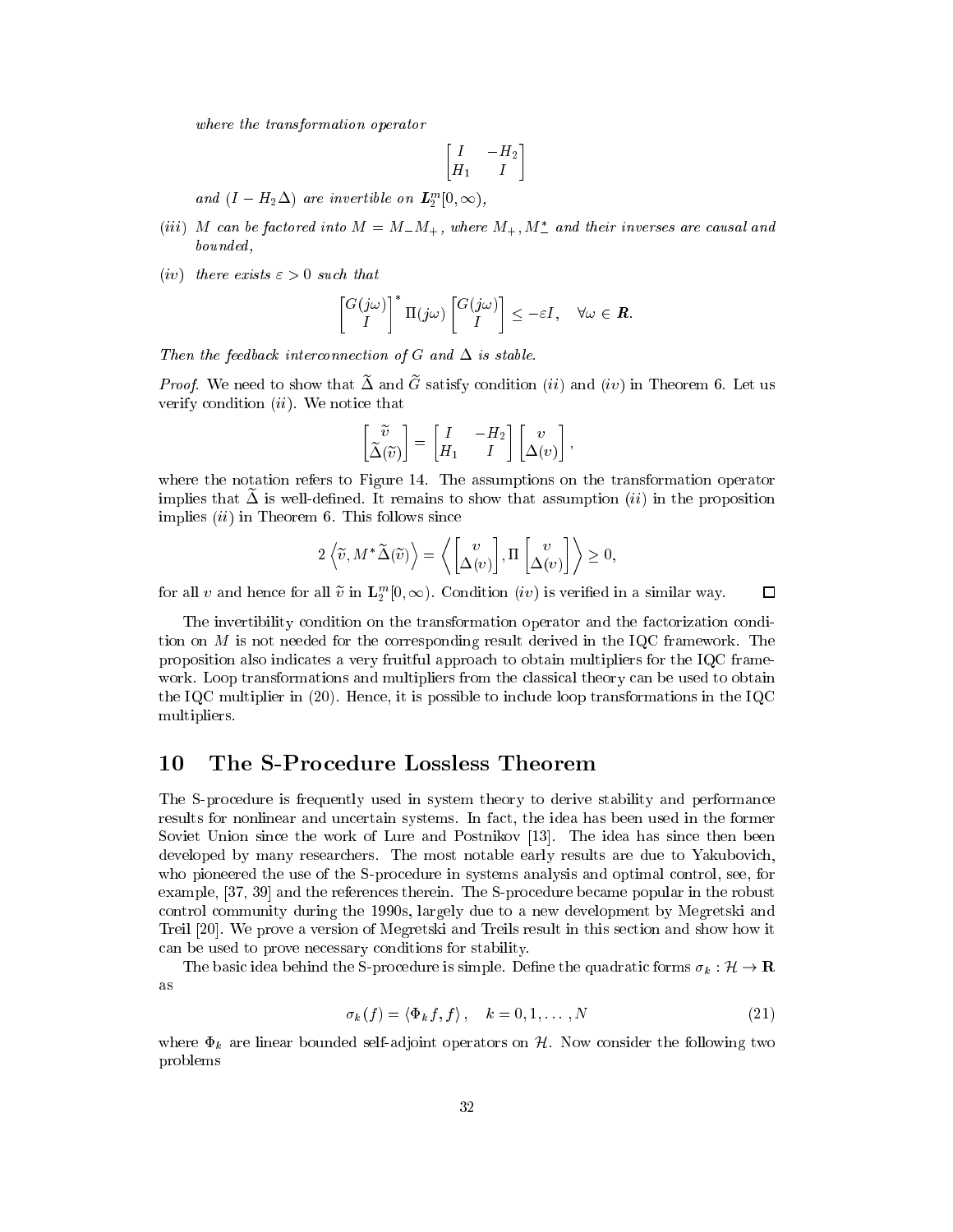- $S_1$ :  $\sigma_0(f) \leq 0$  for all  $f \in \mathcal{H}$  such that  $\sigma_k(f) \geq 0, k = 1, ..., N$ .
- $S_2$ : There exists  $\tau_k \geq 0, k = 1, \ldots, N$  such that

$$
\sigma_0(f) + \sum_{k=1}^N \tau_k \sigma_k(f) \le 0, \quad \forall f \in \mathcal{H}.
$$

It is a obvious fact that  $S_2$  implies  $S_1$ . The two conditions  $S_1$  and  $S_2$  are in general not equivalent. However, there are some special cases when  $S_1 \Leftrightarrow S_2$  and the S-procedure is then called lossless. Yakubovich proved losslessness of the S-procedure in [37] for the following two ases

- 1.  $\mathcal{H} = \mathbb{R}^n$  and  $N = 1$ .
- 2.  $\mathcal{H} = \mathbb{C}^n$  and  $N = 2$ .

Megretski and Treils losslessness result holds for the case of any finite number of timeinvariant quadratic forms on  $\mathbf{L}_2$ .

Before stating a number of important lossless results for the S-pro
edure we supply some remarks and give an application of the S-procedure in the finite dimensional case.

 Note that there generally is a massive omputational advantage in using the S-pro
edure. To understand this we notice that the constraint in  $S_1$  generally is nonconvex. For example, in the case when  $\mathcal{H}=\mathbf{R}^n$  we have

$$
\sigma_k(f) = f^T \Phi_k f,
$$

where  $\Phi_k = \Phi_k^T \in \mathbf{R}^{n \times n}$  in general may be indefinite. The problem in  $S_2$  is then equivalent to the linear matrix inequality

$$
\Phi_0 + \sum_{k=1}^N \tau_k \Phi_k \le 0,
$$

which can be solved efficiently. The situation is similar for the robust control applications we onsider.

we often use the S-procedure in application in an application in a loss will in a procedure it in applications for control system stability mean that we obtain sufficient but not necessary conditions for stability. However, the computational advantage discussed in the previous remark justies the potential onservatism.

**Example 25.** We will here derive a necessary and sufficient condition for quadratic stability of the system

$$
\begin{aligned}\n\dot{x} &= Ax + Bw, \quad x(0) = x_0 \\
v &= Cx\n\end{aligned}
$$

where the input and output satisfies the sector constraint

$$
\sigma_1(v, w) = (\beta v - w)(w - \alpha v) = \frac{1}{2} \begin{bmatrix} v \\ w \end{bmatrix}^T \begin{bmatrix} -2\beta\alpha & \beta + \alpha \\ \beta + \alpha & -2 \end{bmatrix} \begin{bmatrix} v \\ w \end{bmatrix} \ge 0,
$$

where  $\alpha < \beta$  are real numbers. In order to have quadratic stability it is necessary and sufficient that there exists  $P = P^T > 0$  such that the Lyapunov function  $V(x) = x^T P x$ satisfies

$$
x^T P(Ax + Bw) < 0, \forall (x, w) \neq 0
$$
 such that  $\sigma_1(Cx, w) \geq 0$ .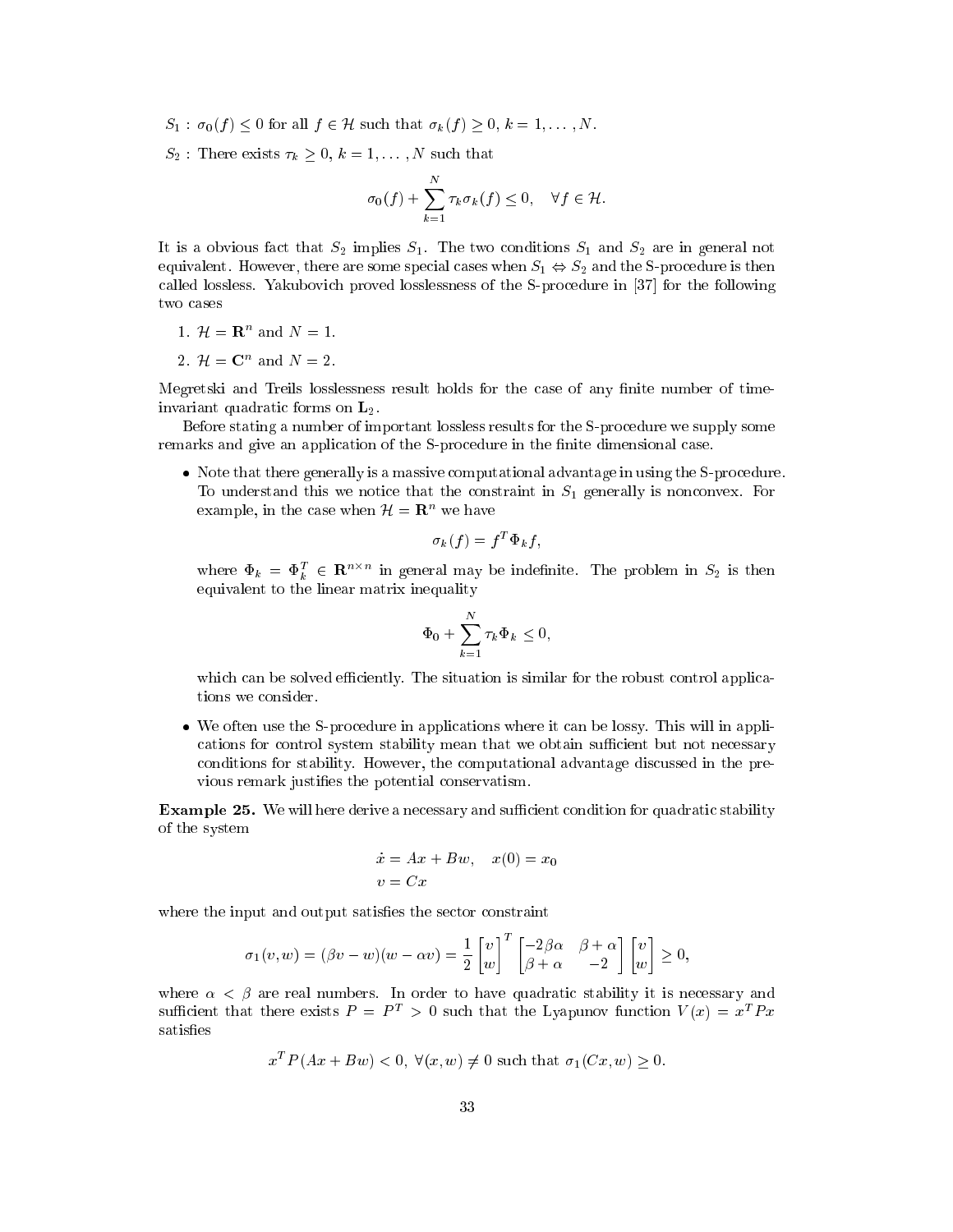This is equivalently stated as

$$
\sigma_0(x, w) := \begin{bmatrix} x \\ w \end{bmatrix}^T \begin{bmatrix} A^T P + P A & P B \\ B^T P & 0 \end{bmatrix} \begin{bmatrix} x \\ w \end{bmatrix} < 0, \ \forall (x, w) \neq 0 \text{ s.t. } \sigma_1(Cx, w) \ge 0.
$$

It follows from [37] that the S-procedure is lossless for this case of two quadratic forms (and strict/nonstrict inequality). Hence, the above criterion is equivalent to the existence of  $\tau \geq 0$  such that  $\sigma_0(x, w) + \tau \sigma_1(Cx, w) < 0$  for all  $(x, w) \neq 0$ . It is easily seen that we need  $\tau > 0$  for this to hold. We can then normalize such that  $\tau = 1$  (and  $P/\tau \to P$ ). We have thus shown that quadratic stability of a linear system with sector uncertainty is equivalent to feasibility of the linear matrix inequality:  $\exists P = P^T > 0$  such that

$$
\begin{bmatrix} A^T P + P A - 2\beta \alpha C^T C & P B + (\beta + \alpha) C^T \\ B^T P + C(\beta + \alpha) & -2 \end{bmatrix} < 0.
$$

We will next formulate the S-procedure lossless result for the case of time-invariant quadratic forms on a Hilbert space. We state a somewhat more general result than in [20]. To do this we will use the following properties given in  $[39]$ , where  $[20]$  was extended to a more general ase.

**Assumption 1.** Let the quadratic forms  $\sigma_k : \mathcal{H} \to \mathcal{H}$  be defined as in (21) and let  $S_\tau : \mathcal{H} \to$ L be the shift operator defined by  $(\mathcal{O}_T f)(t) = f(t - t)$ . We assume that the Hilbert space, its inner product, and the self-adjoint operators  $\Phi_k$  are such that the following properties hold

- (i) if  $f \in \mathcal{H}$  then  $S_{\tau} f \in \mathcal{H}$  for all  $\tau \geq 0$
- (iia)  $\langle \Phi_k S_\tau f_1, f_2 \rangle \to 0$  as  $\tau \to \infty$
- (*iib*)  $\langle \Phi_k f_1, S_\tau f_2 \rangle \to 0$  as  $\tau \to \infty$
- (iii)  $\sigma_k (S_\tau f) = \sigma_k (f)$  for all  $\tau \geq 0$  and all  $f \in \mathcal{H}$

**Example 26.** If  $\Phi = \Phi^* \in \mathbf{RL}_{\infty}^{m \times m}$  and  $\mathcal{H} = \mathbf{L}_2[0, \infty)$ , and  $\sigma(f) = \langle \Phi f, f \rangle$  then all the above properties hold due to the time-invariance of  $\Phi$  and the standard properties of the  $L_2$ integrals.

Theorem 7 (S-Procedure Lossless Theorem). Assume the quadratic form satisfies the properties in Assumption 1 and that there exists  $\jmath~\in~$  H such that  $\sigma_k$  (J  $\jmath~>$  O for  $\kappa~=$  $1, \ldots, N$ . Then the S-procedure is lossless, i.e., the following are equivalent

- $S_1$ :  $\sigma_0(f) < 0$  for all  $f \in \mathcal{H}$  such that  $\sigma_k(f) > 0, k = 1, \ldots, N$ .
- $S_2$ : There exists  $\tau_k > 0, k = 1, \ldots, N$  such that

$$
\sigma_0(f) + \sum_{k=1}^N \tau_k \sigma_k(f) \le 0, \quad \forall f \in \mathcal{H}.
$$

*Proof.* The direction  $S_2 \to S_1$  is obvious so it remains to prove  $(S_1 \Rightarrow S_2)$ . Define

$$
\mathcal{K} = \{ (\sigma_0(f), \sigma_1(f), \dots, \sigma_N(f)) : f \in \mathcal{H} \},
$$
  
\n
$$
\mathcal{N} = \{ (n_0, n_1, \dots, n_N) : n_k > 0, k = 0, 1, \dots, N \}.
$$

We will first prove that the closure of K is convex. Then  $S_1$  implies that  $\overline{\mathcal{K}} \cap \mathcal{N} = \emptyset$  and we can use the separating hyperplane theorem to prove that  $S_2$  holds.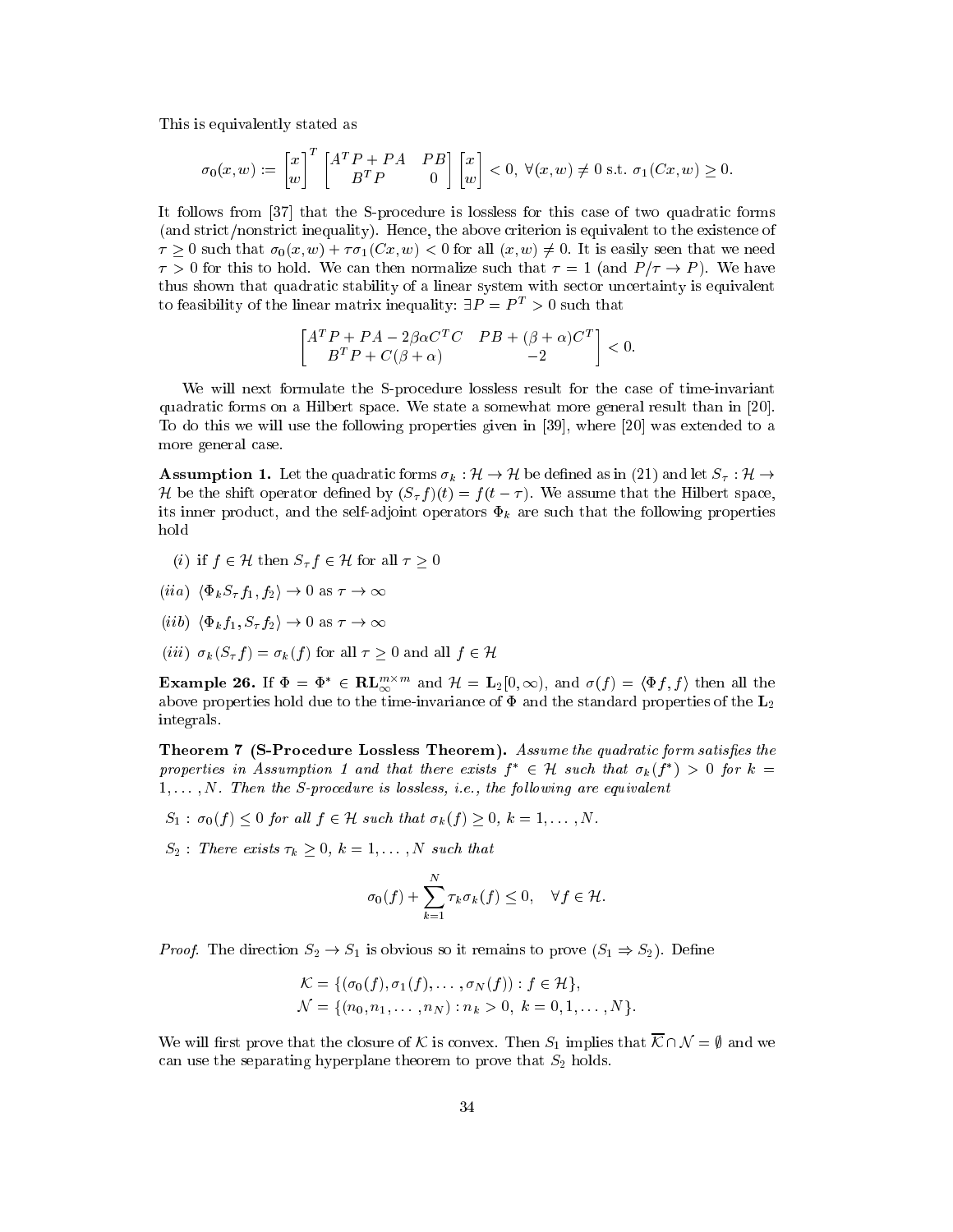Convexity of  $\overline{\mathcal{K}}$ : Let  $f_1, f_2 \in \mathcal{H}$  and define

$$
k_1 = ((\sigma_0(f_1), \sigma_1(f_1), \dots, \sigma_N(f_1)) \in \mathcal{K}
$$
  

$$
k_2 = ((\sigma_0(f_2), \sigma_1(f_2), \dots, \sigma_N(f_2)) \in \mathcal{K}
$$

We have

$$
\sigma_k(\sqrt{\lambda}f_1 + \sqrt{1 - \lambda}S_{\tau}f_2) = \lambda \sigma_k(f_1) + (1 - \lambda)\sigma_k(f_2) + \sqrt{\lambda(1 - \lambda)}(\langle \Phi f_1, S_{\tau}f_2 \rangle + \langle \Phi S_{\tau}f_2, f_1 \rangle) \rightarrow \lambda \sigma_k(f_1) + (1 - \lambda)\sigma_k(f_2),
$$

as  $\tau \to \infty$ . Hence

$$
(\sigma_0(\sqrt{\lambda}f_1+\sqrt{1-\lambda}S_{\tau}f_2),\ldots,\sigma_N(\sqrt{\lambda}f_1+\sqrt{1-\lambda}S_{\tau}f_2))\to \lambda k_1+(1-\lambda)k_2,
$$

as  $\tau \to \infty$  and it follows that  $\lambda k_1 + (1 - \lambda)k_2 \in \overline{\mathcal{K}}$ . This proves the claim.

The separation argument: The statement in  $S_1$  implies that  $\overline{K} \cap \mathcal{N} = \emptyset$ . Hence, since K and <sup>N</sup> are onvex and <sup>N</sup> is open there exists a separating hyperplane. In other words, there exists a nonzero  $N + 1$ -tuple  $(c_0, c_1, \ldots, c_N)$  such that

$$
c_0 n_0 + c_1 n_1 + \ldots + c_N n_N > 0, \quad \forall (n_0, n_1, \ldots, n_N) \in \mathcal{N}
$$
 (22)

$$
c_0\kappa_0 + c_1\kappa_1 + \ldots + c_N\kappa_N \le 0, \quad \forall (\kappa_0, \kappa_1, \ldots, \kappa_N) \in \mathcal{K}
$$
\n
$$
(23)
$$

Consider (22). For any given  $\varepsilon > 0$ , we have  $(n_0, \varepsilon, \dots, \varepsilon) \in \mathcal{N}$ , for all  $n_0 > 0$ . This implies that  $c_0 > 0$ . We can in the same way show that  $c_k > 0, \, \kappa = 1, \ldots, N$ . Let  $\kappa_k = \sigma_{k}$  (f ), then by assumption  $\kappa_1, \ldots, \kappa_N > 0$ . Using this in (23) shows that  $c_0 > 0$ . This shows that  $S_2$  holds with  $\tau_k = c_k/c_0$ , for  $k = 1, \ldots, N$ . П

The next proposition shows that the condition in the IQC-theorem sometimes also can be necessary and not only sufficient for stability.

Proposition 6. Consider the system

$$
v = Gw + e
$$

$$
w = \Delta(v)
$$

where  $G \in \boldsymbol{R} \boldsymbol{H}_{\infty}^{m \times m}$ ,  $e \in L_2^m[0,\infty)$ , and  $\Delta$  is any bounded causal operator on  $L_2^m[0,\infty)$  such that  $\Delta \in \mathrm{IQC}(\Pi_k)$ , for  $k = 1, ..., N$ . Here the IQCs are defined as usual

$$
\sigma_{\Pi_k}(v, w) = \int_{-\infty}^{\infty} \left[ \widehat{v}(j\omega) \right]^* \Pi_k(j\omega) \left[ \widehat{v}(j\omega) \right] d\omega \ge 0, \ \forall w = \Delta(v), \ v \in L_2[0, \infty).
$$

Assume condition (i) and (ii) of Ineorem 4 holds and that there exists a pair (v, w)  $\in$  $L_2^{2m}[0,\infty)$  such that  $\sigma_{\Pi_k}(v^*,w^*)>0$ , for  $k=1,\ldots,N$ . Under these conditions a necessary and sufficient condition for stability is that there exist  $\tau_k \geq 0$  such that

$$
\sum_{k=1}^{N} \tau_k \begin{bmatrix} G(j\omega) \\ I \end{bmatrix}^* \Pi_k(j\omega) \begin{bmatrix} G(j\omega) \\ I \end{bmatrix} d\omega < 0, \qquad \forall \omega \in [0, \infty].
$$
 (24)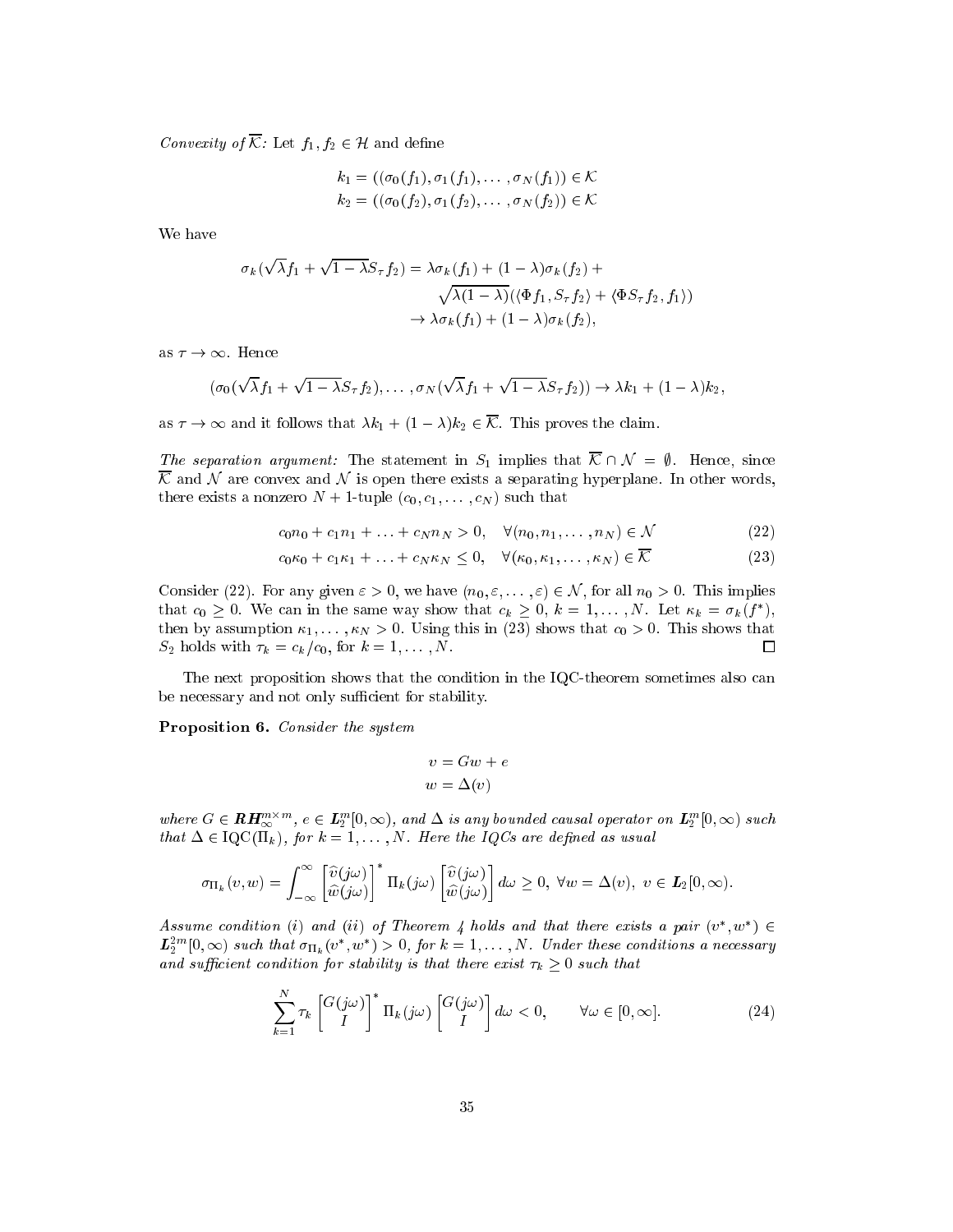*Proof.* Sufficiency follows from Theorem 4 and Remark 16. To prove necessity we introduce

$$
\mathcal{H} = \{ (v, w, e) \in \mathbf{L}_2^{3m} [0, \infty) : v = Gw + e \}
$$

$$
\sigma_0(v, w, e) = ||Gw||^2 + ||w||^2 - \gamma ||e||^2.
$$

$$
\sigma_k(v, w, e) = \sigma_{\Pi_k}(v, w)
$$

Stability of the system means that

 $\sigma_0(v, w, e) \leq 0$ , for all  $(v, w, e) \in \mathcal{H}$  such that  $\sigma_k(v, w, e) \geq 0$ 

This is by the S-procedure lossless theorem equivalent to the existence of  $\tau_k \geq 0$  such that

$$
\sigma_0(v,w,e)+\sum_{k=1}^N\tau_k\sigma_k(v,w,e)\leq 0,\ (v,w,e)\in\mathcal{H}.
$$

On the subspace  $(v, w, 0) \in L_2^{3m}[0, \infty) : v = Gw \} \subset \mathcal{H}$  this is equivalent to

$$
||Gw||2 + ||w||2 + \sum_{k=1}^{N} \tau_k \sigma_k(Gw, w, 0)
$$
  
=  $\left\langle w, (\sum_{k=1}^{N} \tau_k \begin{bmatrix} G \\ I \end{bmatrix}^* \Pi_k \begin{bmatrix} G \\ I \end{bmatrix} + G^*G + 1)w \right\rangle \leq 0, \quad \forall w \in \mathbf{L}_2^m[0, \infty)$ 

This is by Proposition 4 equivalent to

$$
\sum_{k=1}^N \tau_k \begin{bmatrix} G(j\omega) \\ I \end{bmatrix}^* \Pi_k(j\omega) \begin{bmatrix} G(j\omega) \\ I \end{bmatrix} \leq -(G(j\omega)^* G(j\omega) + I), \ \forall \omega \in \mathbf{R}.
$$

 $\Box$ 

This proves that (24) is ne
essary for stability.

## 11 Un
ertain Systems

We will here discuss how to treat various forms of system uncertainty with IQCs. Both unertainty in the system model and various disturban
e and noise signals will be onsidered.

System uncertainty System uncertainty can be due to approximations in the modeling of the system, errors during identification, change of parameters and nonlinearities due to wear, hange of operating onditions (for example in gain s
heduled systems), et
. Next follows a list of uncertainties with a short discussion of their scope of application. A list of IQCs for these uncertainties can be found in, for example,  $[19, 17]$  and the toolbox  $[18]$ .

- LTI Dynamic Uncertainty: This type of uncertainty is used to represent unmodeled dynamics or model error from identification. It is represented as a stable transfer function with bounded  $H_{\infty}$ -norm. It is common to normalize such that  $\|\Delta\|_{H_{\infty}} =$  $\sup_{\omega \in \mathbb{R}} \overline{\sigma}(\Delta(j\omega)) \leq 1$  and insert weights  $W(s)$  that are used to determine the frequency distribution of the uncertainty, i.e., where it is large and small. One can onsider either additive or multipli
ative un
ertainty, see Figure 15.
- Parametric Uncertainty Parametric uncertainty can be used to model uncertain gains or un
ertainty in the lo
ation of real poles or zeros of the system.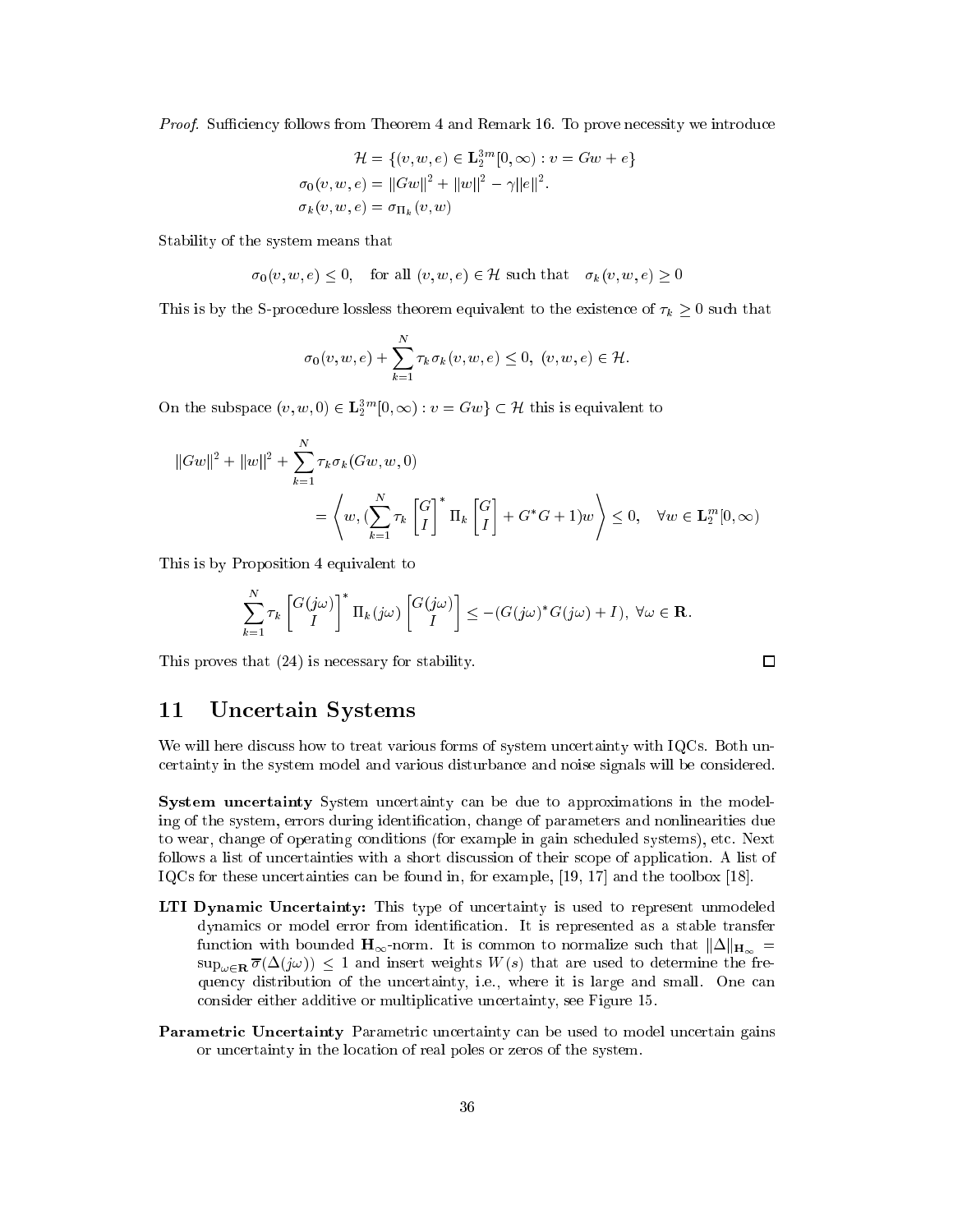

Figure 15: The left block diagram illustrates multiplicative output uncertainty and the right blo
k diagram illustrates additive un
ertainty.

General L<sub>2</sub>-bounded uncertainty In situations when we do not have much knowledge of the un
ertainty then we use the least informative IQC possible

$$
\sigma(v,w)=\int_0^\infty (|v(t)|^2-\gamma |w(t)|^2)dt\geq 0.
$$

Hen
e, the only thing we assume about the un
ertainty is ausality and a norm bound. This can be used to characterize fast time-varying parameters or time-varying and/or nonlinear operators.

- Slowly Time-varying Parameters Slowly time-varying parameters an be used to represent a change in the operating conditions of the system. This can, for example, be used for analysis of some gain-s
heduled system.
- Memoryless Nonlinearities The IQCs for memoryless nonlinearities in previous sections are valid for a large lass of se
tor bounded nonlinearities. This allows for un
ertainty in our knowledge of the true nonlinearity.

Disturbance Signals We can use IQCs to characterize the spectral contents of load disturban
es and measurement noise in the system. Early ontributions along this line an be found in  $[17, 23]$ .

**Definition 8.** A signal set  $\mathcal{E} \subset L_2^q[0,\infty)$  satisfies the IQC defined by  $\Psi = \Psi^* \in \mathbf{RL}_{\infty}^{q \times q}$  $(\mathcal{E} \in \text{IQC}(\Psi))$  if

$$
\sigma_{\Psi}(e) = \int_{-\infty}^{\infty} \hat{e}(j\omega)^* \Psi(j\omega) \hat{e}(j\omega) d\omega \ge 0
$$
\n(25)

for all  $e \in \mathcal{E}$ .

We give two examples.

**Dominant Harmonics:** Let  $e \in L_2^q[0, \infty)$  be a bandpass signal with supp  $\hat{e} \in [-b, -a] \cup$ [a, b], where supp  $\hat{e}$  denotes the support of the Fourier transform of  $e$ . Then we can use

$$
\Psi(j\omega) = \begin{cases} 0, & |\omega| \in [a, b], \\ -\infty I, & \text{otherwise.} \end{cases}
$$

in (25). Rational approximations of  $\Psi$  can easily be obtained.

Signals with Given Spectral Characteristic: Consider a signal with *spectrum* 

$$
|\hat{e}(j\omega)|^2 = \frac{\|e\|^2}{\|H\|_2^2} |H(j\omega)|^2
$$
 (26)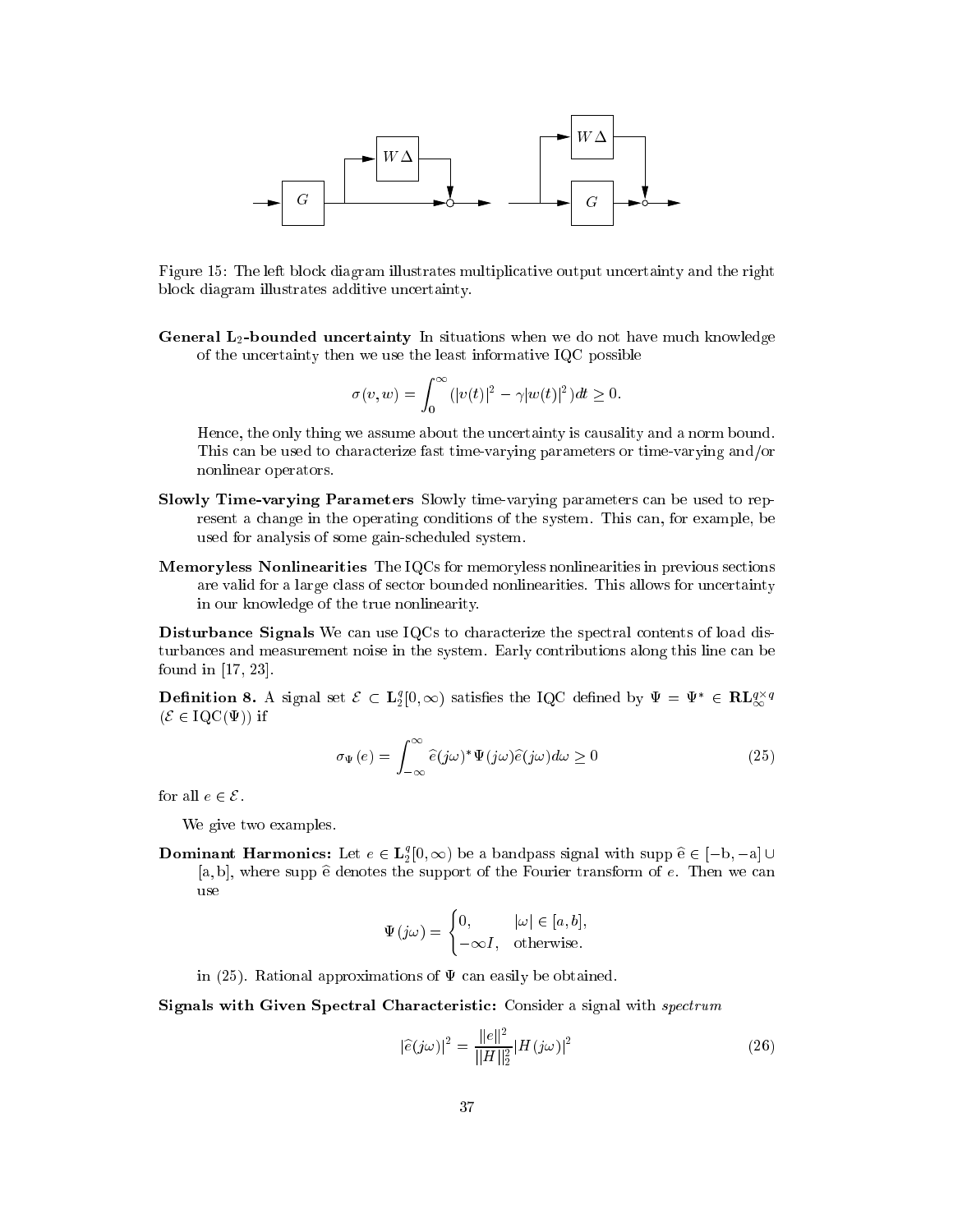

Figure 16: The LFT in (27).

where  $H$  is a given transfer function. Such signals can be used to model filtered deterministic white noise or the initial conditions response of a linear system. If  $\Psi$ satisfies

$$
\int_{-\infty}^{\infty} \Psi(j\omega)|H(j\omega)|^2 d\omega \ge 0
$$

then the IQC  $(25)$  holds for all signals with spectrum  $(26)$ . This follows since

$$
\int_{-\infty}^{\infty} \Psi(j\omega)|\widehat{e}(j\omega)|^2 d\omega = \frac{\|e\|^2}{\|H\|_2^2} \int_{-\infty}^{\infty} \Psi(j\omega)|H(j\omega)|^2 d\omega \ge 0,
$$

#### Linear Fra
tional Transformations

It is ommon in robust ontrol to represent an un
ertain system with disturban
e signals as a Linear Fractional Transformation (LFT). We will see later that this is not crucial for the treatment of robust ontrol systems. However, it is a onvenient mathemati
al notation and it has a crucial role in many robust control papers and toolboxes, see, for example [1]. If the transfer function  $G \in \mathbf{RH}_{\infty}^{(q+m)\times (q+m)}$  has block structure

$$
G = \begin{bmatrix} G_{11} & G_{12} \\ G_{21} & G_{22} \end{bmatrix}
$$

then the (lower) LFT with respect to  $\Delta$  is defined as

$$
\mathcal{F}_l(G,\Delta) = G_{11} + G_{12}\Delta(I - G_{22}\Delta)^{-1}G_{21}.
$$
\n(27)

This LFT corresponds to the block diagram in Figure 16. As an example consider the feedback system in Figure 17. The system on LFT form is given in Figure 18 where  $\varphi$  is the saturation nonlinearity and

$$
G = \begin{bmatrix} P & P & 1 \\ -KP & -KP & -K \\ P & P & 0 \end{bmatrix}.
$$

An IQC for the diagonal operator

$$
\begin{bmatrix} \varphi & 0 \\ 0 & \Delta \end{bmatrix}
$$

can easily be obtained from IQCs of the two diagonal elements. Indeed, if  $\varphi$  satisfies the IQC defined by  $\Pi_1$  and  $\Delta$  satisfies the IQC defined by  $\Pi_2$ , where the matrices has block structure

$$
\Pi_i = \begin{bmatrix} \Pi_{i(11)} & \Pi_{i(12)} \\ \Pi_{i(12)}^* & \Pi_{i(22)} \end{bmatrix},
$$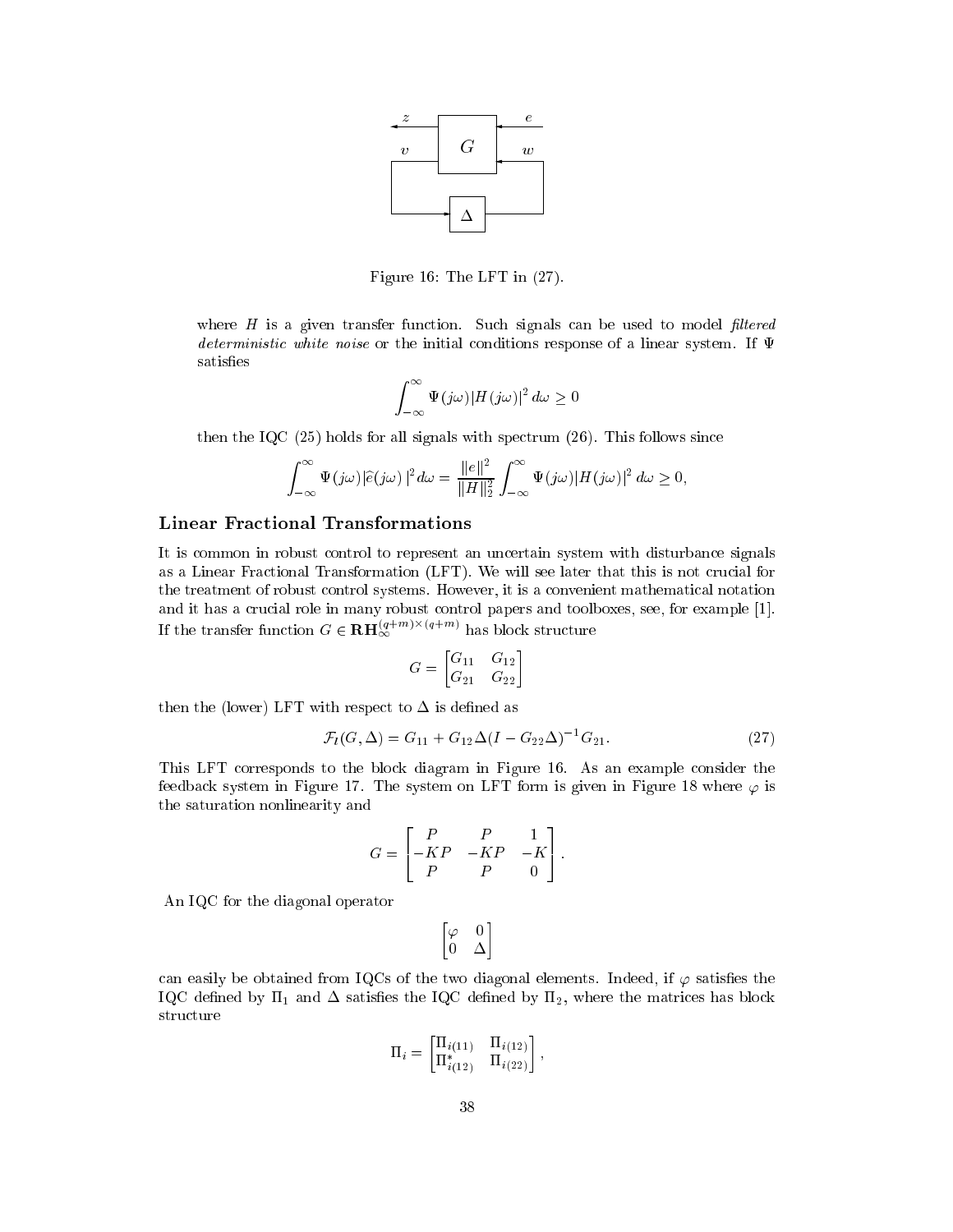

Figure 17: Control system with saturation and uncertainty.



Figure 18: The system in Figure 17 on LFT form.

then the diagonal operator satisfies the  $IQC$  defined by

$$
\Pi = \left[ \begin{array}{cc|c} \Pi_{1(11)} & & \Pi_{1(12)} & \Pi_{1(12)} \\ \hline \Pi_{1(12)}^* & & \Pi_{1(22)} \\ \hline \Pi_{2(12)}^* & & \Pi_{2(22)} \end{array} \right].
$$

This is easily seen by writing out the expression for the IQC.

Diagonal uncertainty structures are normally called *structured uncertainty* in the robust ontrol literature.

## Robust Performan
e Analysis

Consider now the system

$$
\begin{bmatrix} z \\ v \end{bmatrix} = G \begin{bmatrix} e \\ w \end{bmatrix}
$$
  
\n
$$
w = \Delta(v)
$$
\n(28)

see also Figure 16. Assume  $G \in \mathbf{RH}_{\infty}^{(m+q)\times(m+q)}$ . We want to investigate if the closed loop system satisfies various performance objectives. The most common performance measure is the  $L_2$ -gain of the system. This corresponds to the IQC

$$
\sigma_P(z, e) = \int_0^\infty (|z(t)|^2 - \gamma^2 |e(t)|^2) dt \le 0.
$$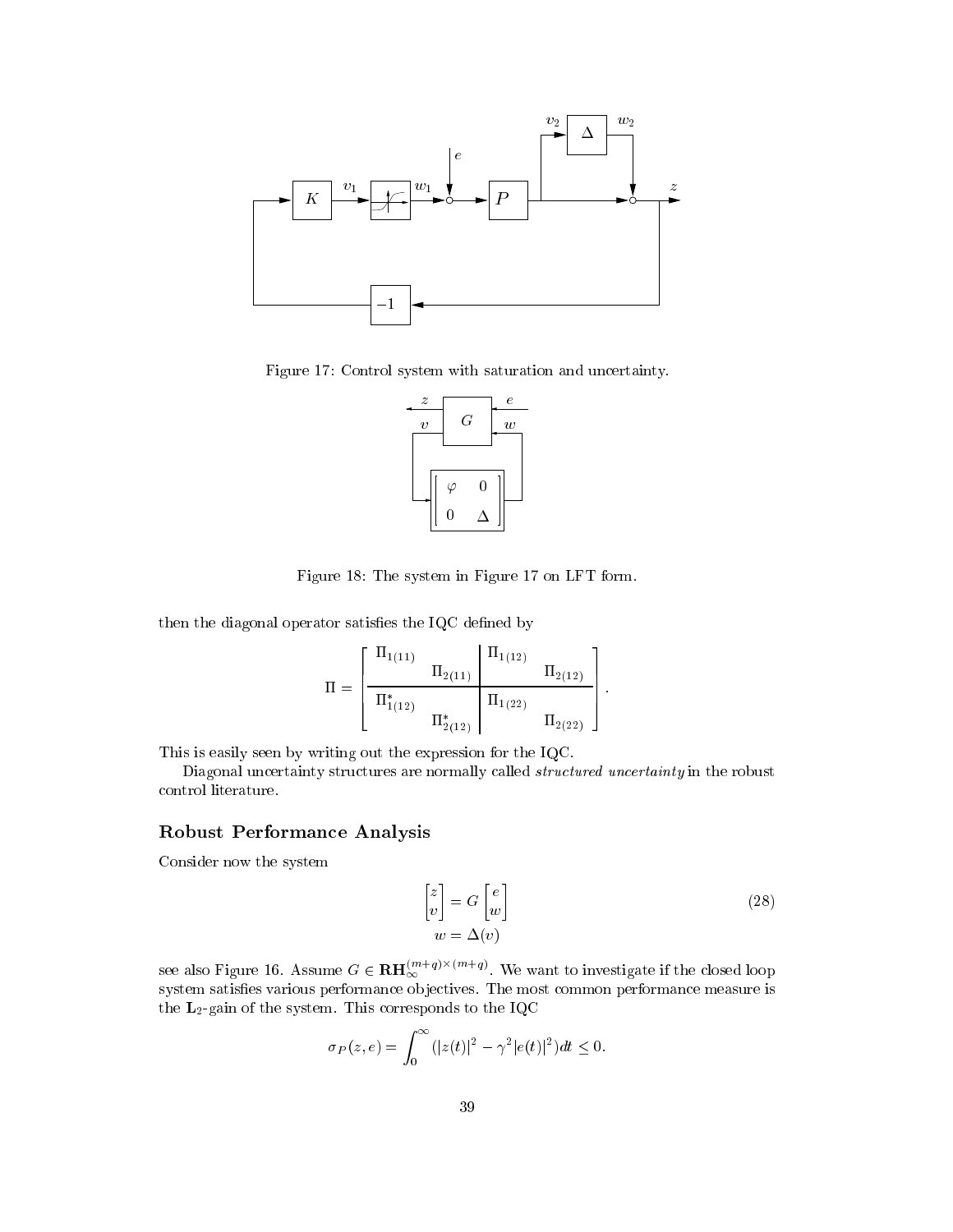Other examples are the  $L_2 \rightarrow L_{\infty}$  gain and various weighted sensitivity measures. Robust performance is formally defined as follows.

**Definition 9.** Assume  $e \in \mathcal{E} \subset L_2^q[0,\infty)$ . Then the system in (28) has robust performance with respect to the performance IQC  $\sigma_P$  if

- (i) the system is stable
- (ii)  $\sigma_P(z, e) \leq 0$  for all  $z = \mathcal{F}_l(G, \Delta)e, e \in \mathcal{E}$ .

To derive a ondition for robust performan
e assume that we have the noise IQC

$$
\sigma_{\Psi}(e) = \int_{-\infty}^{\infty} \hat{e}(j\omega)^* \Psi(j\omega) \hat{e}(j\omega) d\omega \ge 0, \quad e \in \mathcal{E}
$$
 (29)

and the IQC

$$
\sigma_{\Pi}(v, \Delta(v)) = \int_{-\infty}^{\infty} \left[ \frac{\widehat{v}(j\omega)}{\Delta(v)(j\omega)} \right]^* \Pi(j\omega) \left[ \frac{\widehat{v}(j\omega)}{\Delta(v)(j\omega)} \right] d\omega \ge 0, \quad \forall v \in \mathbf{L}_2^m[0, \infty), \tag{30}
$$

for the uncertainty. We assume that  $\Pi$  has the block structure

$$
\Pi = \begin{bmatrix} \Pi_{11} & \Pi_{12} \\ \Pi_{12}^* & \Pi_{22} \end{bmatrix}.
$$

We can now prove the following robust  $L_2$ -performance result.

**Proposition 7.** Assume that  $\mathcal E$  satisfies (29) and  $\Delta$  satisfies (30). Then the system (28) has robust  $\boldsymbol{L}_2$ -gain  $\gamma$  if

(i) it is stable

(ii) the frequen
y domain inequality

$$
\begin{bmatrix} G(j\omega) \\ I \end{bmatrix}^* \begin{bmatrix} I & 0 & 0 & 0 \\ 0 & \Pi_{11}(j\omega) & 0 & \Pi_{12}(j\omega) \\ 0 & 0 & -\gamma^2 I + \Psi(j\omega) & 0 \\ 0 & \Pi_{12}^*(j\omega) & 0 & \Pi_{22}(j\omega) \end{bmatrix} \begin{bmatrix} G(j\omega) \\ I \end{bmatrix} \leq 0,
$$

holds for all  $\omega \in [0, \infty]$ .

Furthermore, if condition (i) and (ii) in Theorem 4 hold and the frequency domain inequality above holds strictly then the system is also stable.

Proof. The result follows from the trivial direction of the S-procedure. Let

$$
\mathcal{H} = \left\{ (z, v, e, w) \in \mathbf{L}_2^{2m+2q}[0, \infty) : \begin{bmatrix} z \\ v \end{bmatrix} = G \begin{bmatrix} e \\ w \end{bmatrix} \right\}.
$$

We need

$$
\sigma_P(z, e) \leq 0
$$
, for all  $(z, v, w, e) \in \mathcal{H}$  such that  $\sigma_{\Psi}(e) \geq 0$ ,  $\sigma_{\Pi}(v, w) \geq 0$ .

This is clearly the case if  $\sigma(z, v, e, w) := \sigma_P(z, e) + \sigma_\Psi(e) + \sigma_\Pi(v, w) \leq 0$  for all  $(z, v, w, e) \in$ H. Using that  $(z, v) = G(e, w)$  gives the equivalent statement

$$
\sigma(z,v,e,w) = \int_{-\infty}^{\infty} \left[\frac{\hat{e}}{\hat{w}}\right]^* \left[\frac{G}{I}\right]^* \left[\frac{I}{0} - \frac{0}{\frac{0}{\ln 1}}\right] \left[\begin{array}{cc} 0 & 0 & 0\\ 0 & \frac{0}{\ln 12} \\ 0 & 0 & -\gamma^2 I + \Psi & 0\\ 0 & \frac{0}{\ln 22} \end{array}\right] \left[\frac{G}{I}\right] \left[\frac{\hat{e}}{\hat{w}}\right] d\omega \le 0 \quad (31)
$$

for all  $(e, w) \in L_2^{m+q}[0, \infty)$ . Application of Proposition 4 shows that the frequency domain inequality in  $(ii)$  is equivalent to  $(31)$ . The last claim is easy to verify.  $\Box$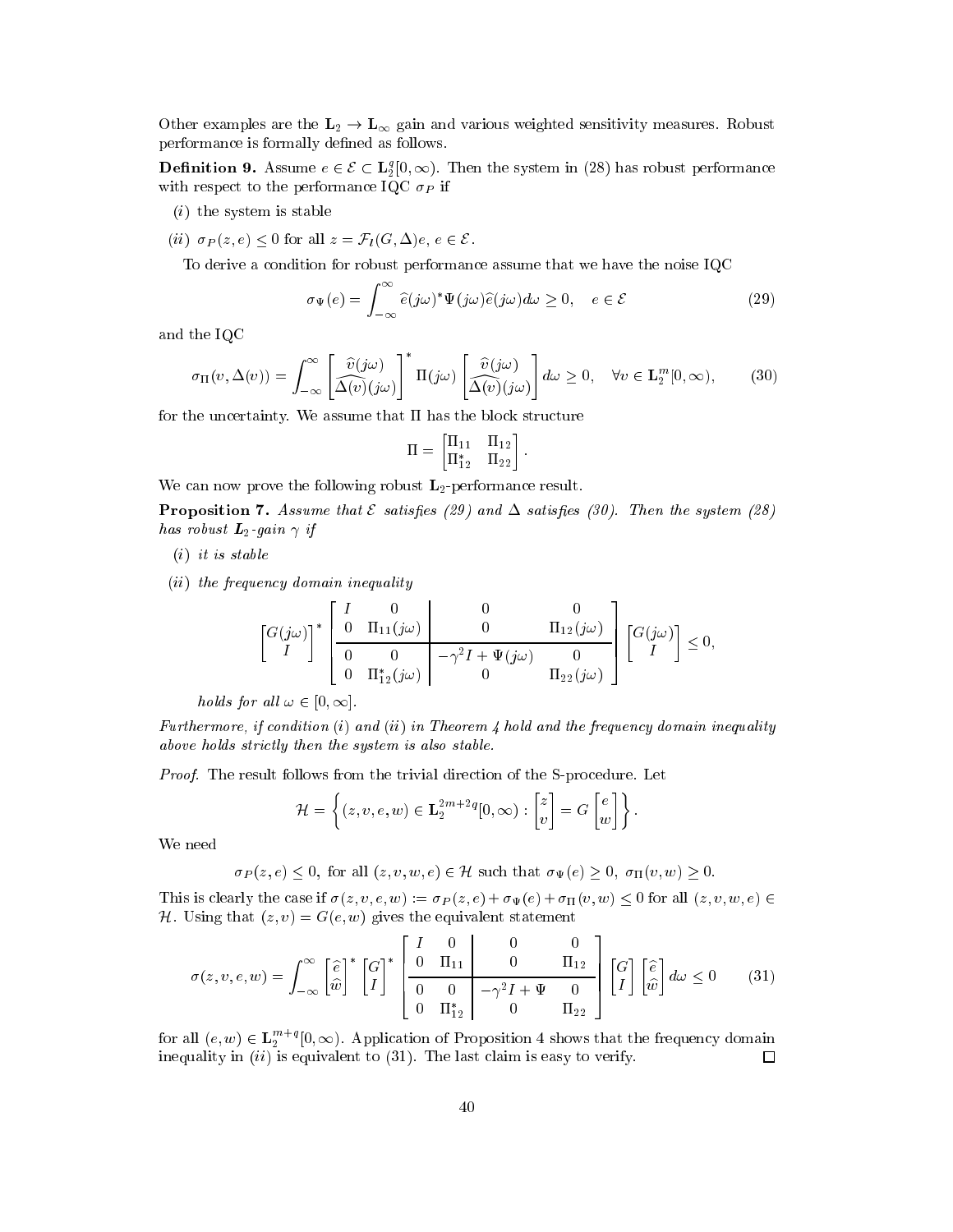# 12 The Kalman Yakubovi
h Popov Lemma

We will next show that the frequency domain criterion

$$
\begin{bmatrix} G(j\omega) \\ I \end{bmatrix}^* \Pi(j\omega) \begin{bmatrix} G(j\omega) \\ I \end{bmatrix} < 0, \quad \forall \omega \in [0, \infty]
$$
 (32)

is equivalent to a number of onditions on the system matri
es in the realization of the transfer functions  $G$  and  $\Pi$ . The discrete time case can be treated similarly.

We will first derive an LQ optimal control formulation of  $(32)$ . Let  $\Pi$  have the realization

$$
\Pi = \begin{bmatrix} (j\omega I - A_{\pi})^{-1} B_{\pi} \\ I \end{bmatrix}^* M_{\pi} \begin{bmatrix} (j\omega I - A_{\pi})^{-1} B_{\pi} \\ I \end{bmatrix},
$$
\n(33)

where  $B_{\pi} = [B_{\pi,v} \quad B_{\pi,w}]$  and  $A_{\pi}$  is Hurwitz. Using (33) and  $G(s) = C_G(sI - A_G)^{-1}B_G +$  $D_G$  (where  $A_G$  is Hurwitz) shows that (32) can be formulated as<sup>13</sup>

$$
\begin{bmatrix} (j\omega I - A)^{-1}B \\ I \end{bmatrix}^* \begin{bmatrix} Q & S \\ S^T & R \end{bmatrix} \begin{bmatrix} (j\omega I - A)^{-1}B \\ I \end{bmatrix} > 0 \tag{34}
$$

where

$$
A = \begin{bmatrix} A_{\pi} & B_{\pi, v} C_G \\ 0 & A_G \end{bmatrix}, \quad B = \begin{bmatrix} B_{\pi, v} D_G + B_{\pi, w} \\ B_G \end{bmatrix},
$$

and

$$
\begin{bmatrix} Q & S \\ S^T & R \end{bmatrix} = - \begin{bmatrix} I & 0 & 0 \\ 0 & C_G & D_G \\ 0 & 0 & I \end{bmatrix}^T M_\pi \begin{bmatrix} I & 0 & 0 \\ 0 & C_G & D_G \\ 0 & 0 & I \end{bmatrix}.
$$

From Proposition 4 it follows that (34) is equivalent to existence of  $\varepsilon > 0$  such that

$$
\varepsilon ||w||^2 \leq \int_{-\infty}^{\infty} \left[ (j\omega I - A)^{-1} B \widehat{w}(j\omega) \right]^* \left[ Q - S \right] \left[ (j\omega I - A)^{-1} B \widehat{w}(j\omega) \right] d\omega \n= \int_{0}^{\infty} (x^T Q x + 2x^T S w + w^T R w) dt,
$$
\n(35)

for all pairs  $(x, w) \in \mathbf{L}_2[0, \infty)$  such that  $\dot{x} = Ax + Bw, x(0) = 0, w \in \mathbf{L}_2^m[0, \infty)$ . This is an LQ optimal ontrol problem. The Kalman Yakubovi
h Popov Lemma shows that (34) and the LQ optimal control problem above are equivalent to an LMI condition, a Riccati equation ondition, and an eigenvalue ondition on the Hamiltonian matrix orresponding to the LQ problem.

<sup>13</sup> Here we used the following rule for system composition: If

$$
G_i(s) = C_i (sI - A_i)^{-1} B_i + D_i = \left[ \begin{array}{c|c} A_i & B_i \\ \hline C_i & D_i \end{array} \right]
$$

for  $i = 1, 2$ , then

$$
G_1G_2 = \begin{bmatrix} A_1 & B_1C_2 & B_1D_2 \\ 0 & A_2 & B_2 \\ \hline C_1 & D_1C_2 & D_1D_2 \end{bmatrix}.
$$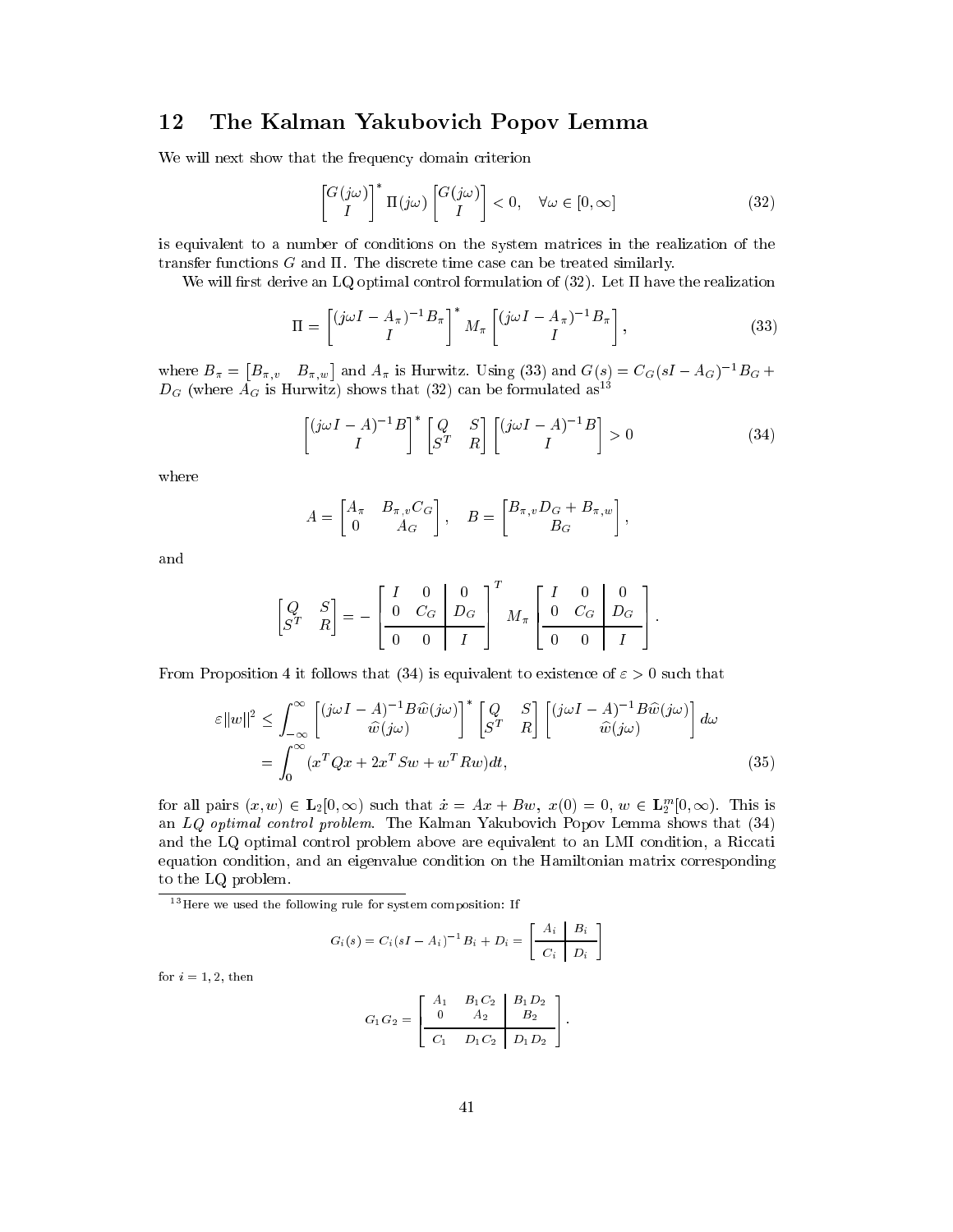**Theorem 8 ("KYP-Lemma").** Assume the pair of matrices  $(A, B)$  is stabilizable and A nas no eigenvalues on the imaginary axis<sup>2</sup> . Then the following statements are equivalent:

(i) there exists  $\epsilon > 0$  such that<sup>15</sup>

$$
\int_0^\infty (x^T Q x + 2x^T S w + w^T R w) dt \ge \epsilon \int_0^\infty (|x|^2 + |w|^2) dt,
$$

for all pairs  $(x, w) \in L_2[0, \infty)$  such that  $\dot{x} = Ax + Bw, x(0) = 0$ .

(ii) we have

$$
\begin{bmatrix} (j\omega I - A)^{-1}B \\ I \end{bmatrix}^* \begin{bmatrix} Q & S \\ S^T & R \end{bmatrix} \begin{bmatrix} (j\omega I - A)^{-1}B \\ I \end{bmatrix} > 0, \quad \forall \omega \in [0, \infty]
$$

(*iii*) there exists  $P = P<sup>T</sup>$  such that

$$
\begin{bmatrix} P A + A^T P & P B \\ B^T P & 0 \end{bmatrix} + \begin{bmatrix} Q & S \\ S^T & R \end{bmatrix} > 0.
$$

 $(iv)$   $R > 0$ , and the Riccati equation

$$
Q + PA + AT P = (PB + S)R-1(BT P + ST)
$$
\n(36)

has a stabilizing solution  $P = P^T$ , i.e.,  $\overline{A} = A - BR^{-1}(PB + S)^T$  is Hurwitz.

(v)  $R > 0$ , and the Hamiltonian matrix

$$
H = \begin{bmatrix} A - BR^{-1}S^T & BR^{-1}B^T \\ Q - SR^{-1}S^T & -A^T + SR^{-1}B^T \end{bmatrix}
$$

has no eigenvalues on the imaginary axis.

*Proof.* See, for example,  $[30]$ .

## Optimization of IQCs

Let us consider the feasibility problem: Find  $\tau_k \geq 0$  such that

$$
\sum_{k=1}^{N} \tau_k \begin{bmatrix} G(j\omega) \\ I \end{bmatrix}^* \Pi_k(j\omega) \begin{bmatrix} G(j\omega) \\ I \end{bmatrix} < 0, \quad \forall \omega \in [0, \infty].
$$
 (37)

It is no loss of generality to assume that

$$
\sum_{k=1}^N \tau_k \Pi_k(j\omega) = \left[\frac{(j\omega I - A_{\pi})^{-1}B_{\pi}}{I}\right]^* M_{\pi}(\tau) \left[\frac{(j\omega I - A_{\pi})^{-1}B_{\pi}}{I}\right],
$$

where again  $B_{\pi} = [B_{\pi,v} \quad B_{\pi,w}], A_{\pi}$  is Hurwitz, and  $M_{\pi}$  is linear in the  $\tau_k$ , i.e.,

$$
M_{\pi}(\tau) = \sum_{k=1}^{N} \tau_k M_k,
$$

 $\Box$ 

<sup>&</sup>lt;sup>14</sup> The condition that A has no eigenvalues on the imaginary axis can be removed, but then condition  $(ii)$ needs to be slightly hanged.

<sup>&</sup>lt;sup>15</sup> This corresponds to (35) since there A was Hurwitz and then we have  $||(sI - A)^{-1}Bw|| < c||w||$  for some  $c > 0$ . Hence, we could use  $\varepsilon = (c + 1)\epsilon$  in (35)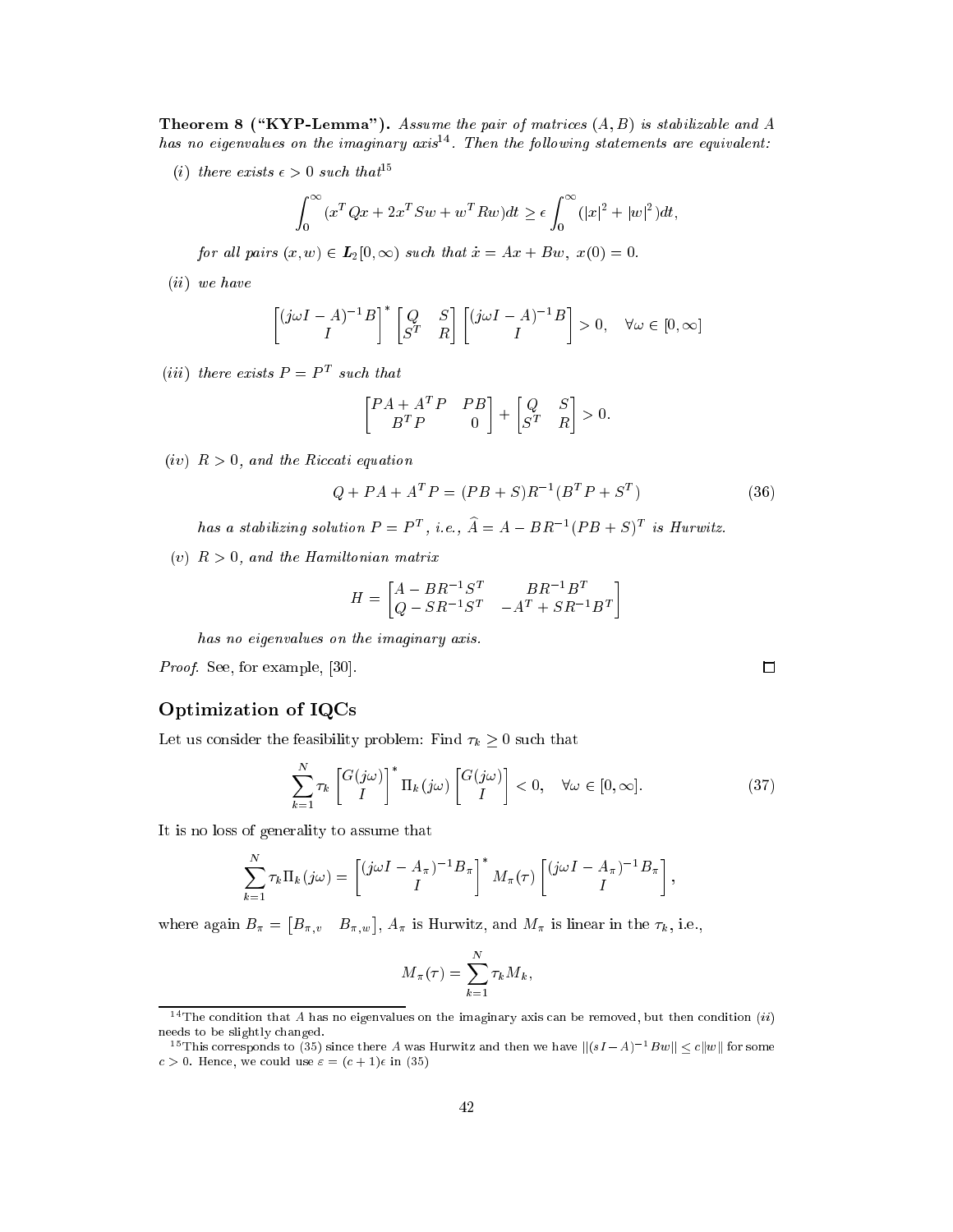where each  $M_k$  is a real valued symmetric matrix. We can again use the state space realization  $G(s) = C_G(sI - A_G)^{-1}B_G + D_G$  to formulate (37) as: Find  $\tau_k \geq 0$  such that

$$
\sum_{K=1}^{N} \tau_k \begin{bmatrix} (j\omega I - A)^{-1}B \\ I \end{bmatrix}^* \begin{bmatrix} Q_k & S_k \\ S_k^T & R_k \end{bmatrix} \begin{bmatrix} (j\omega I - A)^{-1}B \\ I \end{bmatrix} > 0 \tag{38}
$$

where the matrices are defined in the same way as before. By the KYP lemma  $(38)$  is equivalent to the following feasibility problem for linear matrix inequalities: Find  $P = P<sup>T</sup>$ and  $\tau_k \geq 0$  such that

$$
\begin{bmatrix} P A + A^T P & P B \\ B^T P & 0 \end{bmatrix} + \sum_{k=1}^N \tau_k \begin{bmatrix} Q_k & S_k \\ S_k^T & R_k \end{bmatrix} > 0.
$$

N

Such problems can be solved using, for example, LMIlab [7].

#### The Bounded Real Lemma

As a special case of the equivalence  $(ii) \Leftrightarrow (iii)$  in Theorem 8 we consider the important bounded real lemma.

Let  $G(s) = C(sI - A)^{-1}B + D$ , where A is Hurwitz. Then the following are equivalent statements

- (i)  $||G||_{\mathbf{H}_{\infty}} < 1,$
- $(u \cup U, w) \cup U(y \cup U) \subseteq V$ ,  $vw \in U, \infty$ ,
- (*iii*) there exists  $P = P^T > 0$  such that

$$
\begin{bmatrix} A^TP+PA & PB \\ B^TP & 0 \end{bmatrix} + \begin{bmatrix} C^TC & C^TD \\ D^TC & -(I-D^TD) \end{bmatrix} < 0.
$$

To see this we first note that the equivalence between (i) and (ii) follows since  $||G||_{\infty} =$  $\sup_{\omega \in [0,\infty]} \sigma_{\max}(G(j\omega))$  and since the condition  $\sigma_{\max}(G(j\omega)) < 1$  is equivalent with the condition  $G(j\omega)$   $G(j\omega) \leq T$ . The equivalence between (*ii*) and (*iii*) follows from the KYP Lemma, sin
e

$$
G(j\omega)^* G(j\omega) < I
$$
  
\n
$$
\Leftrightarrow \qquad \begin{bmatrix} G(j\omega)^* & I & 0 \\ I & 0 & -I \end{bmatrix} \begin{bmatrix} G(j\omega) \\ I & 0 \end{bmatrix} < 0
$$
  
\n
$$
\Leftrightarrow \qquad \begin{bmatrix} (j\omega I - A)^{-1}B \\ I & 0 \end{bmatrix}^* \begin{bmatrix} C & D \\ 0 & I \end{bmatrix}^T \begin{bmatrix} I & 0 \\ 0 & -I \end{bmatrix} \begin{bmatrix} C & D \\ 0 & I \end{bmatrix} \begin{bmatrix} (j\omega I - A)^{-1}B \\ I & 0 \end{bmatrix} < 0.
$$
  
\n
$$
\begin{bmatrix} C^T C & C^T D \\ D^T C & -(I - D^T D) \end{bmatrix}
$$

We finally note that  $P > 0$  since A is Hurwitz and since  $C^T C > 0$ . Another important spe
ial ase, the positive real lemma, will be proven as a homework problem.

## 13 IQC analysis of Complex Systems

In this section we consider IQC analysis of complex systems, i.e., system of high complexity. The se
tion ontains an alternative view of the development of the material in the previous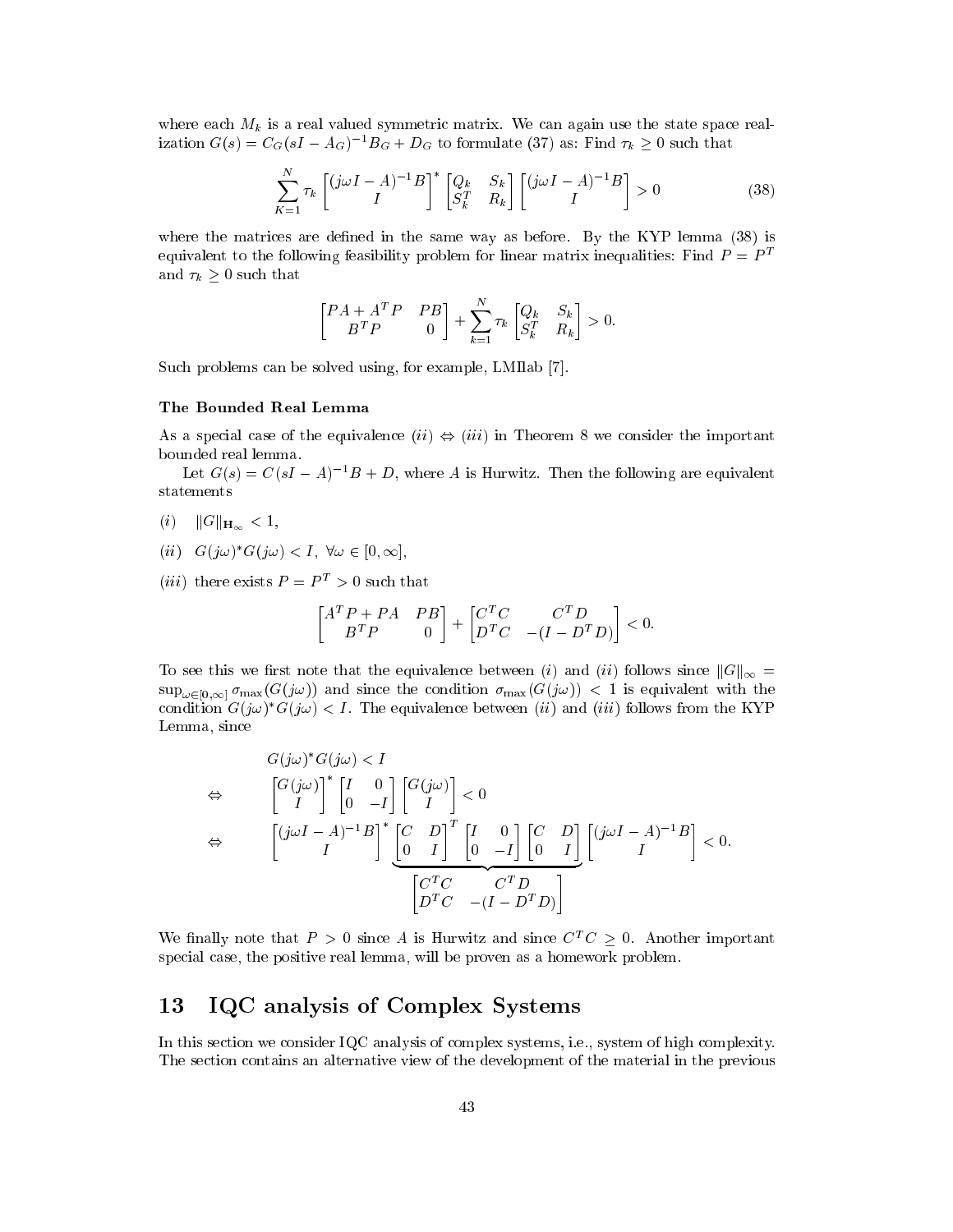sections. In fact, we show how the ideas in the previous sections can be used as a theoretical foundation for a Matlab toolbox for systems analysis. One su
h Matlab toolbox is the IQCbeta toolbox, whi
h was developed at LIDS-MIT in 1997. The most urrent version of the toolbox can be found at http://web.mit.edu/cykao/www/index.html.

The system under onsideration an in general be written as, see also the blo
k diagram in Figure 19,

$$
z = \sum_{j=1}^{N} G_{0j} w_j + e_0
$$
  
\n
$$
v_i = \sum_{j=1}^{N} G_{ij} w_j + e_i
$$
  
\n
$$
w_i = \Delta_i(v_i)
$$
\n(39)

where the  $G_{ij}$  are stable LTI transfer functions,  $\Delta_i$  are bounded causal operators, and the disturbance signals  $e_i$  belong to subsets  $\mathcal{E}_i \subset \mathbf{L}_2[0,\infty)$ . We assume that we want to find an upper bound on the L<sub>2</sub>-gain of the closed loop system, i.e., an as small as possible  $\gamma > 0$ su
h that

$$
\int_0^\infty (|z|^2 - \gamma^2 |e|^2) dt \le 0,
$$

for all input output pairs of (39). We will show how this an be done in a way that an be implemented in a software pa
kage as Matlab.

We next use IQCs to characterize the operators  $\Delta_k$  and the signals  $e_k$ ,  $k = 0, 1, ..., N$ . Assume that  $\Delta_k \in \text{IQC}(\Pi_k (\lambda_{\pi_k}))$ , where  $\lambda_{\pi_k} \in \Lambda_{\pi_k}$  is a parameterization of the IQCs. It is assumed that  $\Pi_k$  is linear in  $\lambda_{\pi_k}$  and that  $\Lambda_{\pi_k}$  is a convex cone. We further assume that  $\Pi_k$  has the realization

$$
\Pi_k(j\omega,\lambda_{\pi_k}) = \begin{bmatrix} (j\omega I - A_{\pi_k})^{-1} B_{\pi_k} \\ I \end{bmatrix}^* M_{\pi_k}(\lambda_{\pi_k}) \begin{bmatrix} (j\omega I - A_{\pi_k})^{-1} B_{\pi_k} \\ I \end{bmatrix},
$$
(40)

where  $A_{\pi_k}$  is Hurwitz,  $B_{\pi_k} = [B_{\pi_k,v} \quad B_{\pi_k,w}]$ , and  $M_{\pi_k}$  is linear in  $\lambda_{\pi_k}$ . The IQC  $\Delta_k \in$  $\text{IQC}(\Pi_k(\lambda_{\pi_k}))$  can now be formulated in state space as

$$
\int_0^\infty \mathcal{Q}_{\pi_k}(x_{\pi_k}, v_k, w_k, \lambda_{\pi_k}) dt \ge 0, \ \forall (x_{\pi_k}, v_k, w_k) \in \mathbf{L}_2[0, \infty) \text{ such that}
$$
\n
$$
\begin{cases}\n\dot{x}_{\pi_k} = A_{\pi_k} x_{\pi_k} + B_{\pi_k, v} v_k + B_{\pi_k, w} w_k, \ x_{\pi_k}(0) = 0, \\
w_k = \Delta_k(v_k)\n\end{cases}
$$
\n(41)\nwhere\n
$$
\mathcal{Q}_{\pi_k}(x_{\pi_k}, v_k, w_k, \lambda_{\pi_k}) := \begin{bmatrix} x_{\pi_k} \\ v_k \\ w_k \end{bmatrix}^T M_{\pi_k}(\lambda_{\pi_k}) \begin{bmatrix} x_{\pi_k} \\ v_k \\ w_k \end{bmatrix}.
$$

Similarly, we assume that the disturbance signals satisfies the IQCs  $\mathcal{E}_k \in \mathrm{IQC}(\Psi_k(\lambda_{\psi_k}))$  (see Definition 8), where  $\lambda_{\psi_k}$  is a linear parameterization of the IQCs. Again we assume that  $\lambda_{\psi_k}$  belongs to a convex cone  $\Lambda_{\psi_k}$  and that the  $\Psi_k$  have state space realizations

$$
\Psi_k(j\omega,\lambda_{\psi_k}) = \begin{bmatrix} (j\omega I - A_{\psi_k})^{-1}B_{\psi_k} \\ I \end{bmatrix}^* M_{\psi_k}(\lambda_{\psi_k}) \begin{bmatrix} (j\omega I - A_{\psi_k})^{-1}B_{\psi_k} \\ I \end{bmatrix},
$$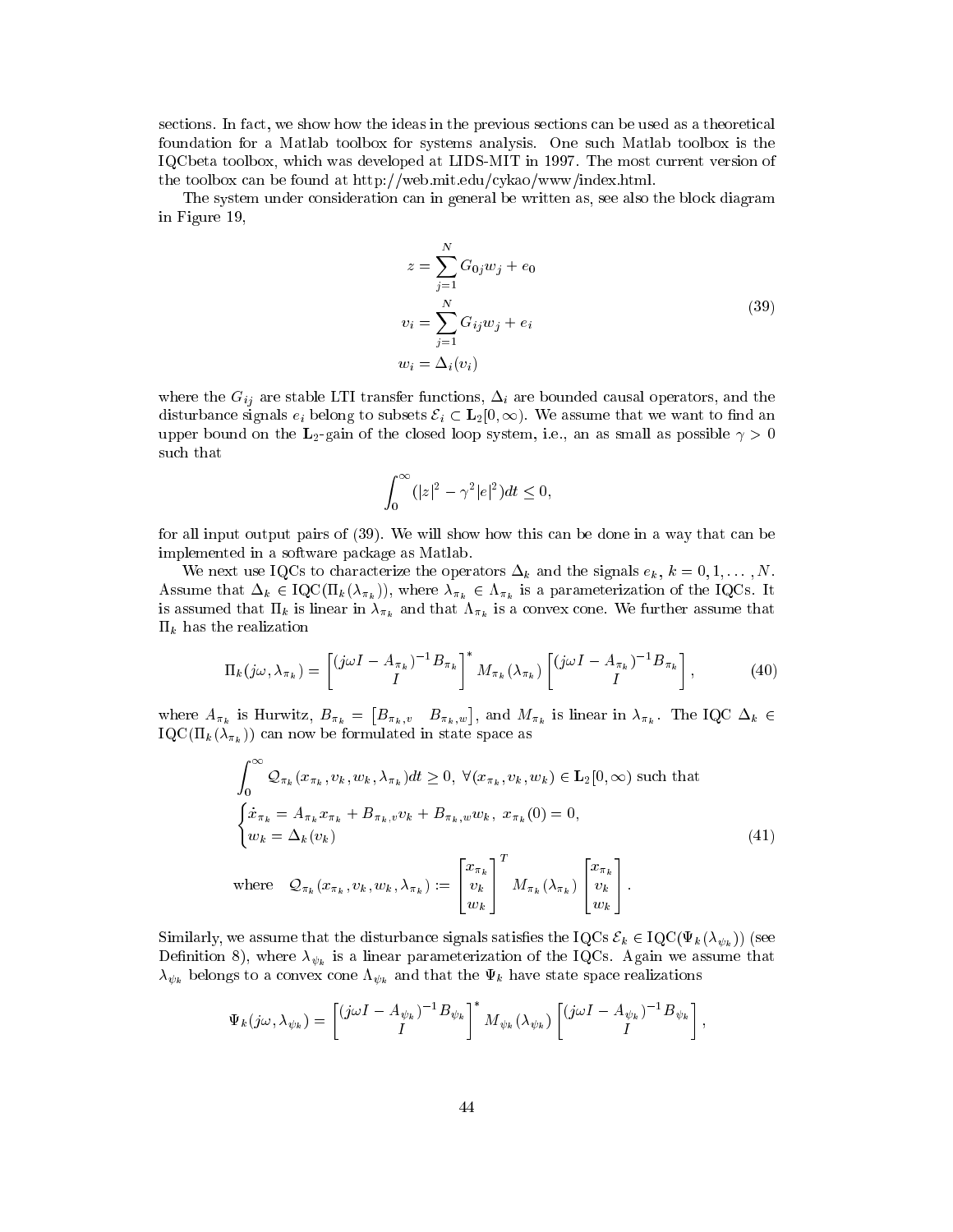

Figure 19: A blo
k diagram of the system in (39).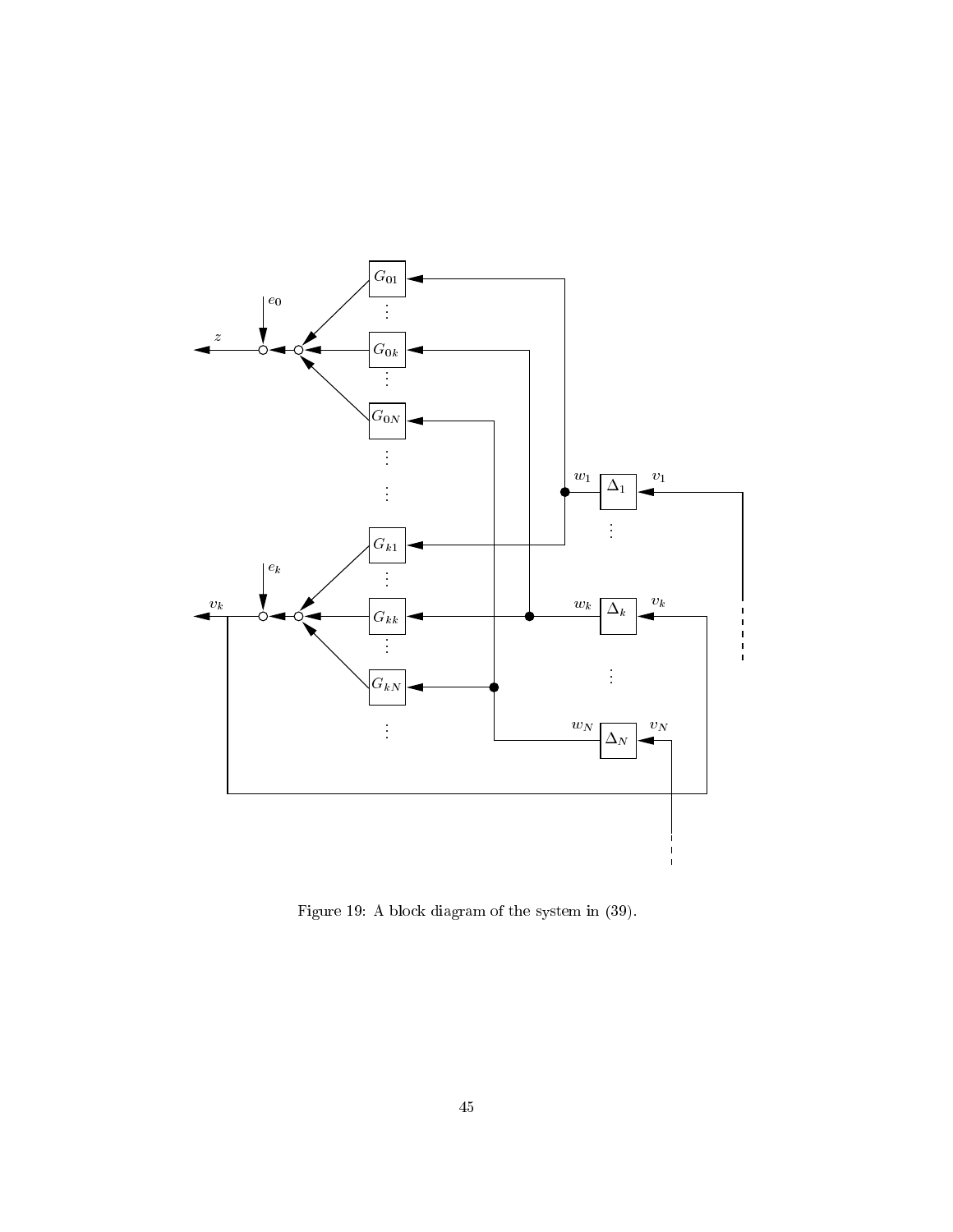where  $A_{\psi_k}$  is Hurwitz and  $M_{\psi_k}$  is affine in  $\lambda_{\psi_k}$ . Then the IQCs  $\mathcal{E}_k \in \mathrm{IQC}(\Psi_k(\lambda))$  can equivalently an be formulated as

$$
\int_0^\infty \mathcal{Q}_{\psi_k}(x_{\psi_k}, e_k, \lambda_{\psi_k}) dt \ge 0, \text{ for all } (x_{\psi_k}, e_k) \in \mathbf{L}_2[0, \infty) \text{ such that}
$$
  
\n
$$
\dot{x}_{\psi_k} = A_{\psi_k} x_{\psi_k} + B_{\psi_k} e_k, \ x_{\psi_k}(0) = 0, \ e_k \in \mathcal{E}_k
$$
  
\nwhere 
$$
\mathcal{Q}_{\psi_k}(x_{\psi_k}, e_k, \lambda_{\psi_k}) := \begin{bmatrix} x_{\psi_k} \\ e_k \end{bmatrix}^T M_{\psi_k}(\lambda_{\psi_k}) \begin{bmatrix} x_{\psi_k} \\ e_k \end{bmatrix}
$$
\n(42)

Examples of affine parameterization of IQCs can, for example, be found in the manual for IQCbeta  $[18]$ .

Let us define the set valued functions<sup>16</sup>  $\mathfrak{D}_k : \mathbf{L}_2^{m_k}[0,\infty) \times \Lambda_{\pi_k} \to \mathcal{P}(\mathbf{L}_2^{m_k}[0,\infty))$  defined as  $w_k \in \mathfrak{D}_k(v_k, \lambda_{\pi_k}),$  where

$$
\mathfrak{D}_k(v_k, \lambda_{\pi_k}) = \{ w_k \in \mathbf{L}_2^{m_k}[0, \infty) : \int_0^\infty \mathcal{Q}_{\pi_k}(x_{\pi_k}, v_k, w_k, \lambda_{\pi_k}) dt \ge 0; \n\dot{x}_{\pi_k} = A_{\pi_k} x_{\pi_k} + B_{\pi_k, v} v_k + B_{\pi_k, w} w_k; \ x_{\pi_k}(0) = 0 \}.
$$

Let us also introduce the sets

$$
\mathfrak{E}_{k}(\lambda_{\psi_{k}}) = \{e_{k} \in \mathbf{L}_{2}^{m_{k}}[0, \infty) : \int_{0}^{\infty} \mathcal{Q}_{\psi_{k}}(x_{\psi_{k}}, e_{k}, \lambda_{\psi_{k}})dt \ge 0; \n\dot{x}_{\psi_{k}} = A_{\psi_{k}}x_{\psi_{k}} + B_{\psi_{k}}e_{k}; \ x_{\psi_{k}}(0) = 0\}.
$$

We will initially assume that the closed loop system is stable, which means that all signals in the loop belongs to  $\mathbf{L}_2$ . The operators  $\Delta_k$  in (39) can then be replaced by  $\mathfrak{D}_k$  and the noise signals  $e_k$  can be replaced by arbitrary signals  $e_k \in \mathfrak{E}_k$ . This follows since

- $\bullet$  every  $w_k = \Delta_k (v_k)$  also belongs to  $\mathcal{D}_k$  due to the IQC constraint (41)
- $\bullet$  every  $e_k \in c_k$  also belongs to  $\mathfrak{e}_k$  que to the IQC constraint (42)

This implies that all possible solutions of the original system also are valid solutions of the new system, whi
h is illustrated in Figure 20.

Next we use state space realizations of the  $G_{ij}$  to obtain a realization of the linear part of the system on the form

$$
\dot{x}_G = A_G x_G + \sum_{k=1}^N B_{G,k} w_k, \quad x_G(0) = 0
$$
  

$$
z = C_0 x_G + \sum_{k=1}^N D_{0,k} w_k + e_0
$$
  

$$
v_i = C_i x_G + \sum_{k=1}^N D_{i,k} w_k + e_i, \quad i = 1, ..., N
$$
 (43)

An upper bound to our robust performance condition can now be obtained as (here  $w^T =$  $\left[w_1^T,\ldots,w_N^T\right]$  $\left[\begin{smallmatrix} T & 0 & T \end{smallmatrix}\right] = \left[\begin{smallmatrix} v_1^T & 0 & \cdots & v_N^T \end{smallmatrix}\right]$  $\left[ \begin{smallmatrix} T \end{smallmatrix} \right]$ , and finally  $e^T =$  $[e_1^T, \ldots, e_N^T]$  $\ket{^T}$ 

$$
\inf \gamma \quad \text{subj to} \quad \begin{cases} \int_0^\infty (|z|^2 - \gamma^2 |e|^2) dt \le 0, \ \forall (z, v, w, e) \in \mathbf{L}_2 \text{ s.t.} \\ (43), \ w_k \in \mathfrak{D}_k(v_k, \lambda_{\pi_k}), \text{ and } e_k \in \mathfrak{E}_k(\lambda_{\psi_k}) \\ \gamma \ge 0, \ \lambda_{\pi_k} \in \Lambda_{\pi_k}, \ \lambda_{\psi_k} \in \Lambda_{\Psi_k}, \quad \forall k. \end{cases} \tag{44}
$$

 $^{16}\mathcal{P}(\mathbf{L}_{2}^{m_{k}}[0,\infty))$  denotes the set of all subsets of  $\mathbf{L}_{2}^{m_{k}}[0,\infty)$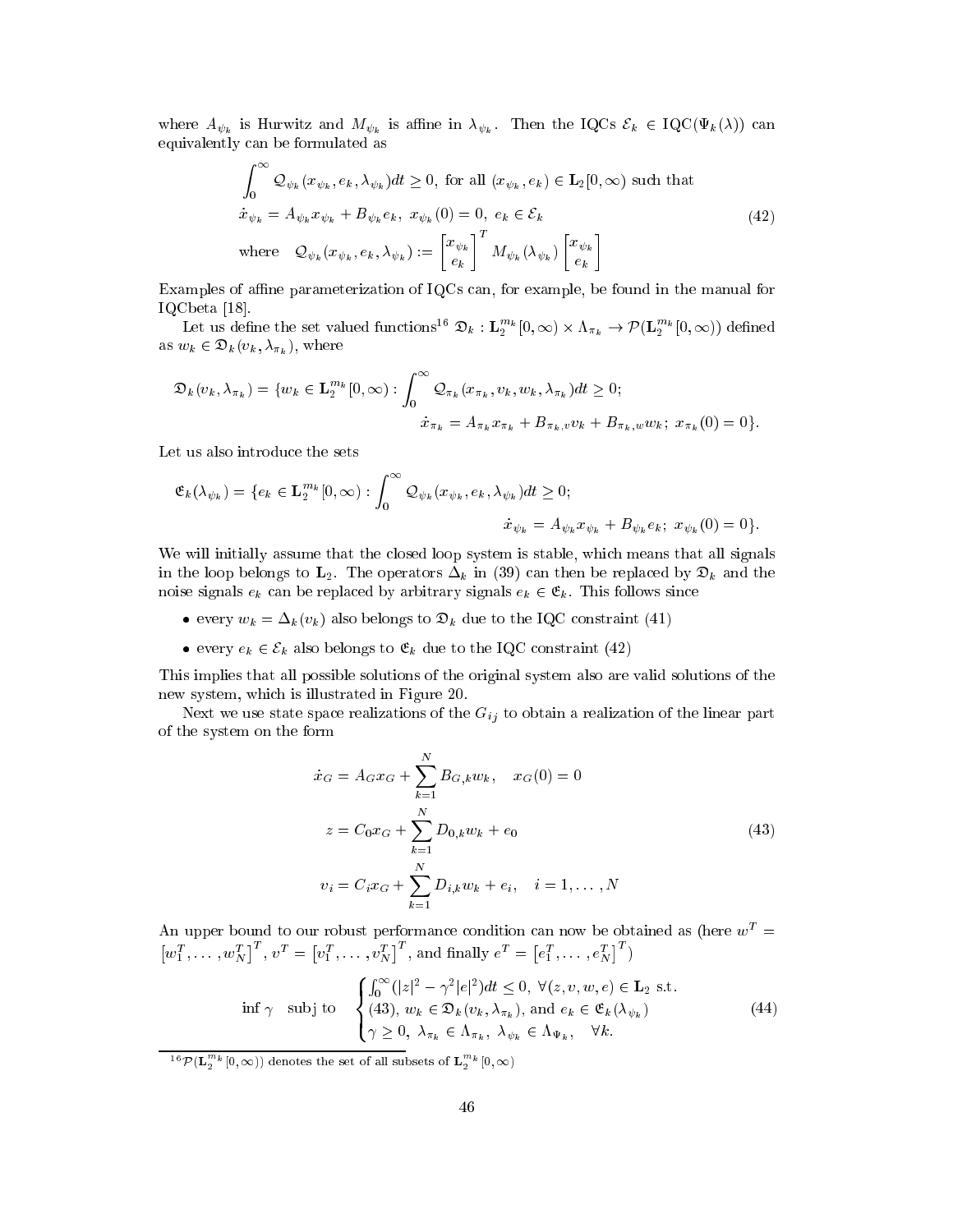

Figure 20: IQC relaxation of the system in (39).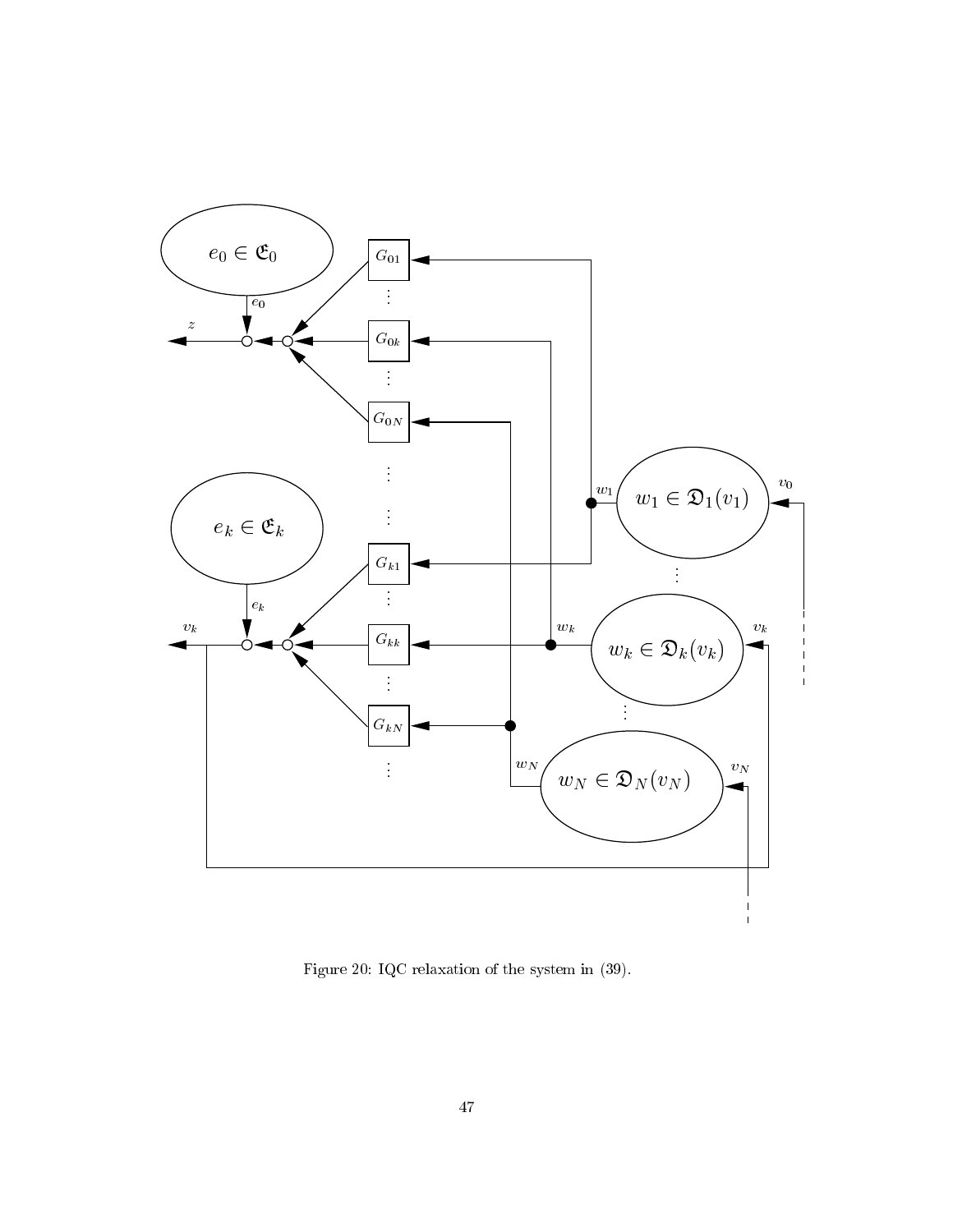The above optimization problem is generally not convex since the IQC constraints  $w_k \in$  $\mathfrak{D}_k(v_k, \lambda_{\pi_k})$ , and  $e_k \in \mathfrak{E}_k(\lambda_{\psi_k})$  are not convex in general. However, it is possible to use the S-pro
edure to obtain a onvex optimization problem. The following steps will do the job

- Combine the dynamics in (45) with the dynamics in  $\mathcal{D}_k$  and  $\mathfrak{C}_k$ . The total state space equation for the optimization problem (44) can now be written  $\dot{x} = Ax + B_1w + B_2e$ ,  $x(0)\,=\,0,\;{\rm where}\,\;x^T\,=\,\bigl[x_G^T,x_{\pi_1}^T,\ldots x_{\pi_N}^T,x_{\psi_0}^T,\ldots,x_{\psi_N}^T$  $\overline{\mathbf{u}}^T, \ \overline{\mathbf{w}}^T = \begin{bmatrix} w_1^T, \dots, w_N^T \end{bmatrix}$  $\vert^T$ , and finally  $e^T=$  $[e_0^T, e_1^T, \ldots, e_N^T]$  $\left| \begin{smallmatrix} T \end{smallmatrix} \right|$ . The matrix A will be Hurwitz.
- In order to dene the IQCs in terms of the omplete state spa
e ve
tor we introdu
e the quadrati forms

$$
\begin{aligned} \widetilde{\mathcal{Q}}_{\pi_k}(x,w,e,\lambda_{\pi_k}) :&= \mathcal{Q}_{\pi_k}(x_{\pi_k},v_k,w_k,\lambda_{\pi_k}) \\ \widetilde{\mathcal{Q}}_{\psi_k}(x,w,e,\lambda_{\psi_k}) :&= \mathcal{Q}_{\psi_k}(x_{\psi_k},e_k,\lambda_{\psi_k}) \end{aligned}
$$

where  $v_k$  is defined as a function of x, w, e from the state space equation in (43).

• Denne<sup>2</sup>  $\bigcirc \varphi_p(x, w, e, \gamma) = |z|$ <sup>2</sup> –  $\gamma$ <sup>2</sup>  $|e|$ <sup>2</sup>. Then the performance constraint in (44) can equivalently be written

$$
\int_0^\infty \mathcal{Q}_p(x, w, e, \gamma) dt \le 0, \ \forall (x, w, e) \in \mathcal{H} \ \text{s.t.} \ \begin{cases} \int_0^\infty \widetilde{\mathcal{Q}}_{\pi_k}(x, w, e, \lambda_{\pi_k}) dt \ge 0 \\ \int_0^\infty \widetilde{\mathcal{Q}}_{\psi_k}(x, w, e, \lambda_{\psi_k}) dt \ge 0 \end{cases}
$$

where  $\mathcal{H} = \{(x, w, e) \in \mathbf{L}_2[0, \infty) : \dot{x} = Ax + B_1w + B_2e\}.$  This is by the S-procedure implied by<sup>18</sup> the condition: There exists  $\tau_{\pi_k}, \tau_{\psi_k} \geq 0$  such that

$$
\int_0^\infty \left(\mathcal{Q}_p(x, w, e, \gamma) + \sum_k \left[\tau_{\pi_k} \widetilde{\mathcal{Q}}_{\pi_k}(x, w, e, \lambda_{\pi_k}) + \right] \right. \\
\left. \qquad \qquad \tau_{\psi_k} \widetilde{\mathcal{Q}}_{\psi_k}(x, w, e, \lambda_{\psi_k})\right) dt \leq 0, \quad \forall (x, w, e) \in \mathcal{H}.
$$
\n(45)

- **u** Eliterarity of the quadratic form gives  $\pi_{\pi_k} \not\approx_{\pi_k} (x, w, \epsilon, \Lambda_{\pi_k}) = \not\approx_{\pi_k} (x, w, \epsilon, \Lambda_{\pi_k} \Lambda_{\pi_k})$ , but  $\tau_{\pi_k} \lambda_{\pi_k} \in \Lambda_{\pi_k}$ , since  $\Lambda_{\pi_k}$  is a convex cone. The same holds for the other quadratic forms. This means that we can remove all the  $\tau$  from the problem.
- e (45) by its strike (45) by its strike robust stability (this strike matrix from the strike  $\mu$  (this follows as in Proposition 7) given that the two technical conditions  $(i)$  and  $(ii)$  in Theorem 4 hold.
- **Define**  $\lambda = (\lambda_{\pi_1}, \ldots, \lambda_{\psi_N}), \Lambda = (\lambda_{\pi_1}, \ldots, \lambda_{\psi_N}) : \lambda_{\pi_k} \in \Lambda_{\pi_k}, \lambda_{\psi_k} \in \Lambda_{\psi_k}$  and

$$
Q(x, w, e, \lambda, \gamma) = -Q_P(x, w, e, \gamma) - \sum_{k=1}^{N} \widetilde{Q}_{\pi_k}(x, w, e, \lambda_{\pi_k}) - \sum_{k=0}^{N} \widetilde{Q}_{\psi_k}(x, w, e, \lambda_{\psi_k}).
$$

<sup>&</sup>lt;sup>17</sup> We just use that  $z = C_0 x_G + e_0 + \sum_{k=1}^{N} D_{0,k} w_k$  and that x has  $x_G$  as its first component

<sup>&</sup>lt;sup>18</sup>even equivalent if there exists  $(x^*, w^*, e^*) \in \mathcal{H}$  such that  $\int_0^\infty \mathcal{Q}_{\pi_k}(x^*, w^*, e^*, \lambda_{\pi_k}) dt \geq \varepsilon (\|x^*\|^2 + \|w^*\|^2 + \|w^*\|^2 + \|w^*\|^2)$  $\|e^*\|^2$ ) and  $\int_0^\infty \mathcal{Q}_{\psi_k}(x^*,w^*,e^*,\lambda_{\psi_k})dt \geq \varepsilon (\|x^*\|^2 + \|w^*\|^2 + \|e^*\|^2)$  for  $k = 1,\ldots,N$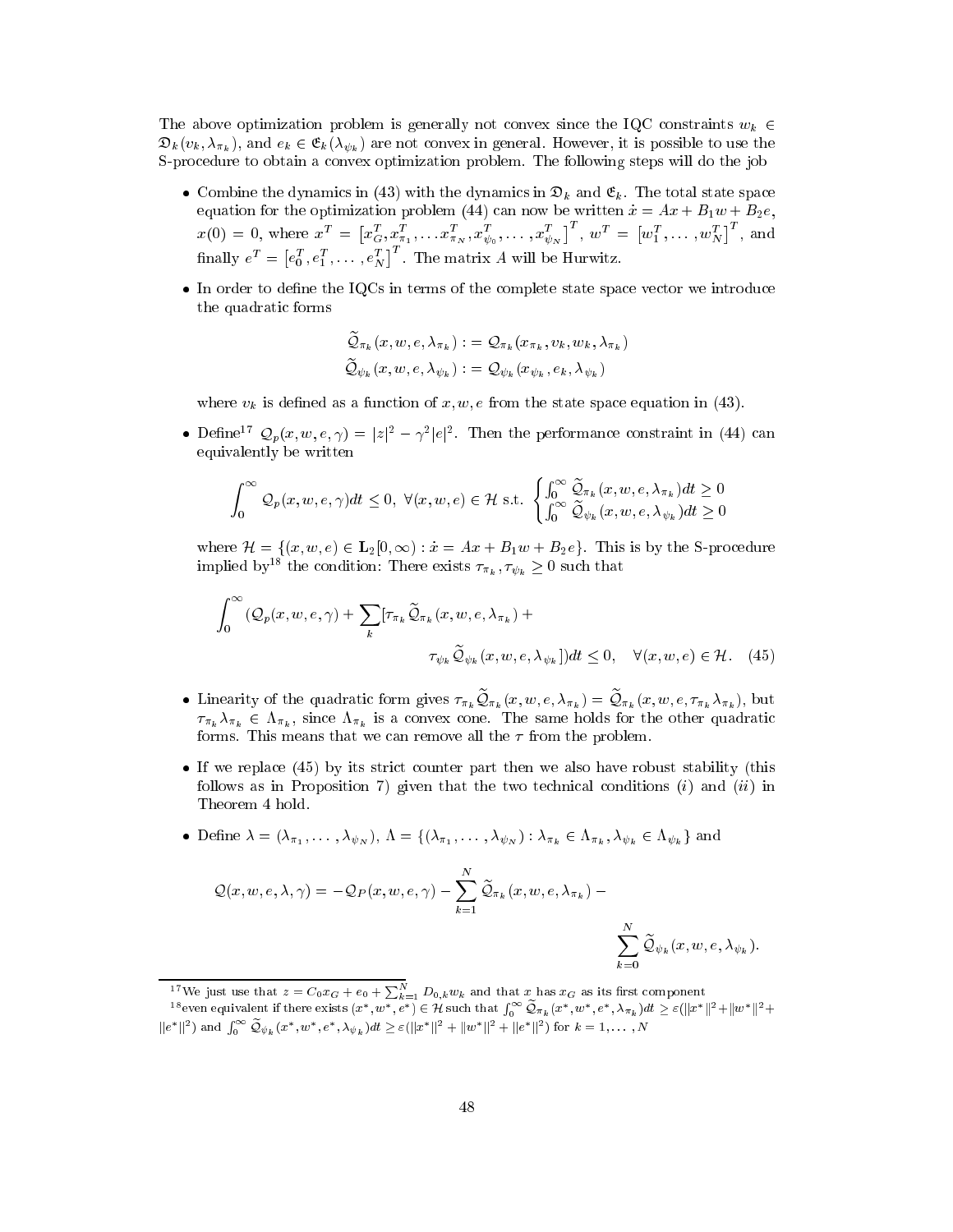Then it follows from the above that the optimization problem

$$
\inf \gamma \quad \text{subject to}
$$
\n
$$
\begin{cases}\n\int_0^\infty Q(x, w, e, \lambda, \gamma) dt \ge \varepsilon (\|x\|^2 + \|w\|^2 + \|e\|^2) \\
\dot{x} = Ax + B_1 w + B_2 e, \quad x(0) = 0 \\
\gamma \ge 0, \quad \varepsilon > 0, \quad \lambda \in \Lambda\n\end{cases}
$$
\n(46)

gives an upper bound on the induced  $\mathbf{L}_2$ -gain of the system in (39).

$$
Q(x, w, e, \lambda, \gamma) = \begin{bmatrix} x \\ w \\ e \end{bmatrix}^T \begin{bmatrix} Q(\lambda, \gamma) & S(\lambda, \gamma) \\ S(\lambda, \gamma)^T & R(\lambda, \gamma) \end{bmatrix} \begin{bmatrix} x \\ w \\ e \end{bmatrix}
$$

where all matrices  $Q, S, R$  are affine in  $(\lambda, \gamma)$ . It is now possible to use Theorem 8 (KYP lemma) to obtain an LMI optimization problem, whi
h is equivalent to (46). It can be formulated as

$$
\text{inf }\gamma \quad \text{subject to}
$$
\n
$$
\begin{cases}\n\exists P = P^T, \gamma \ge 0, \lambda \in \Lambda \text{ such that} \\
\begin{bmatrix} P A + A^T P & P B \\ B^T P & 0 \end{bmatrix} + \begin{bmatrix} Q(\lambda, \gamma) & S(\lambda, \gamma) \\ S(\lambda, \gamma)^T & R(\lambda, \gamma) \end{bmatrix} > 0.\n\end{cases}
$$
\n(47)

We have now presented the theoretical background behind IQCbeta. More details are given in the manual  $[18]$ , which can be obtained from:

http://web.mit.edu/cykao/www/index.html. See also the transparencies for next lecture.

#### **Applications** 14

Applications of IQC analysis have been reported in the following publication

- Analysis of an antiwindup s
heme was onsidered in [10℄.
- an selection was analysed in the selection of  $\mathbf{S}$
- raft system of the longitudinal comparation of the longitudinal control system of a tailor comparation of the discussed in  $[11]$

During the course we discussed [9] in detail.

#### A
knowledgment

I am indebted to A. Megretski and A. Rantzer who introduced me to the subjected of integral quadratic constraints. Their influence has been important for my view of systems theory. Collaboration with F.J. D'Amato and Chung-Yao Kao have also been influential on the material in the report.

Many errors and typos have been found and corrected by my colleague A. Hansson at Department of Automati Control, KTH, and by Ryozo Nagamune at Optimization and Systems Theory, KTH. This have improved the readability a great deal.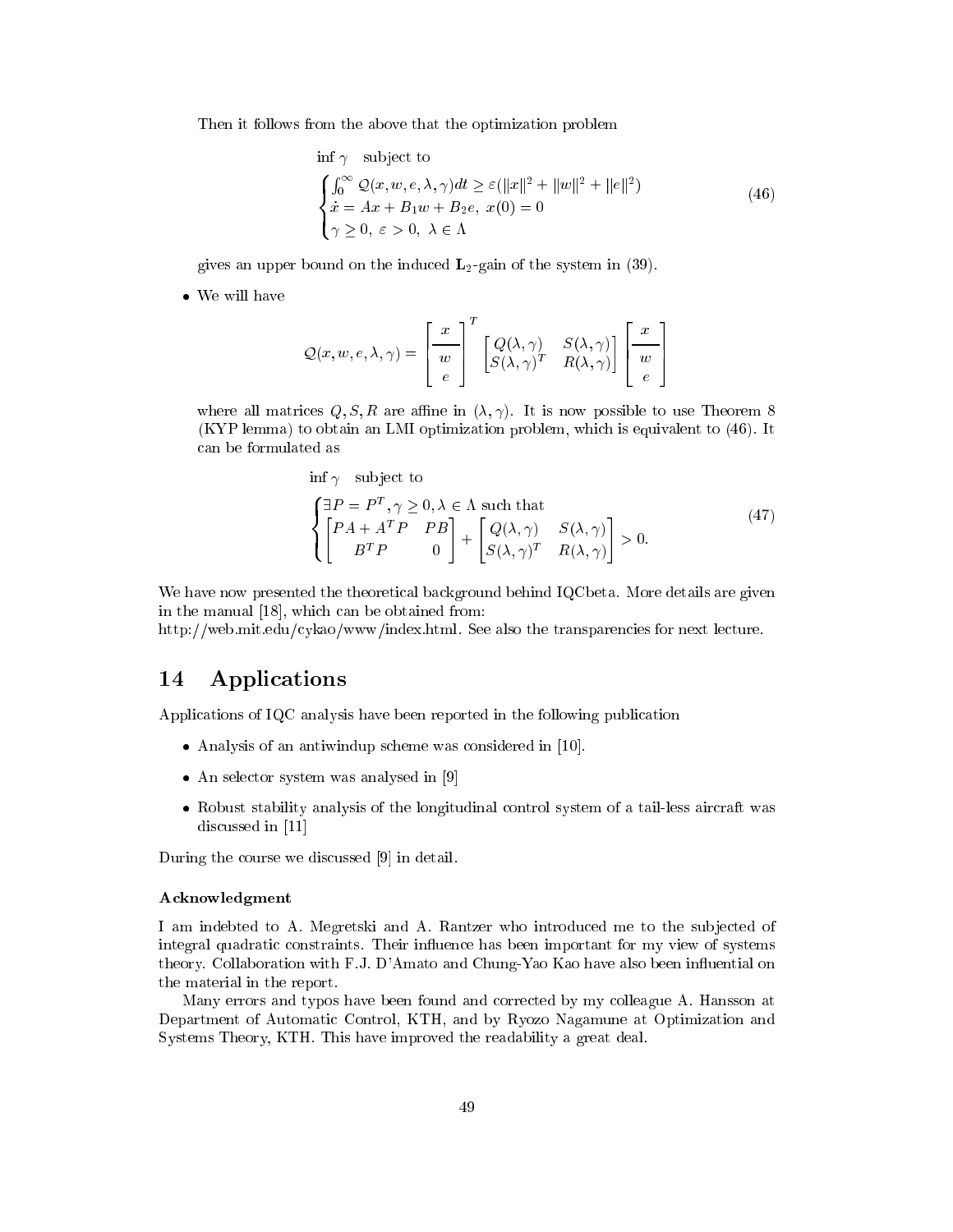## Referen
es

- [1] G. J. Balas, J. C. Doyle, K. Glover, A. Packard, and R. Smith.  $\mu$ -Analysis and Synthesis Toolbox. The Math Works In
, 1993.
- [2] C. H. Canudas de Wit, H. Olsson, K. J.  $\AA$ ström, and P. Lischinsky. A new model for control systems with friction. IEEE Transactions on Automatic Control,  $40(3):419-425$ , 1993.
- [3] A. Van der Schaft.  $L_2$ -Gain and Passivity Techniques in Nonlinear Control. Springer, London, 1996.
- [4] C.A. Desoer and M. Vidyasagar. Feedback Systems: Input-Output Properties. Academic Press, New York, 1975.
- [5] J. C. Doyle. Analysis of feedback systems with structured uncertainties. In IEE Proceedings, volume D-129, pages  $242-251$ , 1982.
- [6] M. K. H. Fan, A. L. Tits, and J. C. Doyle. Robustness in the presence of mixed parametric uncertainty and unmodeled dynamics. IEEE Transactions on Automatic Control,  $36(1):25{-}38, 1991$ .
- [7] P. Gahinet, A. Nemirovskii, A.J. Laub, and M. Chilali. LMI Control Toolbox. The Math Works In
, 1995.
- [8] U. Jönsson. Robustness Analysis of Uncertain and Nonlinear Systems. PhD thesis, Department of Automatic Control, Lund Institute of Technology, Lund, Sweden, 1996.
- [9] U. Jönsson and F.J. D'Amato. Stability and performance analysis of systems with multiple repeated nonlinearities. In Reglermote 2000, Uppsala, Sweden, 2000.
- [10] U. Jönsson and A. Rantzer. Optimization of integral quadratic constraints. In L. El Ghaoui and S-I Niculescu, editors, Advances in Matrix Inequality Methods in Control, Advances in Design and Control, pages 109-128. SIAM, 2000.
- [11] C-Y Kao and A. Megretski. Robust stability analysis of the longitudinal control system of a tail-less air
raft. Draft report., 1998.
- [12] E. Kreyszig. *Introductory Functional Analysis*. Wiley Classics Library. John Wiley and Sons, New York, 1978.
- [13] A.I. Lure and V.N. Postnikov. On the theory of stability of control systems. Prikl. Mat. i Mekh, 8:3-13, 1944.
- Power distribution approach in robust control. [14] A. Megretski. Technical Report TRITA/MAT-92-0027, Royal Institute of Te
hnology, Sto
kholm, Sweden, 1992.
- [15] A. Megretski. S-procedure in optimal non-stochastic filtering. Technical Report TRITA/MAT-92-0015, Royal Institute of Te
hnology, Sto
kholm, Sweden, 1992.
- [16] A. Megretski. Necessary and sufficient conditions of stability: A multiloop generalization of the circle criterion. IEEE Transactions on Automatic Control, 38(5):753–756. May 1993.
- [17] A. Megretski. Power distribution approach in robust control. In Proceedings of the  $IFAC Congress$ , pages 399–402, Sydney, Australia, 1993.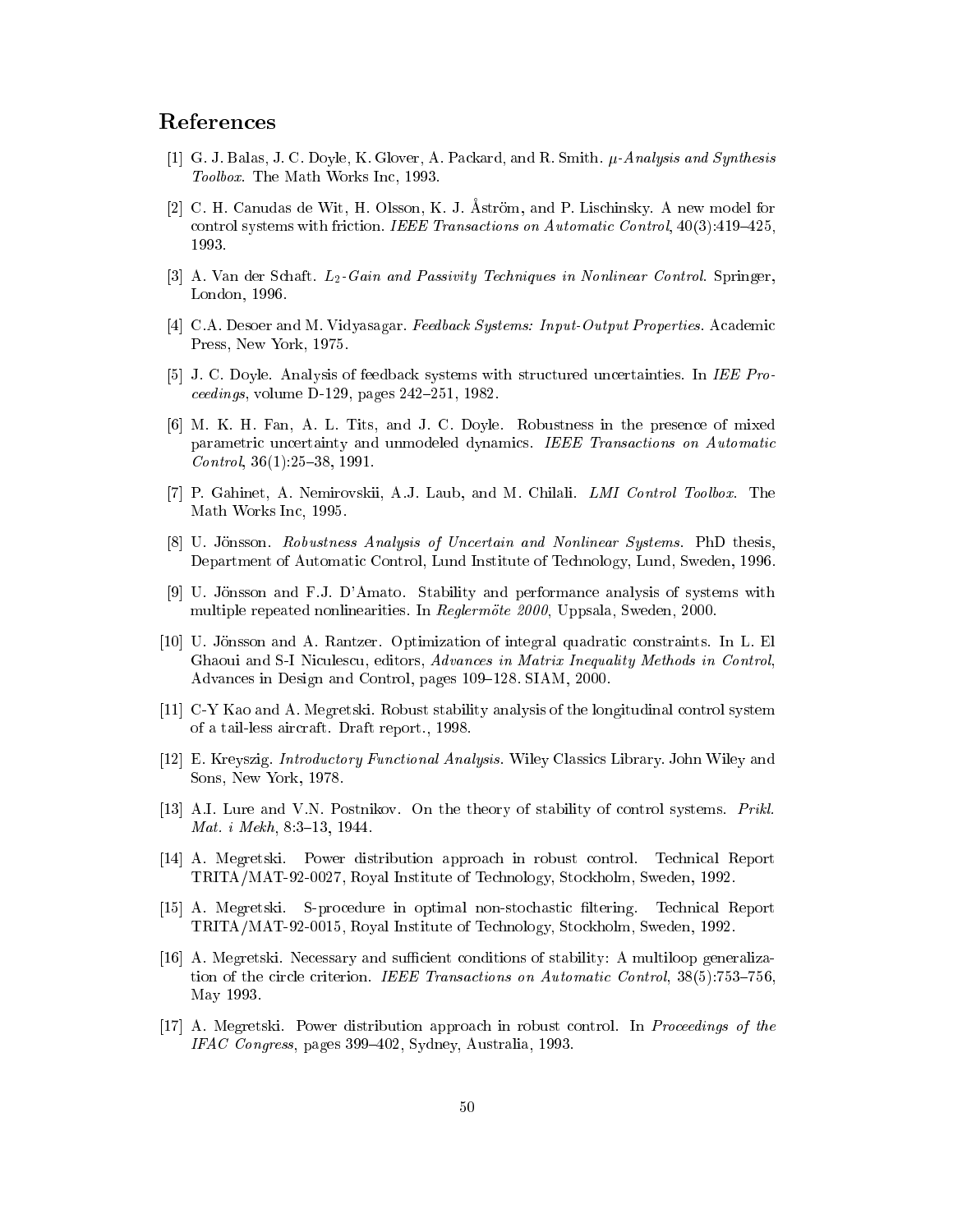- [18] A Megretski, C. Kao, U. Jönsson, and A. Rantzer. A Guide To  $IQC\text{-}beta: Software for$ Robustness Analysis. Laboratory for Information and Decision Systems, Massachusetts Institute of Te
hnology, 1997.
- [19] A. Megretski and A. Rantzer. System analysis via integral quadratic constraints. IEEE Transactions on Automatic Control, 42(6):819-830, June 1997.
- [20] A. Megretski and S. Treil. Power distribution inequalities in optimization and robustness of uncertain systems. Journal of Mathematical Systems, Estimation, and Control,  $3(3):301-319, 1993.$
- [21] H. Olsson. Control Systems with Friction. PhD thesis, Department of Automatic Control, Lund Institue of Te
hnology, Lund, Sweden, 1996.
- [22] A. Packard and J.C. Doyle. The complex structured singular value. Automatica,  $29(1)$ : 71-109, 1993.
- [23] F. Paganini. A set-based approach for white noise modeling. IEEE Transactions on Automatic Control, 41(10):1453-1465, October 1996.
- [24] V.M. Popov. Absolute stability of nonlinear systems of automatic control. Automation and Remote Control, 22:857-875, 1961.
- [25] A. Rantzer and A. Megretski. System analysis via integral quadratic constraints. In Proceedings of the IEEE Conference of Decision and Control, volume 3, pages 3062– 3067, Lake Buena Vista, Florida, 1994.
- [26] M.G. Safonov. Stability and Robustness of Multivariable Feedback Systems. MIT Press, Cambridge Massa
hussets, 1980.
- [27] M.G. Safonov. Stability margins of diagonally perturbed multivariable feedback systems. IEE Proceedings, 129(6):251-256, November 1982.
- [28] I.W. Sandberg. An observation concerning the application of the contraction mapping fixed-point theorem and a result concerning the norm boundedness of solutions of nonlinear functional equations. *Bell System Technical Journal*, 44:1809–1812, 1965.
- [29] I.W. Sandberg. Some results on the theory of physical systems governed by nonlinear functional equations. *Bell System Technical Journal*, 44:871–898, May–June 1965.
- [30] J. C. Willems. The least squares stationary optimal control and the algebraic Riccati equation. IEEE Transactions on Automatic Control, 16(6):621-634, 1971.
- [31] J.C. Willems. The Analysis of Feedback Systems. MIT Press, Cambridge, Massa
husetts, 1971.
- [32] V. A. Yakubovich. Solution of certain matrix inequalities occuring in the theory of automatic control. *Docl. Acad. Nauk. SSSR*, 143:1304-1307, 1962.
- [33] V. A. Yakubovich. Frequency conditions for absolute stability of control systems with hysteresis nonlinearities. Dokl. Akad. Nauk  $SSSR$ , 149(2):288-291, 1963.
- [34] V. A. Yakubovich. The method of matrix inequalities in the theory of stablity of nonlinear controlled systems. II. Absolute stability in a class of nonlinearities with a condition on the derivative. Avtomatica i Telemekhanika,  $26(4):577{-}590$ , April 1965.